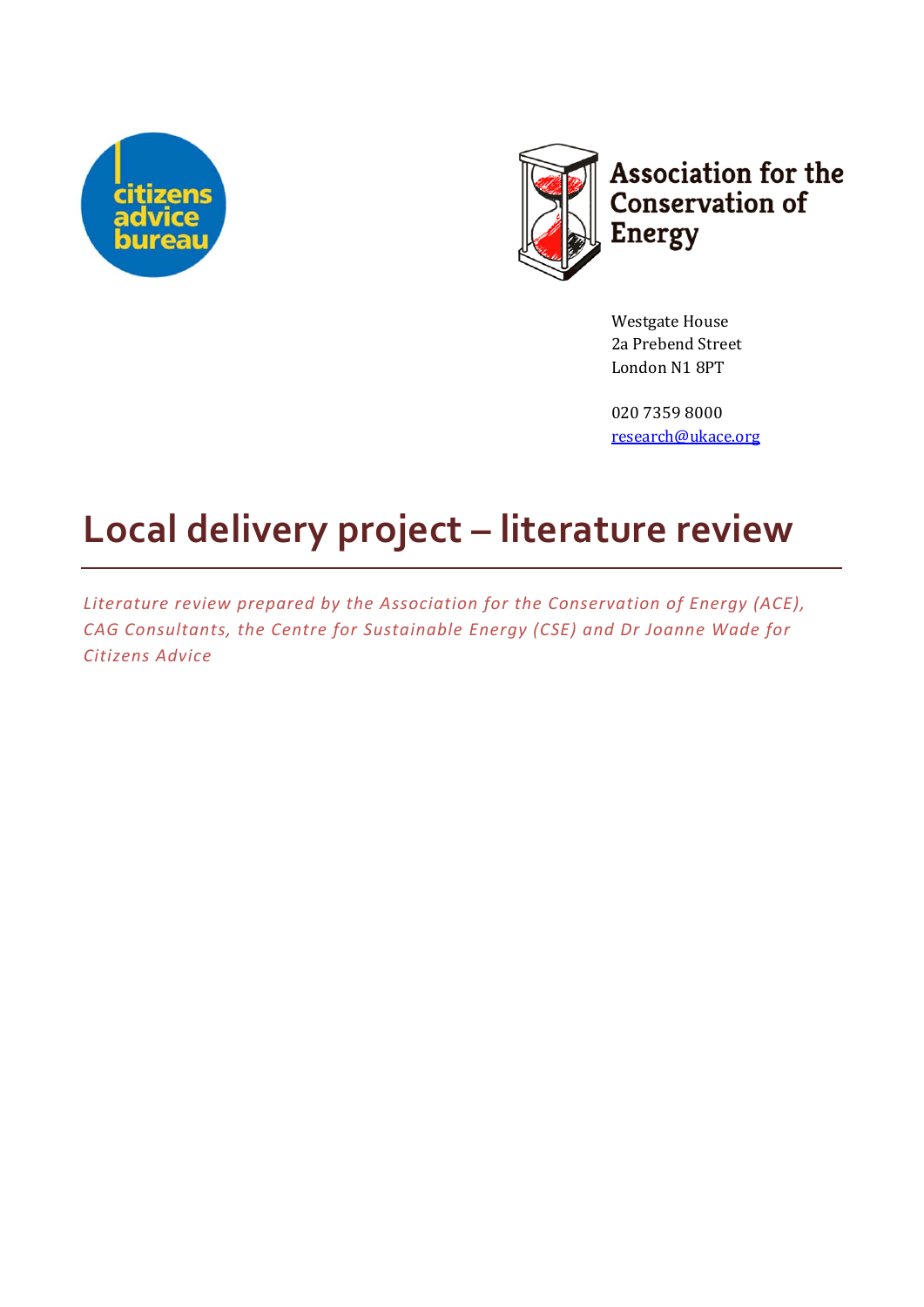## **Contents**

| $\mathbf{1}$   |     |                                                                                                                                                                                                                                                                                                                                                                                                                                                                                                                                                                                |  |
|----------------|-----|--------------------------------------------------------------------------------------------------------------------------------------------------------------------------------------------------------------------------------------------------------------------------------------------------------------------------------------------------------------------------------------------------------------------------------------------------------------------------------------------------------------------------------------------------------------------------------|--|
|                | 1.1 |                                                                                                                                                                                                                                                                                                                                                                                                                                                                                                                                                                                |  |
|                | 1.2 |                                                                                                                                                                                                                                                                                                                                                                                                                                                                                                                                                                                |  |
|                | 1.3 |                                                                                                                                                                                                                                                                                                                                                                                                                                                                                                                                                                                |  |
| 2              |     |                                                                                                                                                                                                                                                                                                                                                                                                                                                                                                                                                                                |  |
|                | 2.1 |                                                                                                                                                                                                                                                                                                                                                                                                                                                                                                                                                                                |  |
|                | 2.2 |                                                                                                                                                                                                                                                                                                                                                                                                                                                                                                                                                                                |  |
|                | 2.3 |                                                                                                                                                                                                                                                                                                                                                                                                                                                                                                                                                                                |  |
| 3              |     |                                                                                                                                                                                                                                                                                                                                                                                                                                                                                                                                                                                |  |
|                | 3.1 | $\textbf{Defining objectives and targets.}\label{def:1} \vspace{-0.1cm} \begin{minipage}[t]{0.9\linewidth} \centering \begin{minipage}[t]{0.9\linewidth} \centering \begin{minipage}[t]{0.9\linewidth} \centering \end{minipage}[t]{0.9\linewidth} \centering \begin{minipage}[t]{0.9\linewidth} \centering \end{minipage}[t]{0.9\linewidth} \centering \begin{minipage}[t]{0.9\linewidth} \centering \end{minipage}[t]{0.9\linewidth} \centering \begin{minipage}[t]{0.9\linewidth} \centering \end{minipage}[t]{0.9\linewidth} \centering \begin{minipage}[t]{0.9\linewidth$ |  |
|                | 3.2 |                                                                                                                                                                                                                                                                                                                                                                                                                                                                                                                                                                                |  |
|                | 3.3 |                                                                                                                                                                                                                                                                                                                                                                                                                                                                                                                                                                                |  |
|                | 3.4 |                                                                                                                                                                                                                                                                                                                                                                                                                                                                                                                                                                                |  |
|                | 3.5 |                                                                                                                                                                                                                                                                                                                                                                                                                                                                                                                                                                                |  |
|                | 3.6 |                                                                                                                                                                                                                                                                                                                                                                                                                                                                                                                                                                                |  |
|                | 3.7 |                                                                                                                                                                                                                                                                                                                                                                                                                                                                                                                                                                                |  |
| $\overline{4}$ |     |                                                                                                                                                                                                                                                                                                                                                                                                                                                                                                                                                                                |  |
|                | 4.1 |                                                                                                                                                                                                                                                                                                                                                                                                                                                                                                                                                                                |  |
|                | 4.2 |                                                                                                                                                                                                                                                                                                                                                                                                                                                                                                                                                                                |  |
|                | 4.3 |                                                                                                                                                                                                                                                                                                                                                                                                                                                                                                                                                                                |  |
|                | 4.4 |                                                                                                                                                                                                                                                                                                                                                                                                                                                                                                                                                                                |  |
|                | 4.5 |                                                                                                                                                                                                                                                                                                                                                                                                                                                                                                                                                                                |  |
|                | 4.6 |                                                                                                                                                                                                                                                                                                                                                                                                                                                                                                                                                                                |  |
|                | 4.7 |                                                                                                                                                                                                                                                                                                                                                                                                                                                                                                                                                                                |  |
|                | 4.8 |                                                                                                                                                                                                                                                                                                                                                                                                                                                                                                                                                                                |  |
|                | 4.9 |                                                                                                                                                                                                                                                                                                                                                                                                                                                                                                                                                                                |  |
| 5              |     |                                                                                                                                                                                                                                                                                                                                                                                                                                                                                                                                                                                |  |
|                | 5.1 |                                                                                                                                                                                                                                                                                                                                                                                                                                                                                                                                                                                |  |
|                | 5.2 |                                                                                                                                                                                                                                                                                                                                                                                                                                                                                                                                                                                |  |
|                | 5.3 |                                                                                                                                                                                                                                                                                                                                                                                                                                                                                                                                                                                |  |
|                | 5.4 |                                                                                                                                                                                                                                                                                                                                                                                                                                                                                                                                                                                |  |
|                | 5.5 |                                                                                                                                                                                                                                                                                                                                                                                                                                                                                                                                                                                |  |
|                | 5.6 |                                                                                                                                                                                                                                                                                                                                                                                                                                                                                                                                                                                |  |
|                |     |                                                                                                                                                                                                                                                                                                                                                                                                                                                                                                                                                                                |  |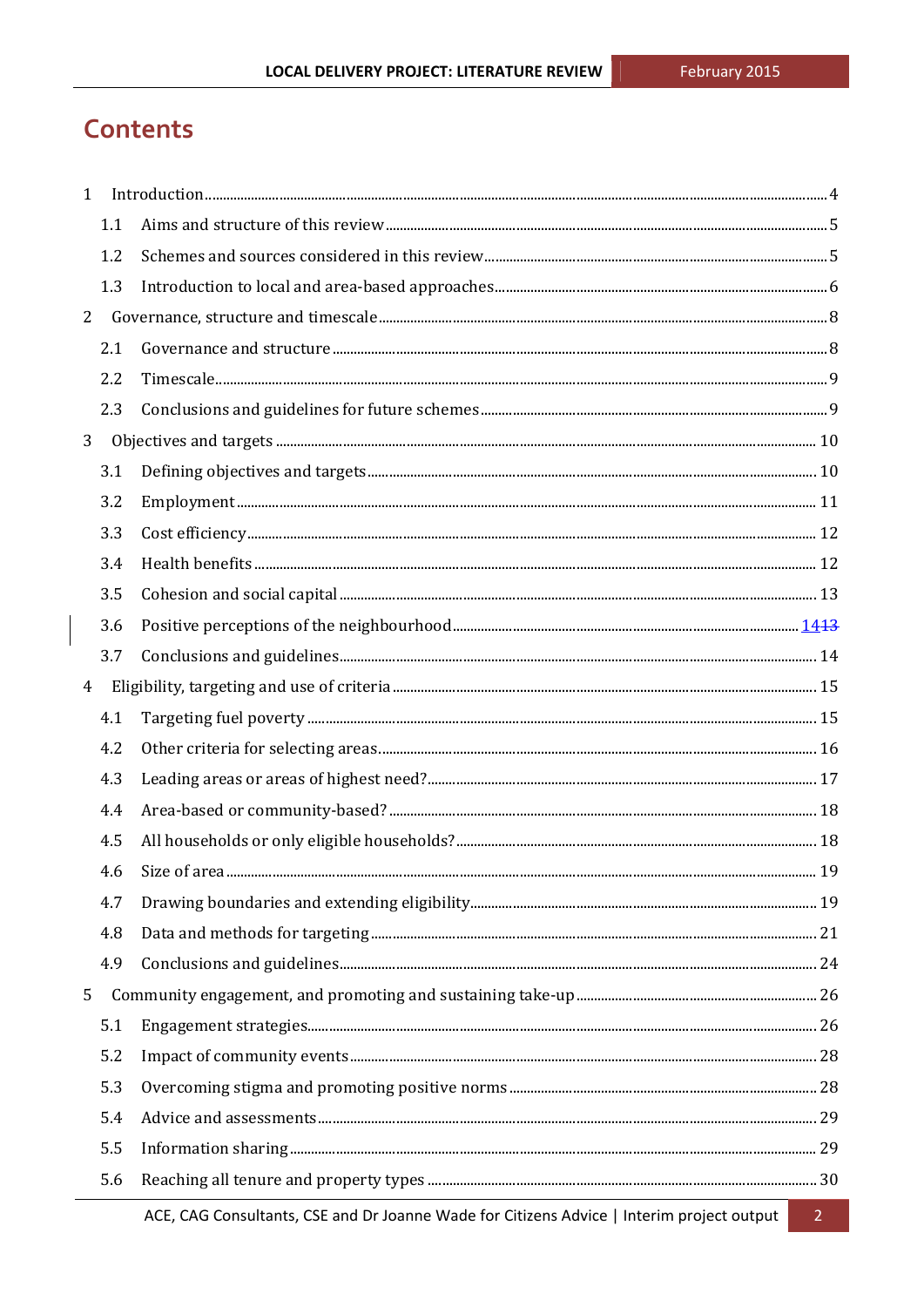|                | 5.7  |  |  |  |
|----------------|------|--|--|--|
|                | 5.8  |  |  |  |
|                |      |  |  |  |
|                | 6.1  |  |  |  |
|                | 6.2  |  |  |  |
|                | 6.3  |  |  |  |
|                | 6.4  |  |  |  |
|                | 6.5  |  |  |  |
|                | 6.6  |  |  |  |
|                | 6.7  |  |  |  |
|                | 6.8  |  |  |  |
|                | 6.9  |  |  |  |
|                | 6.10 |  |  |  |
|                | 6.11 |  |  |  |
| 7 <sup>7</sup> |      |  |  |  |
|                | 7.1  |  |  |  |
| 8              |      |  |  |  |
|                |      |  |  |  |
|                |      |  |  |  |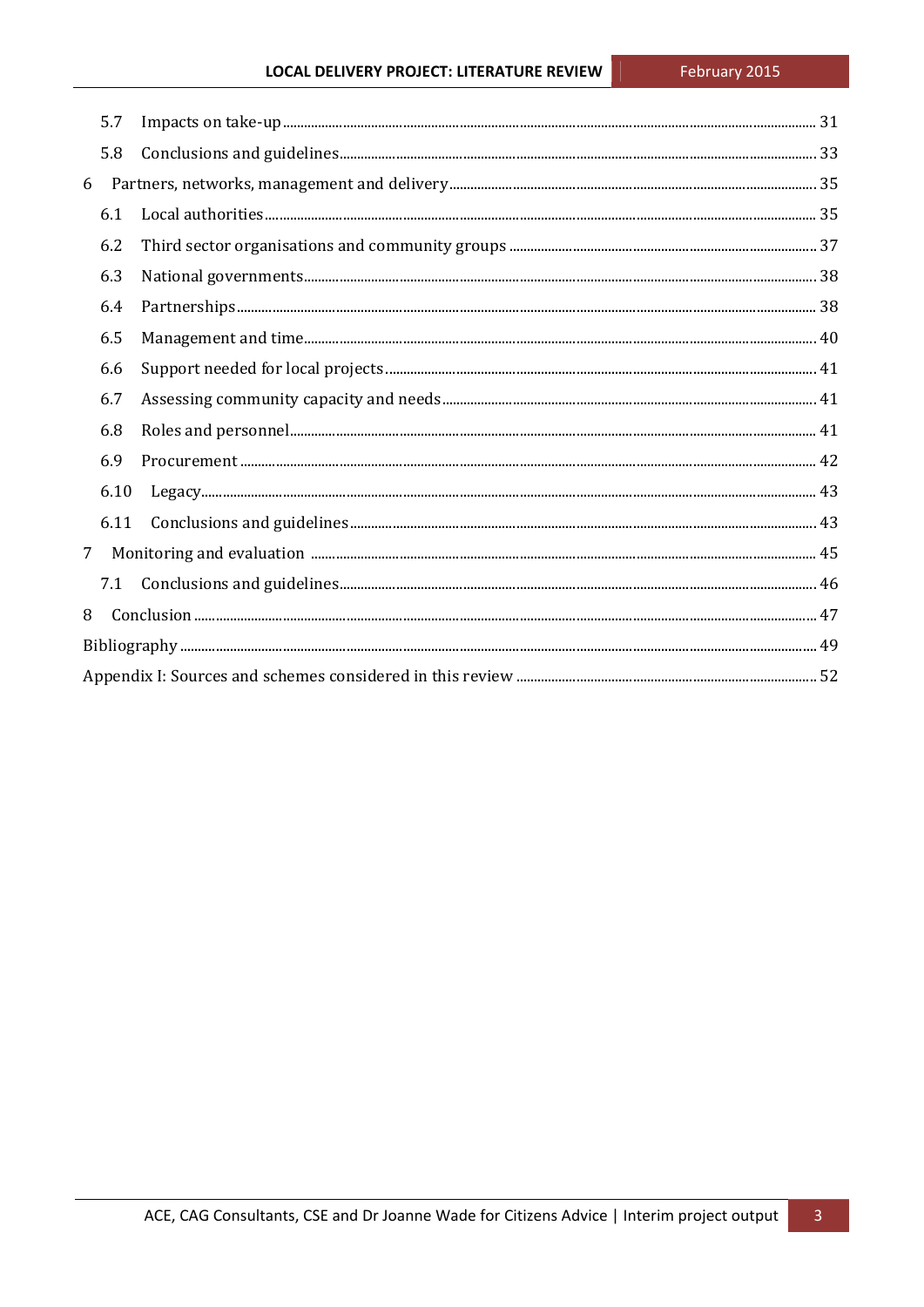## **1 Introduction**

 

The Citizens Advice service provides free, confidential and impartial advice to help people resolve their problems. As the UK's largest advice provider, the service is equipped to deal with any issue, from anyone, spanning debt and employment to housing and immigration plus everything in between. We value diversity, promote equality and challenge discrimination. Citizens Advice represents the interests of consumers across essential, regulated markets; we use compelling evidence, expert analysis and strong argument to put consumer interests at the heart of policy making and market behaviour.

At Citizens Advice, we believe there is a powerful economic, social and environmental case for an ambitious nationwide home energy efficiency programme, which prioritises low-income households and which is both broader and deeper than current programmes. There is widespread consensus that the local delivery of home energy efficiency programmes and the use of area-based approaches should play an important role in making sure this national ambition is achieved, and that this is done as costeffectively as possible.

We therefore commissioned the Association for the Conservation of Energy (ACE), the Centre for Sustainable Energy (CSE), CAG Consultants and Dr Joanne Wade to carry out a programme of participative research to investigate models for delivering energy and fuel poverty services at the local level. 

The research involves a literature review of existing local initiatives, including those in other policy areas such as urban regeneration, interviews with stakeholders, a survey of local authority officers and other decision makers, and the running of five workshops around Great Britain. The research will propose governance structures for the local-level delivery of energy and fuel poverty<sup>1</sup> services, and will consider the implications of potential reform of the main energy efficiency programme in Great Britain, namely the Energy Company Obligation (ECO).

Notwithstanding the perceived benefits of locally led delivery, these approaches do have limitations. These need to be identified and acknowledged, as do the merits and limitations of current programmes, especially the ECO. Only in this way can proposals for locally led delivery attain credibility, engage constructively with challenges from stakeholders and achieve a successful process of integration with, or transition from, existing schemes.

 $1$  Fuel poverty is caused by a combination of low income, poor home energy efficiency standards and high fuel prices. In Scotland, Wales and Northern Ireland households are defined as being in fuel poverty if they need to spend 10 per cent or more of their income on energy to achieve adequate warmth and meet their other energy needs. In England, households are defined as being in fuel poverty if their fuel costs are above average and were they to spend that amount they would be left with a residual income below the official poverty line.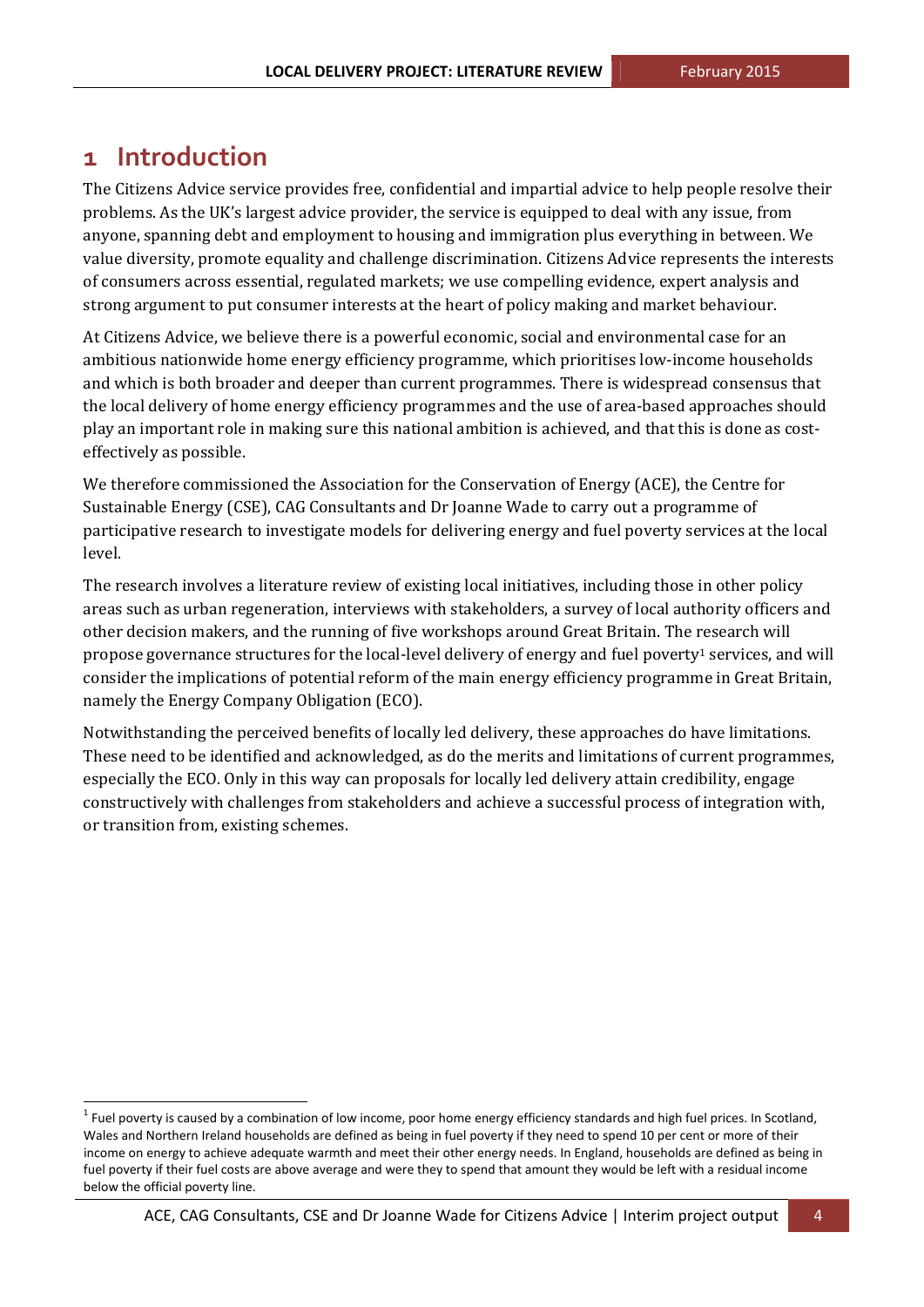### **1.1 Aims and structure of this review**

The first stage of the project involved conducting a comprehensive literature review to address the following project objectives:

- To assess **lessons learnt** from existing locally delivered and area-based schemes (including in other policy areas)
- To identify **guidelines** for developing a range of local delivery models

In addition, two specific issues relating to project objectives are considered as part of this review:

- To look for evidence that local delivery might or might not increase **consumer take-up**
- To examine the **criteria** used to allocate resources, or assist in the competitive allocation of resources, to local areas

## **1.2 Schemes and sources considered in this review**

The review focused on independent literature and evaluations, rather than reports from scheme implementers, and drew on three sources:

- 1. Those reviewing specific energy-related locally led schemes
- 2. Those addressing wider issues around local delivery approaches for energy efficiency
- 3. Those reviewing specific area-based schemes in analogous policy areas, specifically regeneration and health, where area-based approaches have been trialled and developed over many years

The sources and schemes considered in this review are set out in Appendix I, along with an overview of each and an indication of their provenance and reliability. The Appendix provides a comprehensive summary of evaluations of local and area-based delivery of energy efficiency programmes, plus a selection of evaluations of related policy initiatives. We consider this to be the first time that a summary of this nature has been pulled together.

After all the sources were reviewed, we identified a series of key themes that, based on the literature, represent important considerations for a locally led scheme. The findings were grouped under the following headings, which serve to structure the literature review and summary:

- Governance, structure and timescale
- Objectives and targets
- Eligibility, targeting and use of criteria
- Community engagement, and promoting and sustaining take-up
- Partners, networks, management and delivery
- Monitoring and evaluation

This report introduces local and area-based approaches, discusses lessons learnt from existing local schemes and identifies emerging guidelines for potential local delivery models.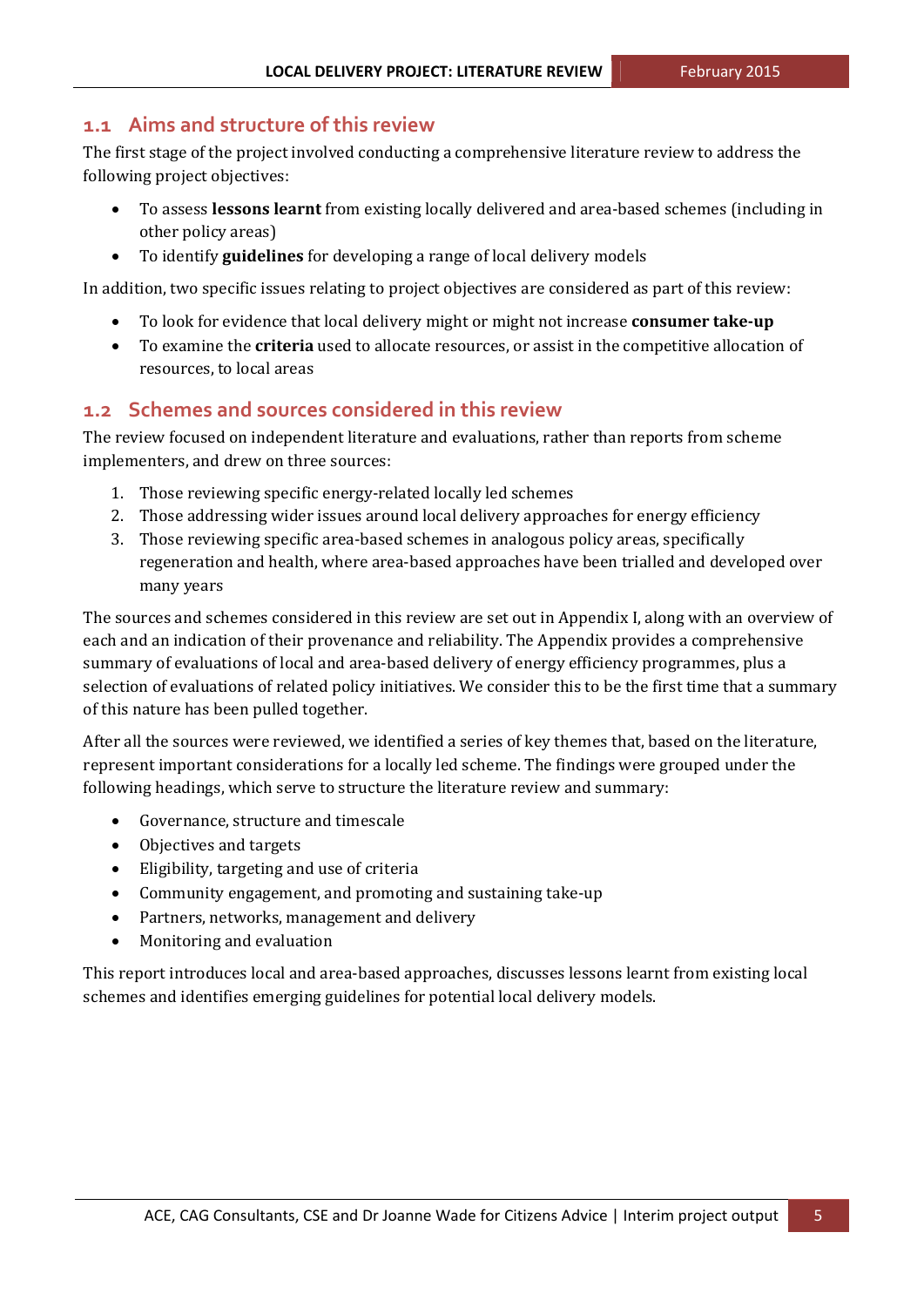## **1.3 Introduction to local and area‐based approaches**

There is a widespread consensus that local-level delivery of home energy retrofit in some form will need to play a critical role in delivering a more ambitious and effective energy efficiency programme, and doing this as cost-effectively as possible. A local delivery framework, as understood here, is one in which: 

- the people from an area are involved in delivering energy efficiency measures in that area
- a national framework enables (or requires) this to happen.

The scale of the area is open to debate, as are the organisations involved in delivery and their roles.

A related, but not identical, model is the area-based approach. In 2009, the Energy Saving Trust (EST) defined an area-based approach to energy efficiency as one that 'delivers energy efficiency measures in a spatial area – which could be a street, a neighbourhood, a local authority or a group of local authority areas'.<sup>2</sup> Area-based approaches are an alternative to individual targeting of households, and are used across a wide range of policy areas including regeneration, crime and health. Area-based approaches may be especially effective in particular policy areas where there is a strong localised or place-specific aspect to the problem and its solutions. Housing is one example of this, since it is often the case that similar types of housing form clusters or concentrations.

Local delivery and area-based approaches may have multiple benefits. For example, a 2010 report on sustainable community infrastructure by the UK Green Building Council has noted how 'conceiving and delivering infrastructure at a neighbourhood scale as an integrated package represents a very significant opportunity to deliver environmental, social and economic objectives'.<sup>3</sup> The Commission for Architecture and the Built Environment has argued that neighbourhood approaches to tackling climate change can create jobs and improve the quality of place.<sup>4</sup>

Similarly, the Sustainable Development Commission's 2010 report, entitled 'The Future is Local', built on growing recognition of an area-based approach, advocating an 'integrated, area-based approach to retrofitting buildings and upgrading community infrastructure'. It also argued that enabling communities to renew their own neighbourhoods, in partnership with local government and enterprise, can deliver benefits over and above reducing fuel bills and carbon emissions.<sup>5</sup> If the right approach is taken to reducing the carbon emissions of our building stock, the report argues, the impact of a renewed 'place' can have a significant impact on how sustainably people live their lives.<sup>6</sup> There is also an argument that local and area-based approaches to energy efficiency open up the potential for integration and synergies with other areas of policy that are also delivered locally, such as regeneration, public health, and income maximisation advice.

Area-based approaches can be designed to identify geographic clusters where there is a greater likelihood of fuel-poor households. They potentially offer opportunities for targeting fuel poverty reduction programmes more accurately towards those in severe or extreme fuel poverty; those most in need seldom self-refer into government support programmes, in comparison to households that are better off.<sup>7</sup> They are therefore, both more in need, and also harder to reach through traditional self-

<sup>&</sup>lt;u> 1989 - Jan Samuel Barbara, político establecido de la propia de la propia de la propia de la propia de la pro</u>

<sup>&</sup>lt;sup>2</sup> (EST 2011)<br><sup>3</sup> (UKGBC and Zero Carbon Hub 2010)<br><sup>4</sup> (Bradley and Smith 2012)<br><sup>5</sup> (Sustainable Development Commission 2010)<br><sup>6</sup> (Bradley and Smith 2012)<br><sup>7</sup> (Walker et al. 2012)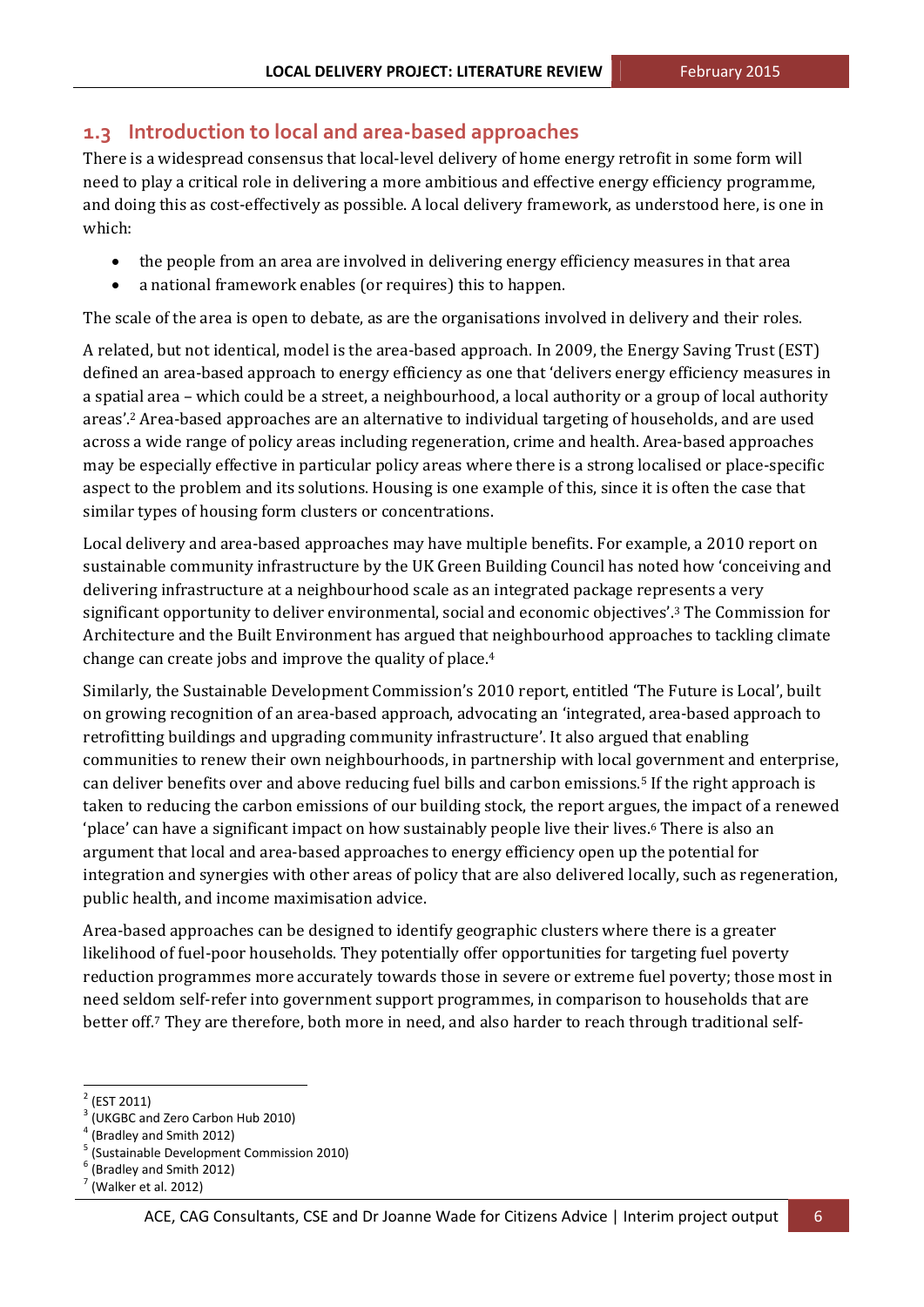referral mechanisms. This approach may be particularly appropriate for finding small pockets of severe and extreme fuel poverty.

An argument commonly levelled against area-based approaches to deprivation is that: 'Most *poor people* do not live in the poorest areas. Most people who live in *poor areas* are not themselves poor.'<sup>8</sup> However, with recent improvements in data and methodologies, it is now possible to identify areas at a higher resolution and pinpoint areas of concentrated deprivation, meaning that this observation may be less valid than in the past. It should be noted, though, that high-resolution, tightly focused local approaches may miss out on some of the other benefits of area-based schemes, such as economies of scale. 

<sup>8</sup> (Spicker 2002) p18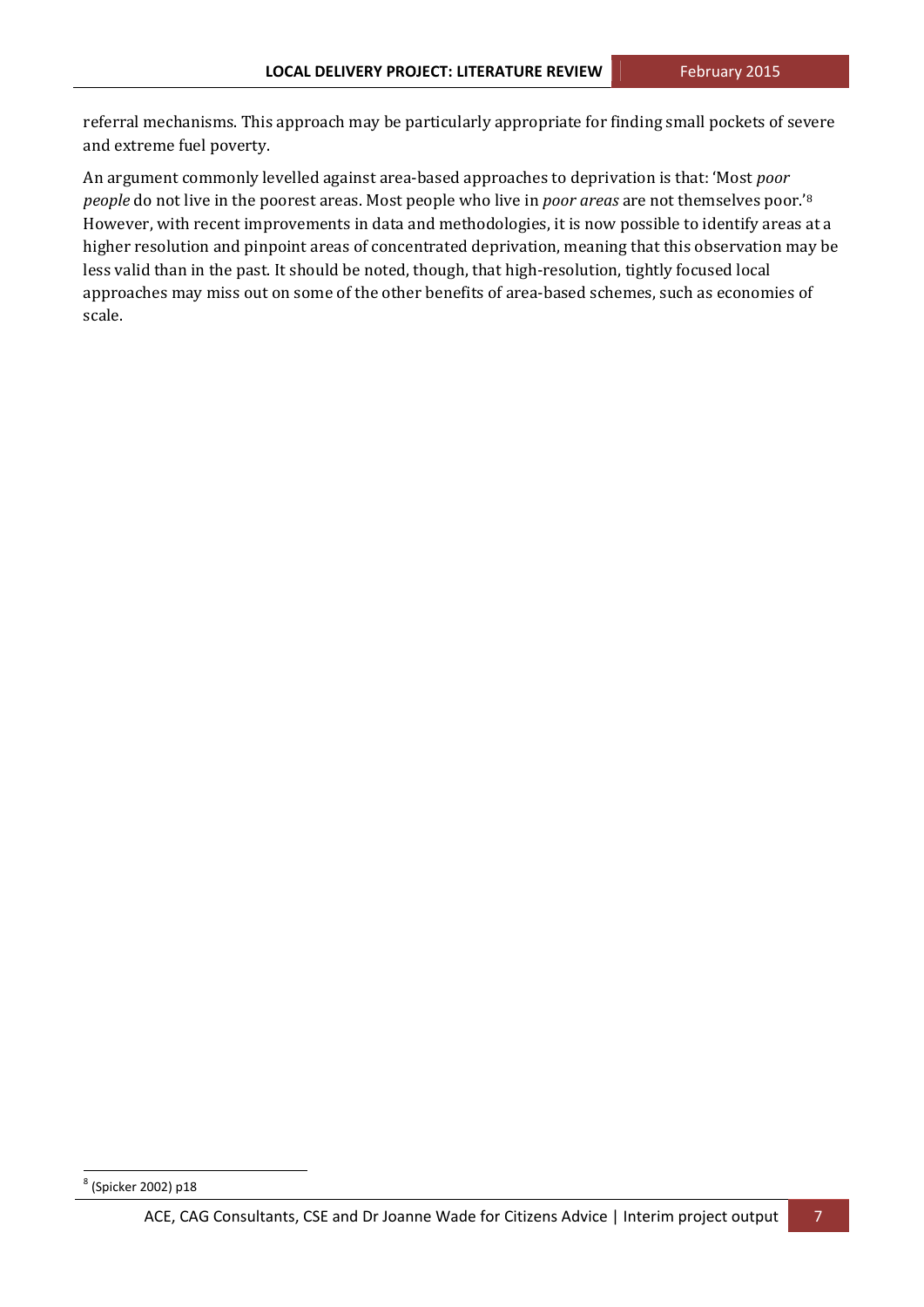## **2 Governance, structure and timescale**

Governance of locally delivered schemes is a fundamental theme highlighted in the literature, coupled with scheme structures and scheme duration. It is vital to consider these issues, including the role of national governments and the relations between different scales, in order to create coherent and efficient structures for the models we propose. This section looks first at governance and structure, finding that a key issue is how to ensure coherence and dialogue between different partners (and between different schemes). A second issue is whether to adopt a statutory or voluntary approach, or an intermediate position. Turning briefly to timescales, the section finds that longer-term projects are often more successful, since schemes require time to become established.

### **2.1 Governance and structure**

Established non-energy local and area-based approaches suggest useful lessons regarding governance. For example, in the field of regeneration, a report by Adamson and Bromiley argues that it is vital that local schemes promoting community empowerment are harmonised with other national, regional and local strategies with similar aims.<sup>9</sup> Without this, multiple different approaches to problems may emerge and the system may become increasingly varied and complicated.<sup>10</sup> This was also found in the case of the Kirklees Warm Zone, part of the Warm Zones programme of area-based fuel poverty schemes launched in 2001. A review of energy efficiency schemes for Consumer Focus in 2012 found that contractors for the national Warm Front scheme would door-knock in the same areas, offering free insulation but not the other support available from the Warm Zone programme.<sup>11</sup>

A 2008 evaluation of a local regeneration programme called Communities First found that a capillary model of local influence and decision making is useful. This is a flexible model of governance that provides multiple routes and points of participation. The first stage is highly local (sub-ward) and based on locality or themes. This then links to higher-level (such as ward-level) partnerships and, from there, to county and sub-regional forums such as local strategic partnerships or local service boards (in Wales). This kind of structure can effectively feed community opinions from the local level to higher strategic partnerships.<sup>12</sup> This allows dialogue between the different levels of the structure to promote better understanding of strategic issues and constraints on change at community level. Central government guidance is important, allowing local schemes to identify good practice and set benchmarks.13 

Another key governance issue concerns statutory versus voluntary approaches. The *Going Local* report for Consumer Focus, which in 2012 reviewed local authorities' work on fuel poverty, recommends that the UK Government should place a new fuel poverty duty upon local authorities, following an assessment of burdens and the resources required. This would consist of a requirement to monitor progress towards a locally set target – and national datasets would be collected and provided to enable this monitoring – with action required if progress was not sufficient. A lack of statutory responsibility was a key barrier to action identified by this study. The recommendations in the report also offer an alternative, which is for governments to incentivise local authorities to take fuel poverty action, whilst

<sup>&</sup>lt;sup>9</sup> (Adamson and Bromiley 2008)<br><sup>10</sup> (Humphries et al. 2012)<br><sup>11</sup> (Donaldson 2012)<br><sup>12</sup> (Adamson and Bromiley 2008)<br><sup>13</sup> (Humphries et al. 2012)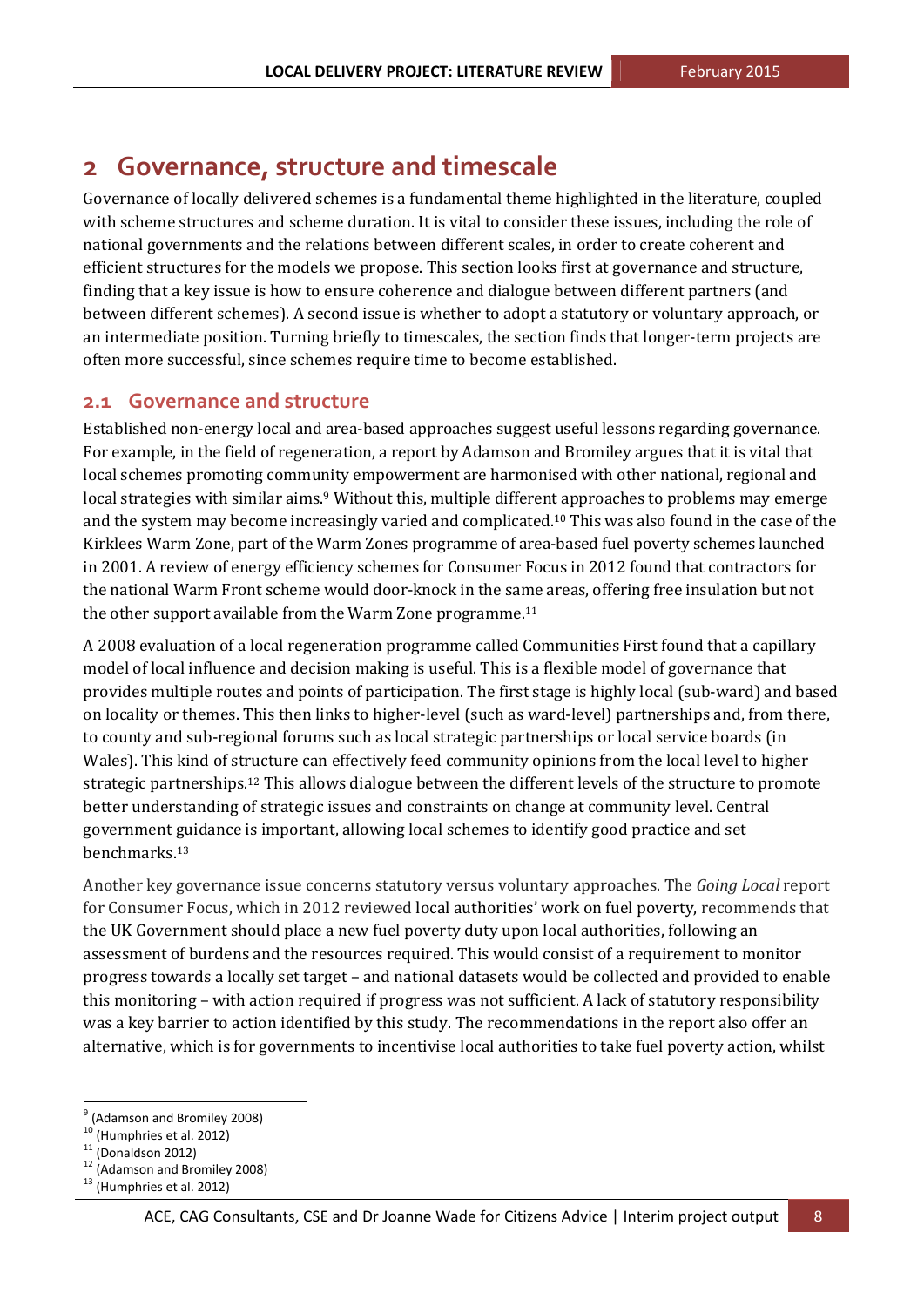avoiding turning this into a competitive process. However, the former course of action (a duty) was thought to be more likely to be successful.<sup>14</sup>

The approach taken by the Home Energy Efficiency Programmes for Scotland (HEEPS) area-based schemes represents a third alternative. This is based around a concordat between the national government and local authorities. The funding arrangements are such that all 32 local authorities in Scotland received ring-fenced funding from the allocated pot, with a further pot of money available through a competitive bidding process. However, not all local authorities bid for the additional competitive pot. $15$ 

## **2.2 Timescale**

Many studies suggest that longer-term schemes are desirable; the 'perpetual pilot project', which some funding agencies seem to prefer, can be limiting.<sup>16</sup> In a wide-ranging review of energy efficiency programmes in 2012, Donaldson found that some of the projects reviewed had enough time to generate positive 'word-of-mouth' among residents, to promote the project. However, projects that ran over a short timeframe (maybe due to funding constraints) were unable to maximise this effective form of promotion.<sup>17</sup> In the Department of Energy and Climate Change (DECC) Local Authority Competition (a competition for local fuel poverty and energy efficiency schemes in 2012/13), some authorities chose not to bid for money from more than one of the funding streams on offer because they did not have the capacity to deliver. Short-term funding for action reinforces this issue – if additional capacity is to develop, longer-term secure funding streams are needed.<sup>18</sup> Further (and more operational) issues around timing are discussed below in relation to the theme of 'partners, networks, management and delivery'. 

## **2.3 Conclusions and guidelines**

The review recommends the following guidelines:

- Make sure the scheme is integrated with other relevant schemes to ensure a coherent and consistent approach – including schemes at local, regional and national scales.
- Promote dialogue between the different levels of governance (such as local, city-scale, countyscale and regional) and make sure local flexibility is built into scheme design, so that schemes can be tailored to specific contexts.
- Make sure central governments provide guidance and promote lesson-sharing.
- Consider mechanisms for making sure local authorities take action. These may include a resourced statutory duty, incentive schemes or provision of ring-fenced funding.
- Make sure timescales are adequate  $-$  long-term schemes are likely to be more successful.

<sup>&</sup>lt;u> 1989 - Jan Samuel Barbara, político establecido de la propia de la propia de la propia de la propia de la pro</u>

<sup>&</sup>lt;sup>14</sup> (Wade, Jones, and Robinson 2012)<br><sup>15</sup> Formal evaluation of HEEPS, currently in its second year, has not yet been conducted, although this project has gathered many emerging views through interviews with stakeholders and workshops, which feature in the full project report.<br>
<sup>16</sup> (Sustainable Development Commission 2002)<br>
<sup>17</sup> (Donaldson 2012)<br>
<sup>18</sup> (SE2 2013)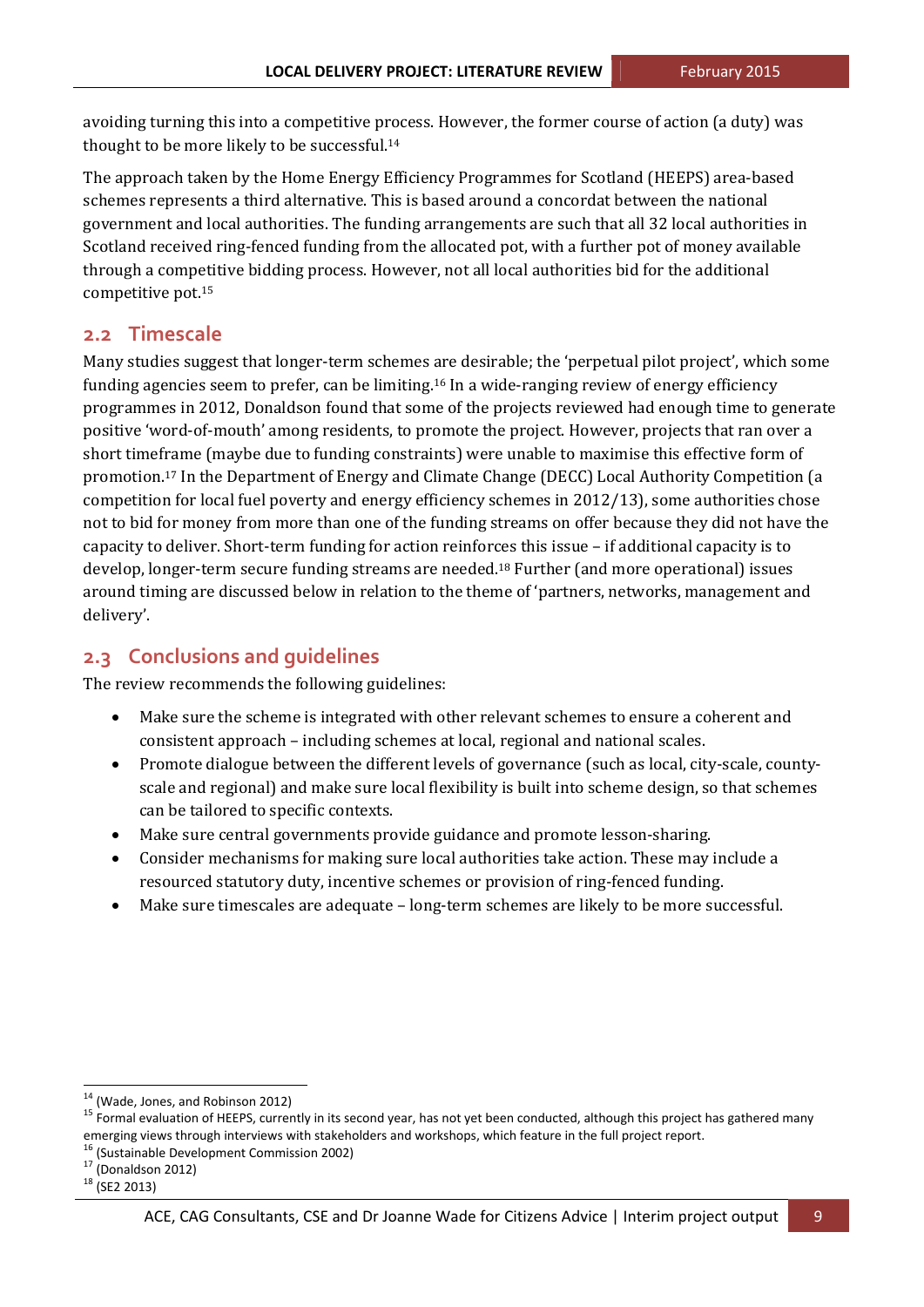## **3 Objectives and targets**

This section considers issues around setting objectives and targets within local and area-based approaches to energy efficiency. It first reviews overarching issues such as the use of multiple objectives; people versus place-based objectives, aligning objectives across partners, and setting realistic targets. It then considers a series of possible objectives or outcomes of schemes, specifically: employment; cost efficiency; health; cohesion and perceptions of the neighbourhood. It finds there are benefits to maximising multiple objectives and that area-based schemes can offer benefits, such as community cohesion, that other schemes are not able to.

## **3.1 Defining objectives and targets**

A fundamental issue for any area-based scheme is the definition of objectives. Area-based schemes for regeneration often include both place-related and people-related objectives.<sup>19</sup> In the context of energy, this relates to the idea of defining objectives in terms of housing stock improvements or in terms of household fuel poverty, health and so on. Past schemes have found that people-based outcomes are more likely to make changes to people's lives, but these people may then leave the area and the benefits to the area will be lost.<sup>20</sup> This needs to be considered in monitoring and evaluation (M&E).

Another issue is the choice of multiple or single objectives and, in some cases, primary and secondary objectives. Many sources suggest that it is beneficial to work within a strategic approach that makes links across a whole range of local priorities, such as health or economic development.<sup>21</sup> For example, Warm Zones have contributed towards community safety, fire safety and anti-poverty objectives by offering community and fire safety devices and income maximisation advice alongside fuel poverty assistance.

A challenge for area-based schemes may be differing objectives among partners. A study of the DECC Local Authorities Competition found that local authorities tended to have a similar world view to the UK Government, in that they were looking to maximise cost-effectiveness of delivery. Community organisations on the other hand tended to be more focused on reaching those hardest to reach, or starting a broader conversation about energy.<sup>22</sup> Local bodies, given funding, will use it to meet their own objectives. This is not a negative point per se, since these objectives will reflect locally determined priorities, but it should be borne in mind when considering the extent to which local action will deliver national aims.<sup>23</sup> Issues around objectives were very commonly raised in the sources reviewed, with many calling for clarity and coherence in project goals.

Regarding targets, the Sustainable Development Commission has argued that the key challenge in empowering communities to improve their neighbourhoods is sustaining a programme of modest reductions over an extended time period to achieve substantial change. It has also stated that it is vital that a partnership and community has ownership of targets and (some of) the means by which they can be achieved.<sup>24</sup> The Communities First experience (as mentioned in section 2.1) suggests that it is important to be realistic about how quickly change will be achieved and about what is actually

<sup>&</sup>lt;sup>19</sup> (Batty et al. 2010)<br>
<sup>20</sup> (Lawless 2007)<br>
<sup>21</sup> (e.g. Wade, Jones, and Robinson 2012)<br>
<sup>22</sup> (SE2 2013)<br>
<sup>23</sup> *Ibid.*<br>
<sup>24</sup> (Sustainable Development Commission 2002)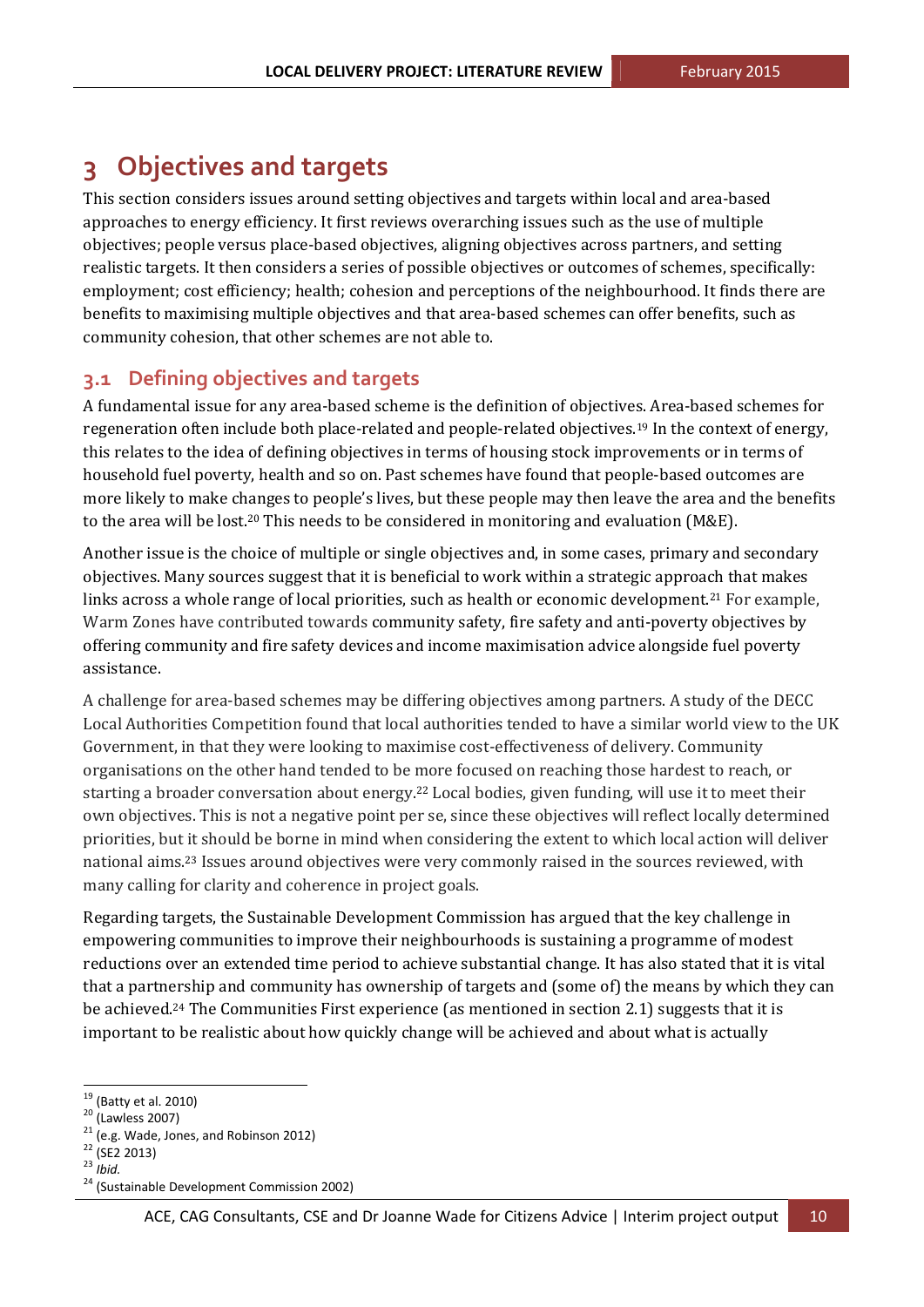achievable with available resources, and not raise false expectations.<sup>25</sup> Having some quick-win targets can help to sustain community engagement, as well as keeping professionals interested in the programme.26

#### **3.2 Employment**

Potential advantages of area-based approaches include local employment.<sup>27</sup> The difference between area-based approaches and other approaches is the potential for concentrating training and employment in a particular area, and supporting the development of local supply chains. For example, a 2012 Demos review of community energy initiatives reports that, in the £30 million refurbishment of the Daneville estate in Liverpool, 300 jobs were created in the area with local firms of contractors and suppliers. In Kirklees Warm Zone, 126 jobs were created directly by the scheme, and the area saw the creation of a new local depot and training depot by a leading energy conservation installation firm. Helping communities to empower themselves, albeit in this case by providing employment to a small number of people, is an important element in building resilience and a more sustainable local economy. The effects of these employment opportunities – for those involved, but also on the wider perceptions of the success of the scheme – should not be underestimated. Where possible, schemes should be aligned with relevant funding streams and initiatives tackling local unemployment to ensure that the installation process generates opportunities for local jobs and skills development.<sup>28</sup>

The same report suggests that in Community Energy Saving Programme (CESP) schemes in Walsall and Stafford, an apprenticeship scheme could have been developed, in partnership with contractors, with the apprentices subsequently being taken on by the housing association following the completion of the works. However, lack of foresight about how this scheme could have been delivered and the lack of time to develop the necessary local partnerships meant the opportunity was lost.<sup>29</sup> Training is important, as there may be a lack of the necessary skills in the area.

A 2012 evaluation by the Greater London Authority (GLA) of the London-wide home energy efficiency retrofit programme, RE:NEW, suggests that delivery of this scheme has enabled local employment and training opportunities. For example, one delivery agent was able to employ an individual who had been in long-term unemployment, continuing his employment and training after completion of this phase of delivery. In other areas, such as East London, staff have been retained who would have otherwise been made redundant if it had not been for the RE:NEW scheme. Lessons from RE:NEW suggest that in future schemes, delivery agents need to consider levels of staff turnover, both in their recruitment planning and staff training, and whether internal or through a contracted delivery partner, to ensure consistent staff levels throughout project delivery. They should also consider a focused programme of training for home energy advisors to ensure accuracy of in-home assessments and opportunities for installations. However, this may have costs implications for delivery of the programme.<sup>30</sup> Some area-based energy efficiency schemes have been successful in securing funding by emphasising economic and job creation benefits; for example, Arbed in Wales, and the Redcar and Clevedon Warm Zone.

<sup>&</sup>lt;sup>25</sup> (AMION Consulting Limited and Old Bell 3 Limited 2011)<br><sup>26</sup> (France and Crow 2001)<br><sup>27</sup> (Liddell and Lagdon 2013)<br><sup>28</sup> (Bradley and Smith 2012)<br><sup>29</sup> *Ibid.* 30 (GLA 2012)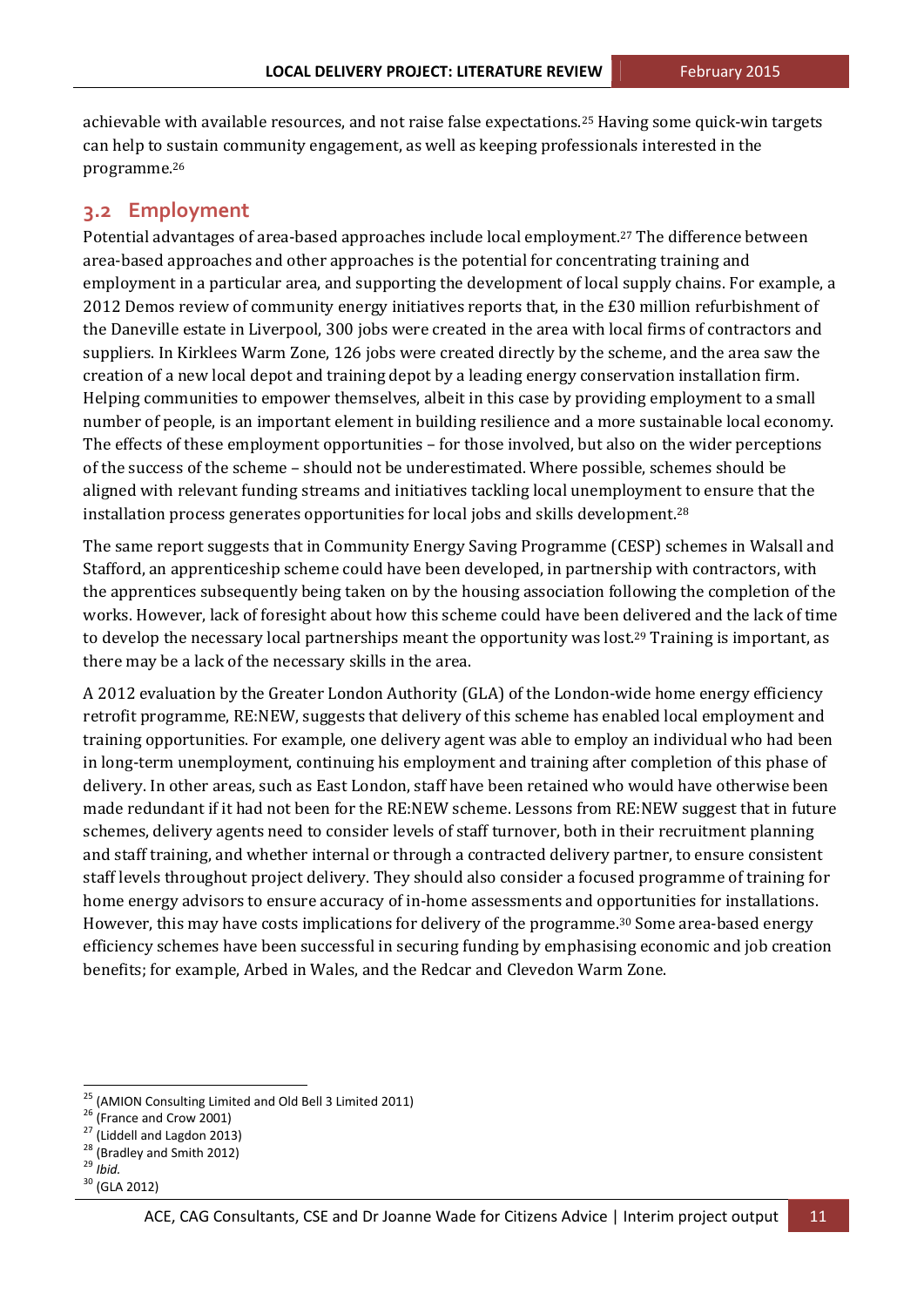## **3.3 Cost efficiency**

It is often argued that implementing policy at area-level offers efficiency gains through economies of scale by using fewer resources to potentially capture a greater number of fuel-poor households.<sup>31</sup> Previous studies<sup>32</sup> have found that area-based schemes brought significant benefits in terms of take-up and cost-effective delivery of professionally installed insulation.

DECC's final evaluation of the Carbon Emissions Reduction Target (CERT) and Community Energy Saving Programme (CESP) supplier obligation schemes was conducted in 2014 by Ipsos Mori and partners. It notes that the cost-effectiveness of schemes was helped by the geographical concentration, which delivered operational efficiencies in both surveying and installation, with good levels of take-up reducing the cost per lead. Similar benefits were perceived by a significant number of local authorities, installers and energy suppliers interviewed during this evaluation. They also felt that an area-based approach offered benefits in terms of efficiency of delivery (including minimising waiting periods for customers, particularly in rural areas).<sup>33</sup> Many stakeholders interviewed for DECC's CESP evaluation believed that this approach was cost effective, led to economies of scale and efficiency of delivery, and also had the potential to deliver a range of wider benefits for the area.<sup>34</sup>

Installing energy efficiency measures into multiple properties in an area can significantly reduce costs, and the costs to suppliers of identifying households as eligible for support disappear if all households in a pre-specified area are eligible. Highly prescriptive targets that are challenging to achieve (such as the Super Priority Group target under CERT) can lead to significantly higher costs.<sup>35</sup> The previously mentioned Demos report also found that the Cardiff Partnering Scheme - a retrofit of 100 homes and five blocks of flats – reduced costs by 20 per cent through targeting a whole area rather than upgrading homes individually.<sup>36</sup>

In a 2005 external evaluation by the EST and partners, Warm Zones were also judged to be 'reasonably cost effective, with the most efficient judged to be very cost effective'.<sup>37</sup> The pilot Warm Zones removed 7 per cent of fuel-poor households from fuel poverty; varying from 2 per cent in Hull to 23 per cent in Stockton. The pilots also removed 10 per cent of people from severe fuel poverty; this varied from 3 per cent in Hull to 37 per cent in Stockton. However, the report also suggests there is little evidence that the efficiency gains for clustered work were ever actually obtained by Warm Zones.

## **3.4 Health benefits**

The health benefits of energy efficiency are increasingly being recognised, and recent schemes such as Warm Homes Healthy People<sup>38</sup> have aimed to engage the health sector in fuel poverty work. DECC has started quantifying health benefits at a national level with its Health Impacts of Domestic Energy Efficiency Measures (HIDEEM) model. However, it has proved more difficult to measure and quantify health outcomes within area-based energy efficiency schemes. Some local initiatives, such as the Gentoo housing association initiative in Sunderland, have started to do this<sup>39</sup>. Closer working between health

<sup>&</sup>lt;sup>31</sup> (Tunstall and Lupton 2003)<br><sup>32</sup> (e.g. Cambium Advocacy 2009; CAG Consultants 2010a; CAG Consultants 2010b; Sustainable Development Commission 2010)<br><sup>33</sup> (Ipsos MORI et al. 2014)<br><sup>34</sup> (CAG Consultants, Ipsos MORI, and

further details.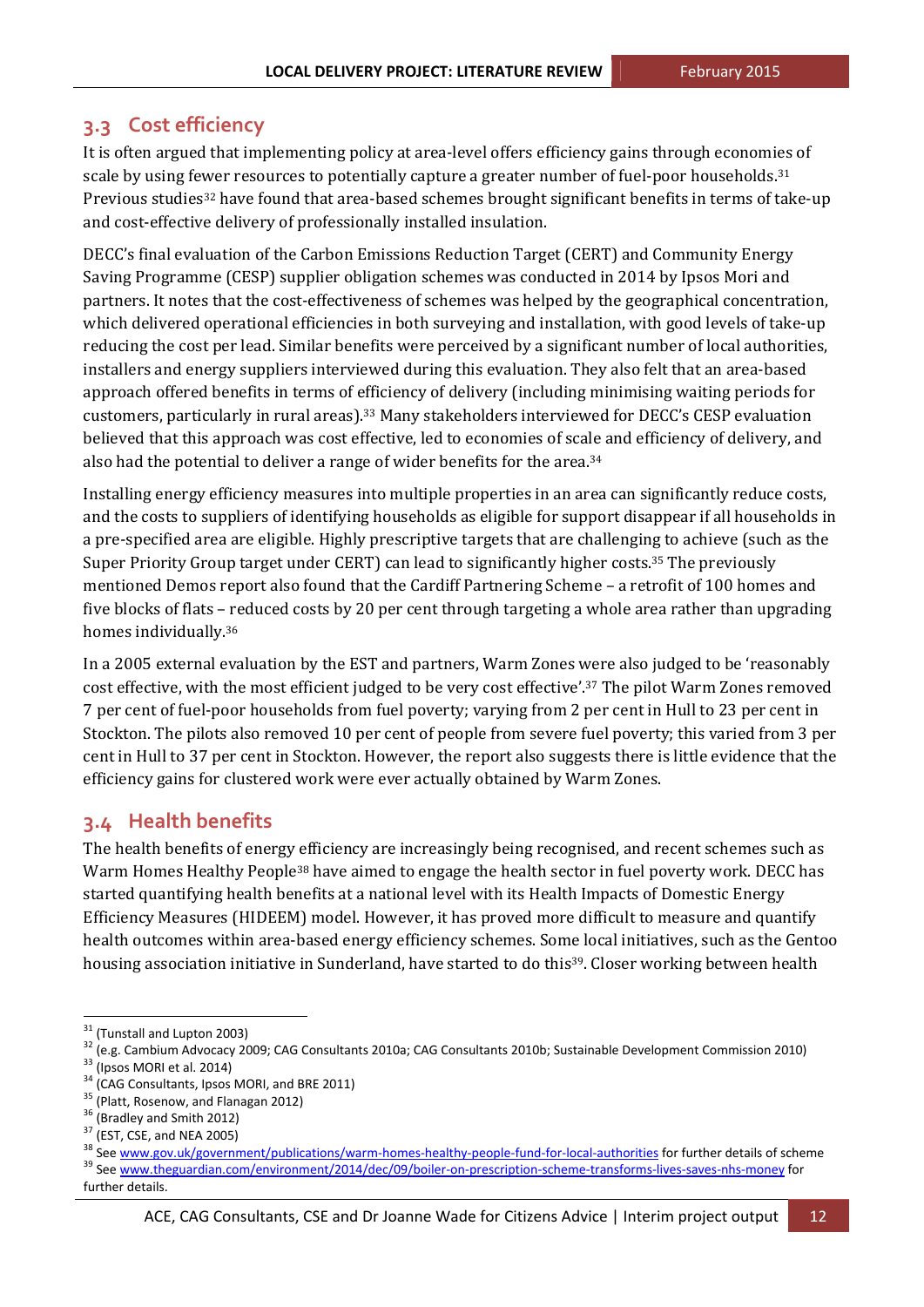and energy efficiency providers and the potential extension of HIDEEM to local schemes could help capture the benefits of local energy efficiency schemes.

## **3.5 Cohesion and social capital**

The Demos review of the Walsall CESP scheme suggests that community-wide energy efficiency schemes often get people talking about their area and experience of the scheme, and these discussions may strengthen community bonds, develop social capital and prompt further community discussion. The Walsall CESP scheme led to increased interaction between residents, improving the social capital of the estate – the relationships within a community, between families, friends, neighbours and colleagues - through the strengthening of previously existing networks within the community, and the formation of new networks between individuals who previously did not have relationships.<sup>40</sup>

The Stafford CESP results, reported in the same review, also suggest that the installation of the measures may have increased social capital: over half of respondents (55 per cent) said that the measures had been a topic of conversation with neighbours. More agreed (26 per cent) than disagreed (16.2 per cent) that their neighbourhood was friendlier since the installation of the measures. There was also increased participation in a local community group. Community-wide energy efficiency schemes can provide added impetus for existing community groups or individuals, and enhance confidence about taking further action to improve the local area.<sup>41</sup>

However, as noted above, there was a low take-up of the CESP scheme from owner-occupiers in Stafford. This, coupled with the ability of tenants to choose from a diverse colour palette, led to concerns that the streetscape is now defined by tenure type, whether the household had cavity or solid walls and Lower Super Output Area (LSOA) boundaries. Another issue for the Walsall scheme was the (clearly unintended) animosity from residents in nearby streets who did not receive energy saving measures.<sup>42</sup> Such problems are recorded by a small but notable number of sources.

In Northern Ireland's Green Street scheme (described in a 2014 report by the University of Ulster), five families moved into new neighbouring eco-homes. Findings include a sense of cohesion fostered by the shared experience of living in these homes, and people getting to know neighbours through the process, within a 'pocket neighbourhood'. Involving residents in the project was a positive and empowering experience.<sup>43</sup> Research by the same authors on Ulster University's own area-based approach to fuel poverty also found that potential advantages include community engagement.<sup>44</sup>

Another relevant scheme is the Low Carbon Communities Challenge (LCCC), run by DECC from 2010 to 2012. This programme aimed to provide financial and advisory support to 22 test bed communities, trialling community-scale approaches to the delivery of low-carbon technologies and engagement activities. In DECC's 2012 evaluation report on the scheme, some LCCC projects contend that their most positive outcomes were social, with a range of new activities such as residents' associations, community cinemas and orchards emerging. For LCCC projects, while financial savings were an important initial 'hook' to engage their local communities (extrinsic motivations), once people became involved, they were motivated more by a sense of community and social interaction (intrinsic motivations).<sup>45</sup>

<sup>&</sup>lt;sup>40</sup> (Bradley and Smith 2012)<br><sup>41</sup> *Ibid.*<br><sup>42</sup> (Bradley and Smith 2012)<br><sup>43</sup> (Liddell and Lagdon 2014)<br><sup>44</sup> (Liddell and Lagdon 2013)<br><sup>45</sup> (DECC 2012)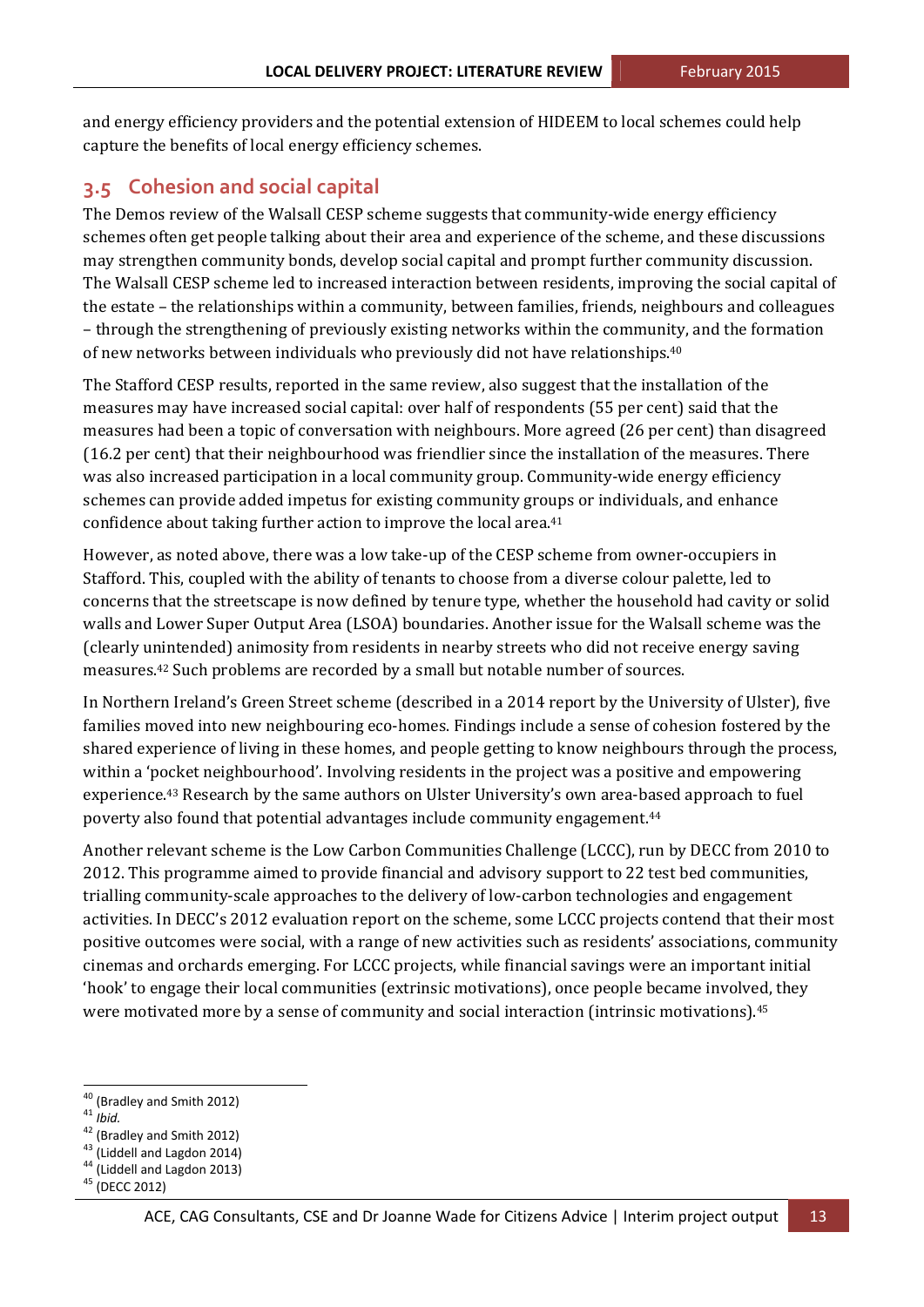## **3.6 Positive perceptions of the neighbourhood**

Bradley and Smith's 2012 report for Demos on community approaches to energy efficiency found that residents believed that CESP works had a positive effect on the perception of their neighbourhoods. Nearly all residents thought that the works had improved the area, and that the area felt a better place to live in and was more welcoming as a result. There was a general feeling that it gave people an incentive to look after their gardens and take more care of their surroundings. The Walsall CESP scheme received a significant level of media attention at the outset, which clearly helped in developing a sense of community action in the work, giving residents in a previously run-down area something to take great pride in. Local authorities and housing associations could look to CESP and similar schemes as a potential opportunity for generating community pride and a shared community experience of regeneration, which improves community networks.<sup>46</sup>

However, the report argues that future schemes would benefit from the input of urban design guidance at the project outset, in order to maximise the potential aesthetic benefits in improving the quality of place. This will in turn amplify the wider social and environmental benefits of an area-based retrofitting scheme. A key lesson is not to lose sight of the bigger picture and the potential to combine the installation of energy efficiency measures with wider neighbourhood regeneration initiatives in the local area, such as input from local businesses to sponsor the improvement of playgrounds.<sup>47</sup>

Similarly, for LCCCs, community-scale installations also acted as symbols of modernisation and 'things getting better' in the area.<sup>48</sup> DECC's CESP evaluation also found significant regeneration and aesthetic improvements to the area as a result of the works, and a perceived increase in community pride (though mainly by delivery partners rather than householders). $49$ 

## **3.7 Conclusions and guidelines**

The review recommends the following guidelines:

- Consider both place-based and people-based objectives, and look for synergies between energy objectives and other social goals (such as health and regeneration) that can be built into the scheme.
- Consider including quick-win targets to boost interest and engagement.
- Align schemes with relevant funding streams and initiatives to promote local training and employment.
- Consider setting broad eligibility criteria for the installation of free energy efficiency measures and build in a degree of flexibility to optimise cost efficiency.
- Look for opportunities to embed community cohesion, positive neighbourhood perception and other related benefits into the scheme.
- Aim to not only maximise the multiple benefits, where appropriate, of efficiency schemes, but also to measure these outcomes (also see section 7 on M&E).

<sup>&</sup>lt;sup>46</sup> (Bradley and Smith 2012)<br><sup>47</sup> *Ibid.*<br><sup>48</sup> (DECC 2012)<br><sup>49</sup> (CAG Consultants, Ipsos MORI, and BRE 2011)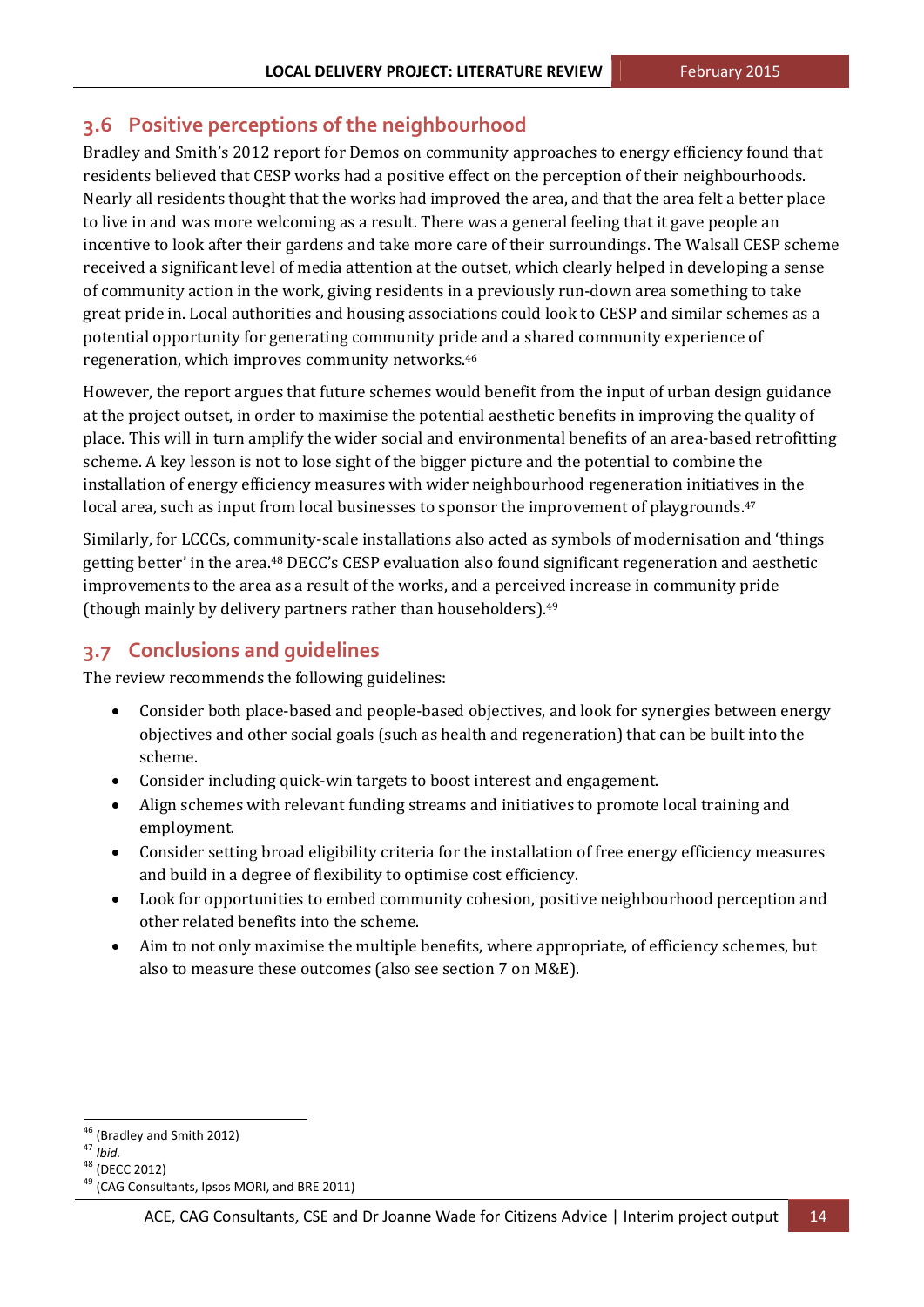## **4 Eligibility, targeting and use of criteria**

One of the perceived central benefits of local delivery is that local agencies, through local knowledge, are well placed to define their target communities and geographies. Our proposals will need to consider how they can support these abilities while ensuring consistency and quality across localities. This section first considers targeting fuel poverty and the challenges of doing this, including using proxies such as the Index of Multiple Deprivation (IMD) or the number of people claiming benefits. It then considers other criteria that have been used in past schemes, including the efficiency of existing buildings. It addresses some key questions: should schemes target leading areas, or areas in most need? Should they help all households in the area, or just certain eligible people? Should schemes be based on rigid area boundaries, or be more fluid and community-based? What size should the area be? Should there be offers for neighbouring areas, or extensions to the area? Finally, it considers data and methods for targeting areas and households, finding that data quality and availability is a key challenge for most schemes. 

## **4.1 Targeting fuel poverty**

Among schemes with the objective of reducing fuel poverty, a key question is how to define a target audience, and what proxies or indicators to use. There are two issues here: choosing areas to target, and then choosing which households to target (this could be all households). The latter issue is discussed in section 4.5.

A common approach to selecting areas is to use an indicator of fuel poverty or deprivation. The Hills report on fuel poverty reported that the area-based approach had been effective under CESP, but suggested that the IMD, used to select LSOAs for eligibility, was not very effective in identifying areas of concentrated fuel poverty.<sup>50</sup> It found that fuel-poor households are found across the whole deprivation scale, with a third of the fuel poverty gap found in the least deprived 40 per cent of areas, making the IMD 'a very approximate tool for targeting purposes'. In addition, in the evaluation of CESP, the IMD was perceived to be out of date by some stakeholders, and as a result they argued that some poorer areas had missed out.<sup>51, 52</sup> Another issue is that the IMD emphasises social housing areas, reflecting its focus on income poverty, yet energy efficiency standards are generally higher in this sector. It can also exclude deprived pockets, or those at the margins of areas. Similar issues arise with the Scottish IMD.

Similarly, in Northern Ireland, the area-based Maximising Access to Services, Grants and Benefits in Rural Areas (MARA) programme is focusing on the 88 most deprived rural areas of Northern Ireland, although it is commonly acknowledged that fuel poverty and deprivation are not particularly well correlated;<sup>53</sup> as a result, MARA has experienced disappointing rates of referral to fuel poverty programmes.<sup>54</sup> A sophisticated algorithm, developed by Ulster University and used in targeting fuel poverty in Northern Ireland, is discussed in section 4.8.

<sup>&</sup>lt;sup>50</sup> (Hills 2012)<br><sup>51</sup> (CAG Consultants, Ipsos MORI, and BRE 2011)<br><sup>52</sup> The Carbon Saving Communities Obligation (CSCO) part of the Energy Company Obligation (ECO) has since picked up some of the CESP mantle, but delivery to date, particularly in meeting its rural sub‐obligation, has been slow, and it is too early to draw conclusions from it.<br> $53$  (Liddell et al. 2011)<br> $54$  (Deloitte 2011) in (Liddell and Lagdon 2013)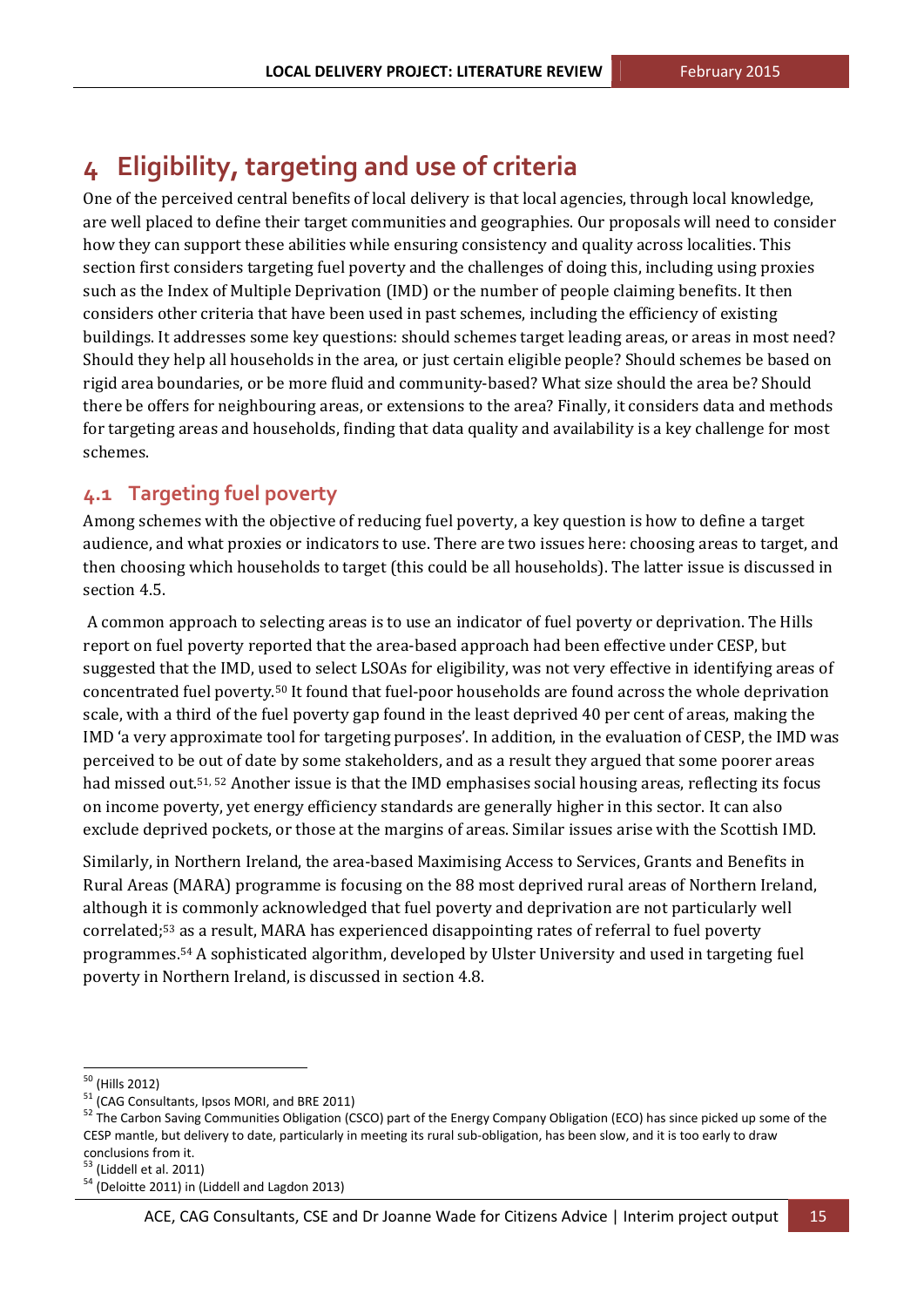The Institute for Public Policy Research (IPPR) has developed a Low-Income, Low-Efficiency Area (LILEA) indicator based on a combination of property and income-based proxies.<sup>55</sup> It advocates prioritising the delivery of energy efficiency improvements to households in these areas.<sup>56</sup> IPPR claims that 'in some postcode areas almost 50 per cent of households are in fuel poverty', indicating that a LILEA approach could help to reach many more households than current policies, which only direct a quarter of current annual expenditure to the fuel-poor.<sup>57</sup> However, it should be noted that DECC now argues that its small-area fuel poverty statistics are not reliable at the LSOA level, which is why they are not currently used to target fuel poverty initiatives. Nevertheless, there is substantial evidence that by incorporating property-based proxies, the targeting efficiency of fuel poverty policies could be significantly improved.<sup>58</sup>

To achieve the proposed Fuel Poverty Strategy 2030 target for England, assistance will need to reach all low-income/low-efficiency households. If area-based schemes are to contribute effectively towards meeting the target, Consumer Futures argues that better proxy measures for fuel poverty than the IMD will be needed. Some progress has been made; for example, the EST in Scotland has developed Home Analytics to help the Scottish Government and local authorities identify areas to target, and this provides data at address level. However, further research on small-area indicators is needed. This will need to include factors such as climatic conditions, prevalence of hard-to-treat houses and access to the gas grid, alongside levels of income deprivation.<sup>59</sup> Essentially, a specific small-area fuel poverty indicator or an indicator that combines poor energy efficiency and low income is required. With the development of the National Energy Efficiency Database (NEED) and availability of new off-gas mapping data, which can be overlaid with small-area income data (or a census proxy), there are now new opportunities for developing such an indicator.

Even once eligibility criteria have been defined, problems may emerge. The external evaluation of the pilot Warm Zones states that many fuel-poor households did not get any assistance because they weren't claiming benefits to which they were entitled – this made it hard to identify them as eligible for energy efficiency programmes.<sup>60</sup> However, this can be an even greater problem for non-area-based approaches, such as ECO Affordable Warmth. Area-based approaches could allow for benefit checks or employ alternative eligibility processes. Warm Zones also found that many fuel-poor households did not match up to the eligibility criteria of energy efficiency schemes, requiring Warm Zones to put in considerable effort in finding additional funds to help such households. $6057$ 

### **4.2 Other criteria for selecting areas**

For the RE:NEW schemes in London, the GLA provided guidance on what to consider in selecting target areas, $61$  including:

- potential of the area to benefit from loft and cavity wall insulation such as that identified through analysis of borough energy efficiency databases, Home Energy Efficiency Database (HEED) reports, previous scheme activity, housing association retrofit or maintenance work
- proportion of privately owned dwellings, where required works would be easier and quicker to agree and book in

<sup>&</sup>lt;u> 1989 - Jan Samuel Barbara, político establecido de la propia de la propia de la propia de la propia de la pro</u>

<sup>&</sup>lt;sup>55</sup> (Platt, Rosenow, and Flanagan 2012)<br><sup>56</sup> Originally proposed in (Boardman 2012).<br><sup>57</sup> (Boardman 2010) in (Platt, Rosenow, and Flanagan 2012)<br><sup>58</sup> (Boardman 2010), (Hills 2012), (Platt, Rosenow, and Flanagan 2012)<br><sup>59</sup>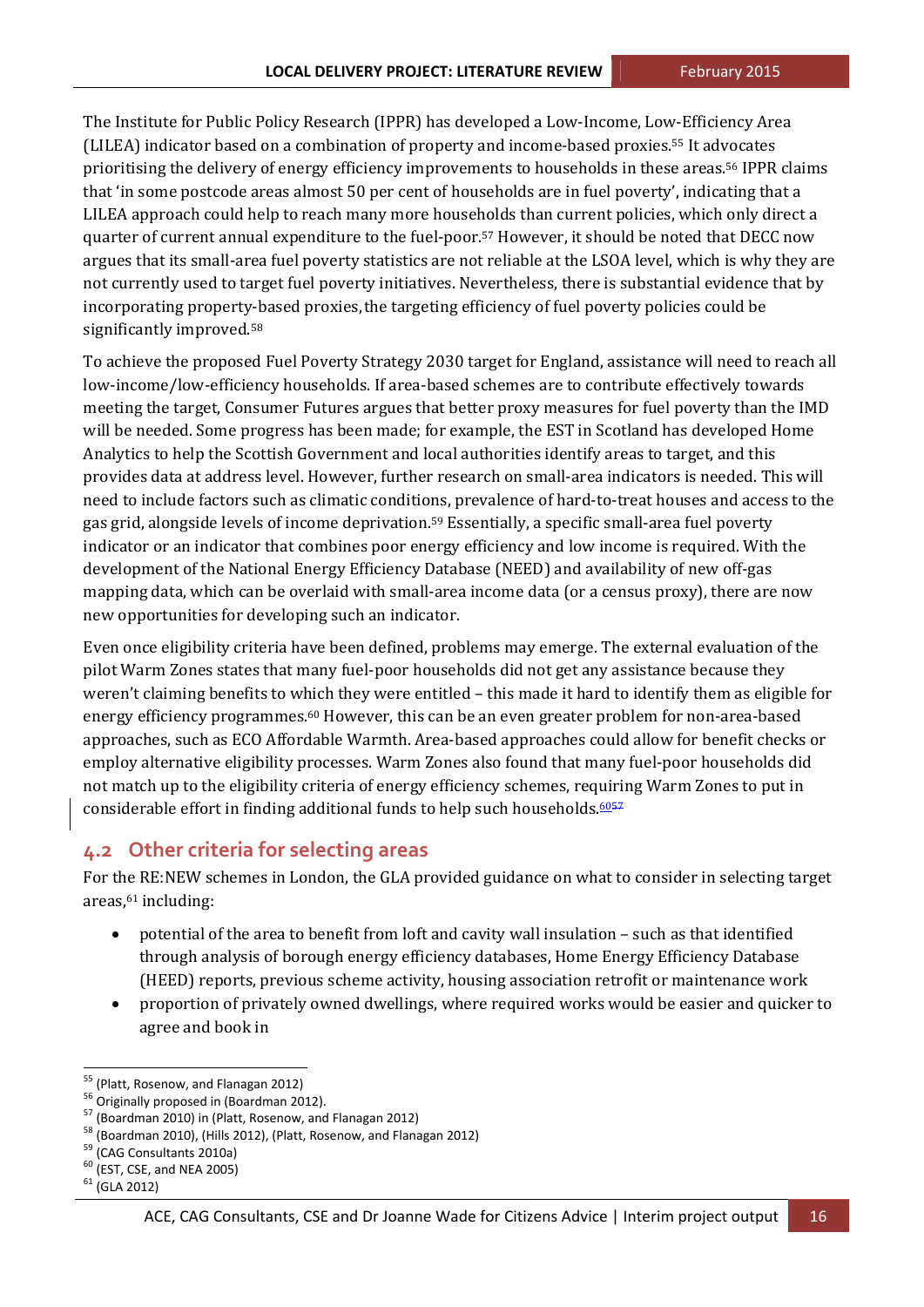- proportion of houses as opposed to flats, enabling greater potential energy efficiency savings and reducing complexities in agreeing works
- consideration of where projects have or have not been carried out previously either meaning that the potential of the area for works is reduced, or that there is a good level of community engagement and therefore completing remaining works would be easier
- fuel poverty considerations, especially where these align with energy efficiency objectives.

Each borough developed their own criteria to select an initial target area and, if required, an expansion area. The most common criteria for determining the location of the RE:NEW zones are:

- high levels of fuel poverty
- high levels of domestic energy use
- areas that have not previously benefitted from, or had limited exposure to, domestic energy efficiency campaigns, but have high potential for the installation of domestic retrofit measures
- high proportion of properties with low Standard Assessment Procedure ratings
- predominantly private tenure property (based on the assumption that this would lead to an increase in heating and insulation referrals)
- council priority private sector improvement area.

A problem was that the selection of areas was often based on fuel poverty prevalence (where there are issues about data reliability) or council priorities, rather than by energy efficiency criteria alone. This was a result of conflict between the key objectives of RE:NEW (energy efficiency) and those of the council (fuel poverty). This may have meant that the areas selected included a high proportion of solidwall properties, one of the main factors in fuel poverty. These properties could not be treated through the rollout phase of RE:NEW due to limits on the funding available for further measures. Coherence in objectives, and matching of objectives and target area selection, are important lessons for future work.

Recommendations based on RE:NEW include:

- to employ a more collaborative process of ward selection between boroughs and delivery agents, based upon data as well as knowledge and experience of the areas
- to use additional criteria to inform ward selection (that is, identification of established community groups, registered social landlords (RSLs) and community centres).

However, it should be noted that wards will not necessarily be the most appropriate unit for schemes.

## **4.3 Leading areas or areas of highest need?**

Selection of a leading-edge region allows a demonstration to others of what can potentially be achieved. Inactive regions will not possess the necessary institutional conditions and experiences to take full advantage of a case study. On the other hand, actions may be most desirable in laggard regions, and 'leapfrogging' by learning from the experiences and mistakes of leading regions should be possible. It is also notable that there is a risk that competitive approaches based on 'leading' regions can create a culture of competition rather than positive cooperation between regions.<sup>62</sup> Few sources discuss this issue, but it is a very important question for any future area-based scheme, so will be a key concern for this research.

<sup>62</sup> (Sustainable Development Commission 2002)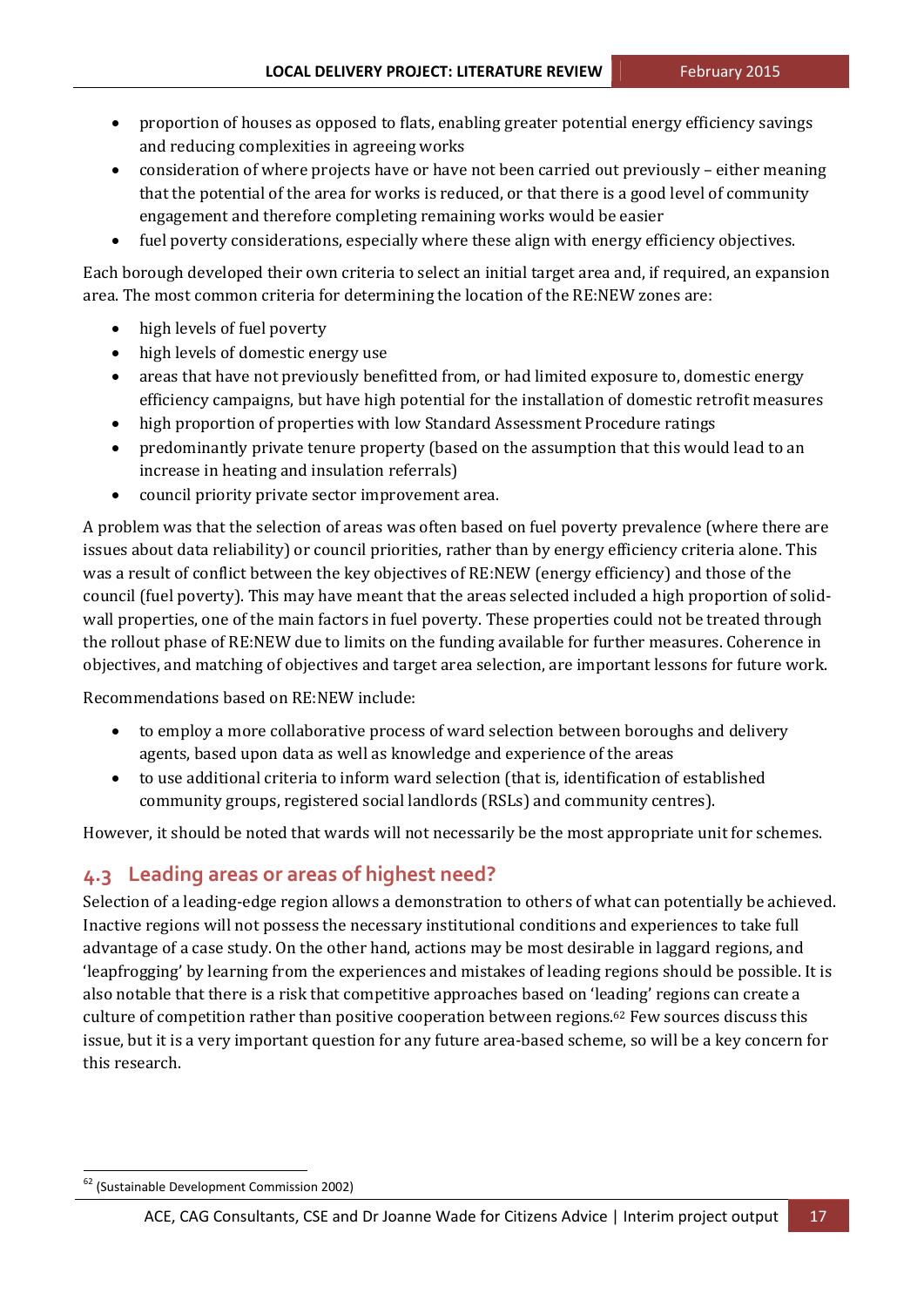## **4.4 Area‐based or community‐based?**

A review of the market for CESP-style partnerships by ACE and CSE in 2008 developed a high-level typology for describing different community partnership projects,<sup>63</sup> which may constitute a useful way of thinking about how existing programmes, particularly the ECO, could be seen as interacting with new ones, and with locally led delivery. These are:

- area-based with supplier involvement
- community-based, led by suppliers
- community-based without supplier involvement.

The review found that the distinction between area-based (strictly geographically based, such as a cluster of streets) and community-based (based on common interests and goals) was important – with the latter offering a potentially broader range of activities to engage with households, and perhaps more likely to bring added value in terms of other community benefits. This was the only source that discussed this distinction; however, many other sources discuss the issue of rigid versus flexible boundaries (see section 4.7) and the role of community participation.

## **4.5 All households or only eligible households?**

As noted at the start of section 4, an important issue is whether all households or just an eligible group are targeted. In some area-based schemes, such as 'Warm Zones', all households in a defined area are systematically tackled at the same time. The schemes do not wait for households to self-refer, but proactively visit every household in a known high-risk area.<sup>64</sup> For example, the Kirklees Borough Council Warm Zone simply encompassed all houses in the borough (with the exception of some remoter rural properties).<sup>65</sup>

However, some other schemes do not give equal eligibility or equal targeting to all residents. The CESP market review found that 19 (42 per cent) of the 45 community-based schemes reviewed targeted all households within their chosen geographical area. 24 per cent of schemes targeted private housing (focusing mainly on owner-occupiers), while 22 per cent went beyond housing to target SMEs and/or schools. About half of the schemes focused specifically on fuel-poor and vulnerable households within their chosen sectors, with various proxies used.<sup>66</sup>

An example of a mix of offers for different eligible groups is provided by Cosy Devon, a partnership between the ten local authorities across Devon, Devon County Council, Energy Action Devon and E.ON. This scheme was reviewed as part of a Consumer Focus report in 2012. Insulation was free for people over 70 or on income-related benefits (that is, those in the CERT Priority Group). It was free or heavily discounted for those the project defined as vulnerable to fuel poverty (with a household income below £18,000 and, in some local authority areas, those over 60). The remaining 'able to pay' customers could also receive discounted measures, although the level varied between local authorities.<sup>67</sup> Many other schemes adopt a similar mixed-eligibility approach.

Since schemes can involve targeting at two levels (area and household), we can classify the following types of scheme design:

Universal eligibility within a target area (such as ECO CSCO)

<sup>(</sup>ACE and CSE 2008)<br>
(Sefton 2004) in (EST, CSE, and NEA 2005)<br>
(Liddell and Lagdon 2013)<br>
(ACE and CSE 2008)<br>
(Donaldson 2012)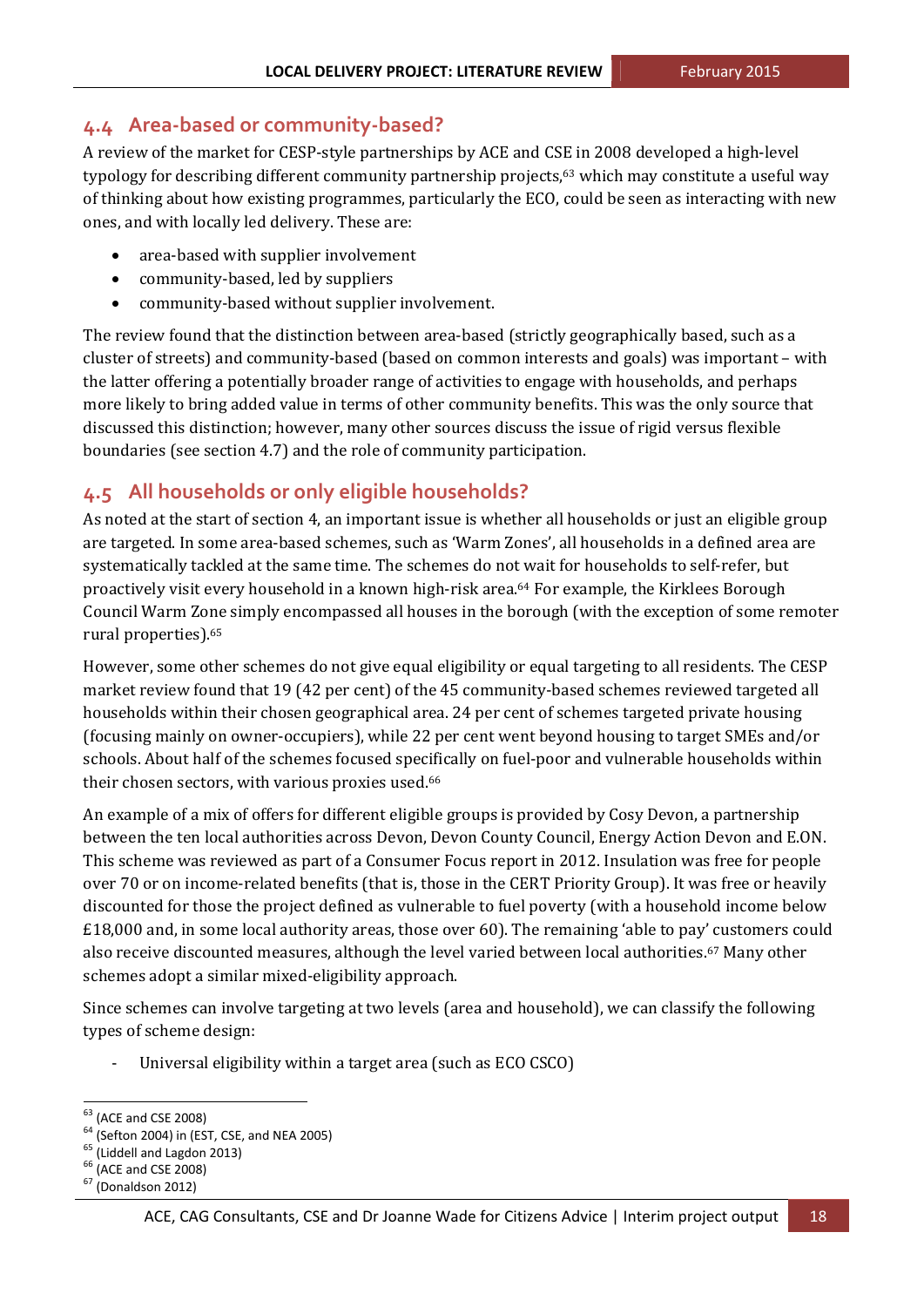- Restricted eligibility within a target area (such as IPPR's proposed LILEA approach)
- Restricted eligibility with no area-based limits (such as ECO Affordable Warmth)

A fourth category, 'Universal eligibility with no area-based limits', would imply everyone could benefit, so would perhaps include market-based schemes such as the Green Deal (to the extent that this is universally available).

IPPR proposes that areas are first prioritised according to need, and then door-to-door assessment is used to establish eligibility within those areas.

## **4.6 Size of area**

A difficulty with area-based approaches has been what size areas to target. In England, areas for energy schemes are usually as large as 5,000 households. However, (Liddell and Lagdon 2013) note that in Northern Ireland this would generate much too large a cluster of houses, inevitably capturing a wide range of levels of fuel poverty. The CESP market review found that the most common geographical scale at which 45 individual community schemes (that is, those which were not part of a national network of related schemes) were found to be operating was at the district or community/village levels.<sup>68</sup> The housing retrofit programmes included in a pilot scheme called 'Low-Carbon Frameworks' were all multi-authority, carried out across two city regions and one multi-borough area of London. The review of this pilot for DECC in 2011 suggests that single authorities may not provide a sufficiently large market (or have the resources) to deliver housing retrofit programmes efficiently and effectively.<sup>69</sup>

A challenge is that smaller schemes may not reach the scale at which the best economic offers can be achieved. 

Another challenge is data; for example, the Northern Ireland House Condition Survey (from which fuel poverty prevalence is officially estimated) relies on sample sizes, which are too small to assist in targeting at a small-area level.<sup>70</sup> This is also a problem with the other national house condition surveys. The EST in Scotland's Home Analytics software is one example of a more accurate approach, as noted in Section 4.1, and is used by the Scottish Government and local authorities for planning their area-based schemes. Data is a major issue for area-based schemes, and is discussed further in section 4.8.

## **4.7 Drawing boundaries and extending eligibility**

Any area-based scheme needs to define its boundaries. DECC's CESP report states that key to achieving an intensive area-based approach was the use of LSOA and Data Zone boundaries to determine where CESP activity took place.<sup>71</sup> However, there were a number of issues with this:

- LSOA and Data Zone boundaries did not naturally align with community boundaries in some cases, for example, they had cut through housing estates, rendering one half eligible, the other half not.
- The rigid definition of CESP boundaries delivery partners would have preferred greater flexibility in the definition of CESP areas, to avoid anomalies whereby boundaries could split streets and even semi-detached buildings, and to enable schemes to be designed around locally relevant community boundaries such as housing estates.
- Qualifying for the density area uplift could be a 'postcode lottery' if social landlords' homes were spread across several LSOAs, for example, they might not receive the density bonus,

<sup>&</sup>lt;sup>68</sup> (ACE and CSE 2008)<br><sup>69</sup> (CAG Consultants, Impetus Consulting, and Wade 2011)<br><sup>70</sup> (Liddell and Lagdon 2013)<br><sup>71</sup> (CAG Consultants, Ipsos MORI, and BRE 2011)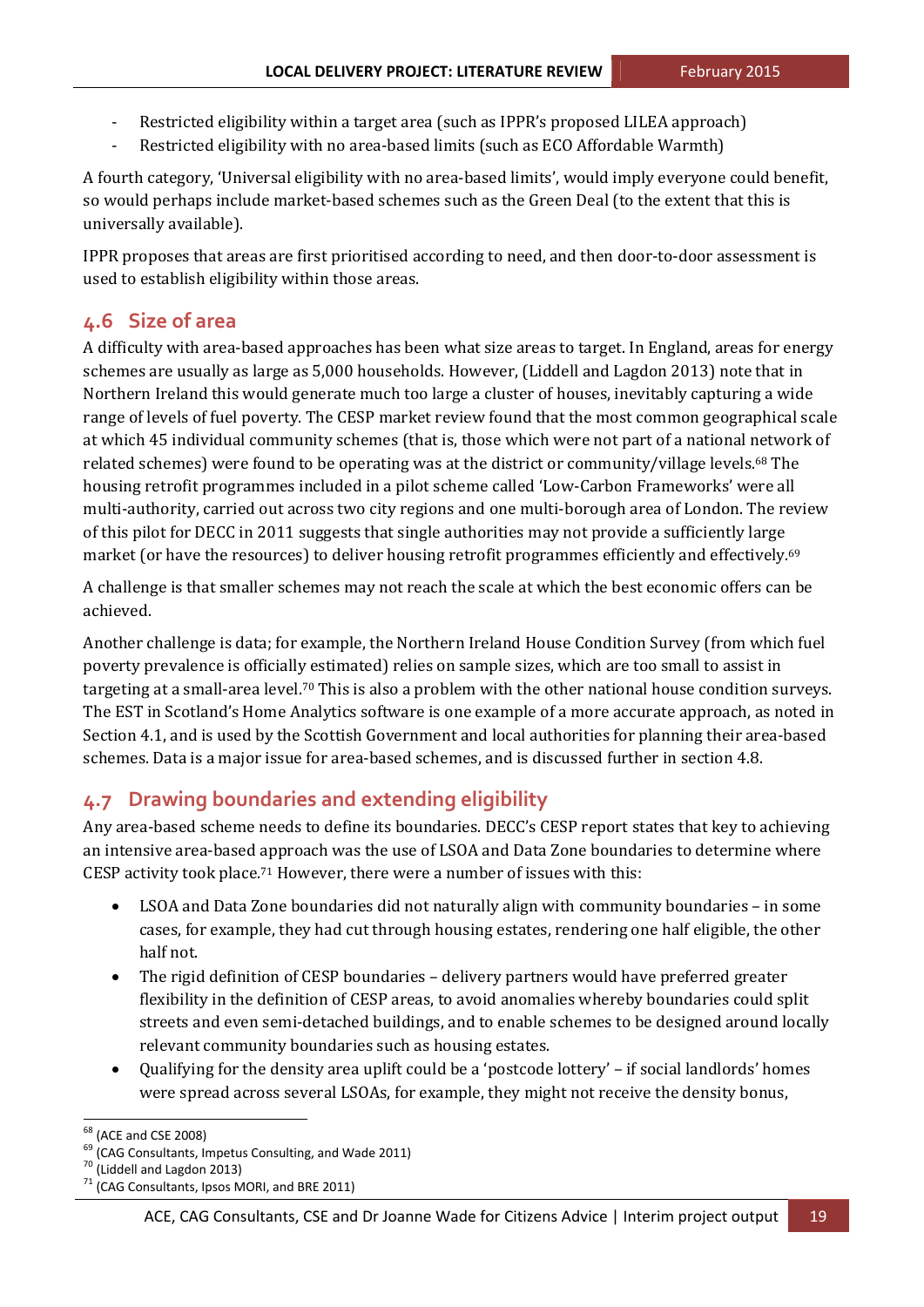whereas a social landlord with a concentration of stock in the right LSOA would benefit financially from the density uplift.

Suggestions include allowing up to 10 per cent of properties in the scheme to come from neighbouring eligible areas, or allowing local authorities/RSLs to self-certify eligible areas through demonstrating that a certain percentage of households are housing benefit claimants.

The lack of flexibility to allow extension of CESP schemes to adjacent areas led to missed opportunities and prevented delivery of scheme benefits on a wider scale. In the Stafford CESP scheme, it was challenging to work out which properties within the borough (and social housing stock) were included within the CESP area. This uncertainty often required organisations to interpret national guidelines and make assumptions, either informed or arbitrary, which were then cross-referenced with existing spending plans of the council or housing provider in order to decide which properties were eligible for spending on refurbishment and repairs. This was also true of other CESP schemes.<sup>72</sup>

In contrast, CESP's successor under the ECO, CSCO, extended the 10 per cent most deprived LSOA threshold to 15 per cent (now extended to 25 per cent), and is allowing up to 20 per cent of the households helped under the obligation to come from adjacent LSOAs. The experience of ECO and CESP suggests long set-up times may be required, especially if supplier obligations are the chosen delivery method. 

Also in contrast, under the RE:NEW scheme, some boroughs extended delivery outside of the chosen areas. The rationale for this has differed across the delivery agents. For example, Brent, Harrow and Hillingdon had initially selected single wards, which proved difficult to generate the appropriate number of visits in the short timeframe given. The designated delivery areas were subsequently extended by the managing agent, Groundwork, in each of these boroughs. West London allowed a maximum of 10 per cent of the visit target per borough for 'out of area' visits. This was particularly useful in being able to offer home visits to out-of-area residents attending in-area events. Also, community contacts were able to refer residents who would particularly benefit from the service. Groundwork was cautious not to exceed this allocation, which would then lower the in-area penetration rate.73

Where boroughs chose to expand beyond the target ward, these expansion areas were principally selected using the following criteria:

- Adiacent ward
- Similar ward profile
- High levels of fuel poverty
- High levels of energy consumption
- Similar characteristics to target ward

Recommendations included the following points:

- Identify expansion areas in advance of programme commencement or at an early stage in response to data provided by the delivery agents.
- Require early reports on barriers to delivery in a ward with data to back up these conclusions.

 $72 \n(Bradley and Smith 2012)$ <br> $73 \n(GLA 2012)$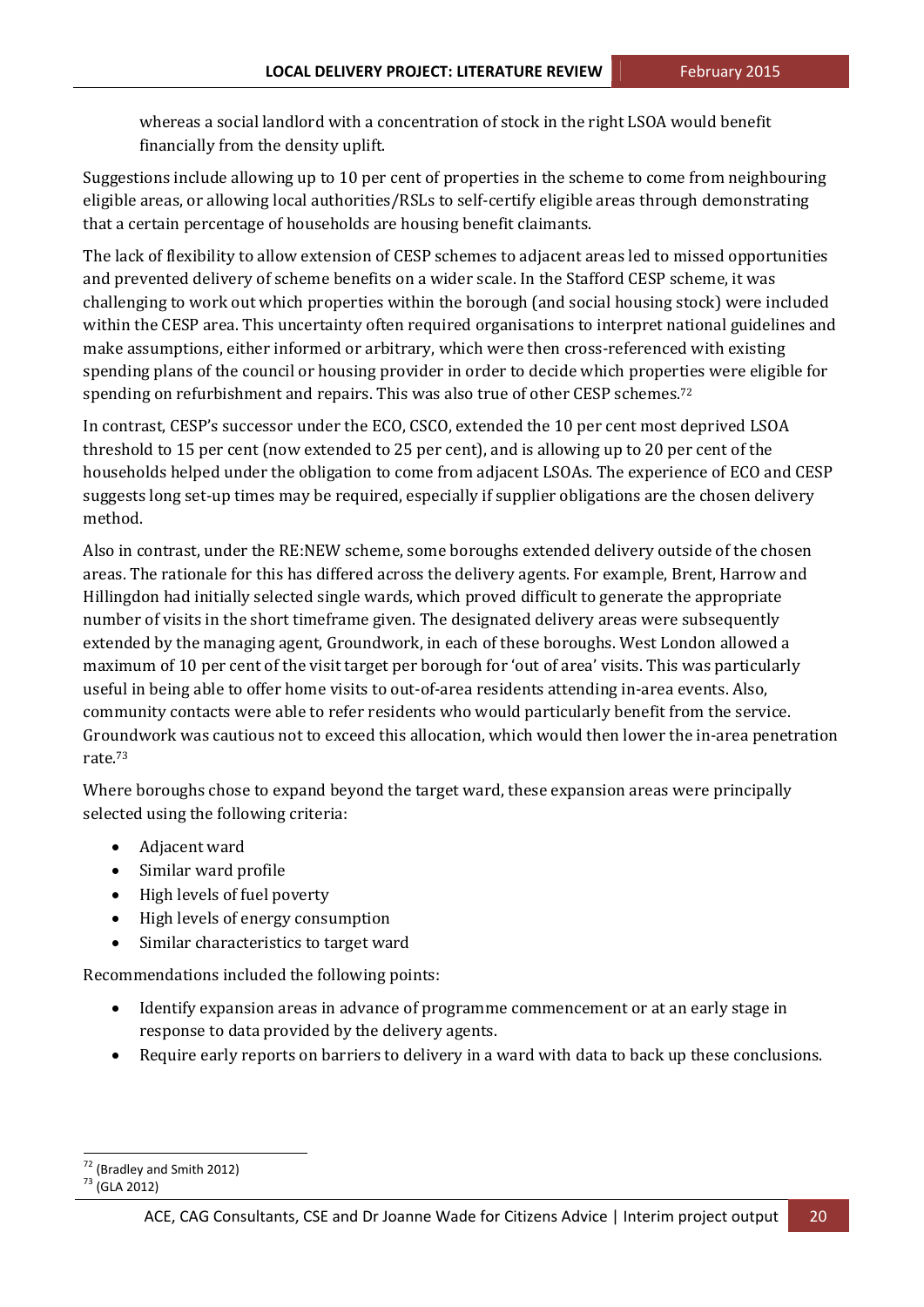Instead of extending areas, another approach is to target a small area at a time, for example, to move from ward to ward, as in the case of Sheffield City Council Free Insulation scheme (reported on by Donaldson, for Consumer Focus).<sup>74</sup>

Non-energy schemes also offer lessons regarding drawing boundaries. One such scheme is Communities that Care, an early intervention programme aimed at reducing social problems among young people. For this scheme, an interim evaluation for the Joseph Rowntree Foundation (JRF) in 2001 found that it was a struggle to get involvement from other local organisations such as Health Action Zones or Educational Action Zones, perhaps due to the scheme boundaries not matching up with the boundaries of these projects.<sup>75</sup> Scheme designers need to carefully consider where the boundary of a given 'area' is drawn with regard to engaging mainstream delivery agencies.<sup>76</sup> Including urban and rural areas with different profiles of inhabitants can be problematic.<sup>77</sup> Furthermore, divisions between communities can cause competition for resources and envy if one community is allocated something that another is not. Area-based schemes may work best in united communities and where there is no conflict between adjoining communities.<sup>78</sup> Selecting an area that is recognised as a distinct community, with its own sense of identity and clear boundaries, may increase the success of mobilisation.<sup>79</sup>

### **4.8 Data and methods for targeting**

#### **Inclusion and exclusion errors**

The following quote is from (Liddell and Lagdon 2013):

*Beckerman (1979) outlines two traditional principles of expenditure efficiency: exclusion and inclusion errors. Both of these combine to impair the effectiveness of fuel poverty policy: (1) exclusion errors, where fuel‐poor households are wrongly not assisted (resulting in poor coverage) and/or (2) inclusion errors, where non‐fuel‐poor households are wrongly awarded support (leakage) (Sefton, 2002). A third limitation of most current policy is 'self‐selection'. To avail of assistance, households must refer* themselves to schemes. This means that not everyone who is eligible will know about it, or will choose *to apply for support (Armstrong et al., 2006; NAO, 2009). Given their diversity in terms of their individual characteristics, needs, energy preferences and behaviours, households may not realize that* they are fuel poor and cannot be relied upon to refer themselves (Waddams Price et al., 2007; Dubois, *2012). They miss out on crucial support to which they are entitled.*

In contrast, an area-based approach circumvents the need to identify individual households as vulnerable, which has always risked stigmatizing people and may have prevented those in most need coming forward for assistance.

It is notable that these inclusion and exclusion errors work at both the area and individual scale. First, it is important to identify the appropriate areas - to include those areas judged to be in need - and exclude the others. The next issue is how to ensure individual households judged to be in need within the area are targeted, and others are not targeted (if such a selection process is used). It is also important to note that, in terms of addressing fuel poverty, exclusion errors are the most significant problem, because they represent people in need of assistance who are failed by the scheme. Inclusion errors, meanwhile, will make the scheme less cost effective in achieving its goals, and may also,

<sup>&</sup>lt;sup>74</sup> (Donaldson 2012)<br><sup>75</sup> (France and Crow 2001)<br><sup>76</sup> (Batty et al. 2010)<br><sup>77</sup> (Humphries et al. 2012)<br><sup>78</sup> (Adamson 2010)<br><sup>79</sup> (France and Crow 2001)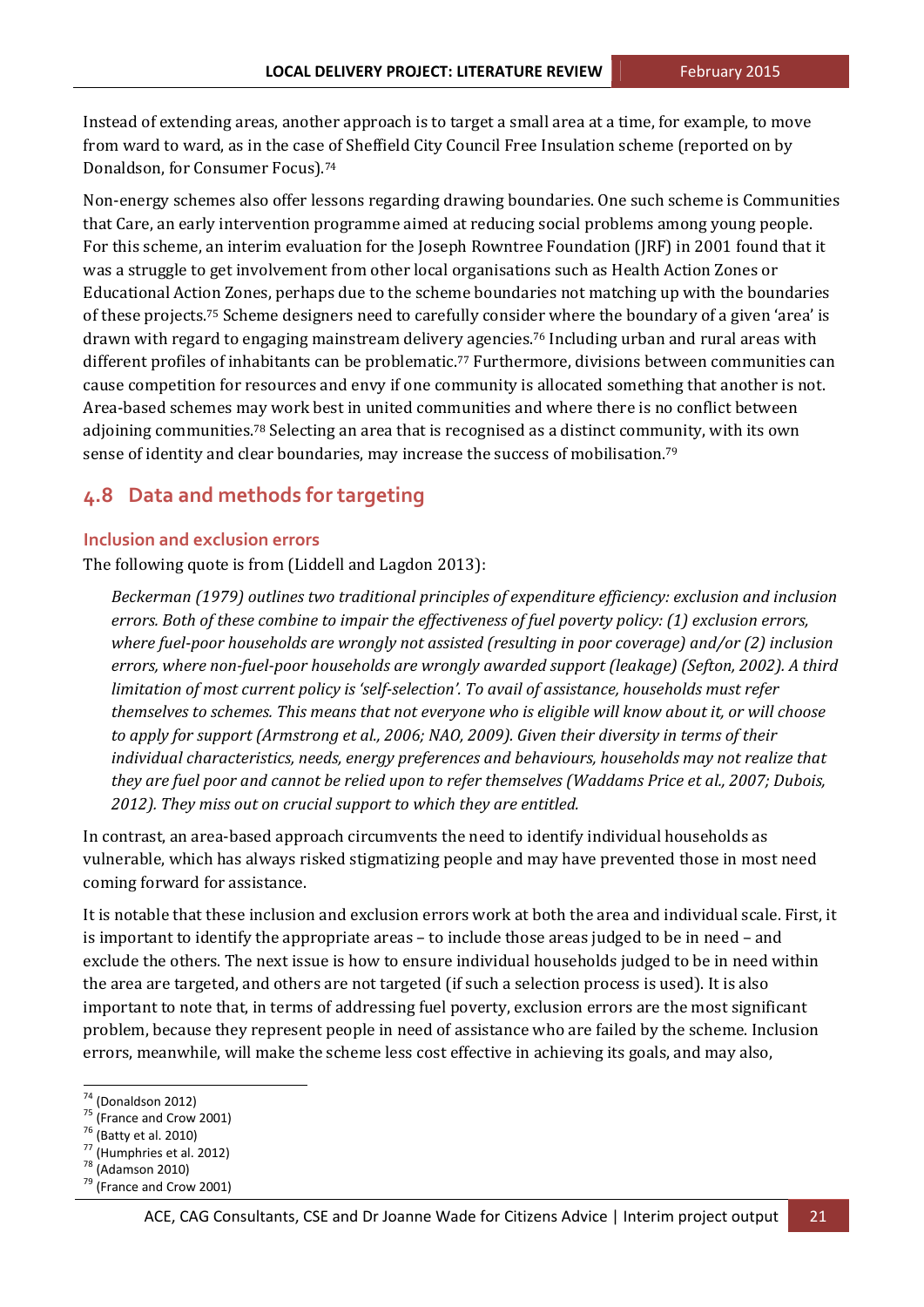indirectly, deprive other potential recipients of support that they need. Another issue with the statement that 'non-fuel-poor households are wrongly awarded support' is that some questions remain regarding the adequacy of the current definition of fuel poverty in England. Many households not defined as low-income, high-cost (LIHC) fuel-poor may in fact be living in cold homes or struggling with energy bills, and might benefit from assistance, including low-cost energy efficiency measures.<sup>80</sup>

Area-based schemes must often balance coverage and eligibility. This was one reason for the development of the Scottish Government's Energy Assistance Scheme (EAS), which runs alongside Affordable Warmth (AW) and area-based schemes in order to 'mop up' households missed or provide a route to installation for those most in need.

Area-based approaches inevitably result in fuel-poor households located in low-risk areas not receiving assistance in the medium term. They may also result in relatively affluent households receiving support.<sup>81</sup> DECC's final CERT and CESP evaluation commented that area-based approaches involved a trade-off between the cost-effectiveness of tackling a whole street, and the inclusion of many households who may not be fuel-poor (and who may have been able to make a financial contribution to the costs of the measures).<sup>82</sup> However, there are administrative costs involved with means testing, and universal schemes are cheaper to administer.

Phasing in an area-based approach until it reaches a point where it has parity with the current implementation programme is one option. A two-track system of targeting, with individual- and areabased approaches operating in parallel could maximise cost-effectiveness whilst protecting those most vulnerable to fuel poverty and its effects, wherever they are located in the region.<sup>83</sup> Scotland has such a system, although there are currently some issues around its fit with ECO, which currently has different Affordable Warmth criteria to those in the Scottish scheme.

Of course, if an area-based scheme was designed to roll out to all areas (as opposed to just certain areas, as in these case studies), then the issue is not who to target, but who to target first. To address the problem of people in need missing out because their area is not (yet) targeted, referral systems could play a part, including health referral processes such as the new NICE guidance around cold homes and health. Providing alternative support for areas that are not targeted, or not targeted during a certain period, is an important issue for any area-based scheme.

If area-based approaches are designed to roll out to all areas (perhaps with the exclusion of new build), the problem becomes more of 'when' rather than 'who'. The latter is addressed by putting in place a parallel non-area scheme, involving extensive referral systems, as with the EAS in Scotland.

#### **Access to data**

Good data is vital to area-based approaches, as virtually all sources make clear. One problem for many schemes is that there is not currently a comprehensive national database of individual property characteristics, and the best available resource, the EPC register, is too expensive for local authorities to purchase. $84$  For example, the Low-Carbon Frameworks pilots had data collection and use issues, because of a lack of unified data on the housing stock.<sup>85</sup> However, proxy data sets can be used relatively

<sup>&</sup>lt;sup>80</sup> (Guertler et al. 2012)<br><sup>81</sup> (Platt, Rosenow, and Flanagan 2012)<br><sup>82</sup> (Ipsos MORI et al. 2014)<br><sup>83</sup> (Liddell and Lagdon 2013)<br><sup>84</sup> The EST in Scotland's Home Analytics software offers progress on this – notably, the E uses this for its tool.<br><sup>85</sup> (CAG Consultants, Impetus Consulting, and Wade 2011)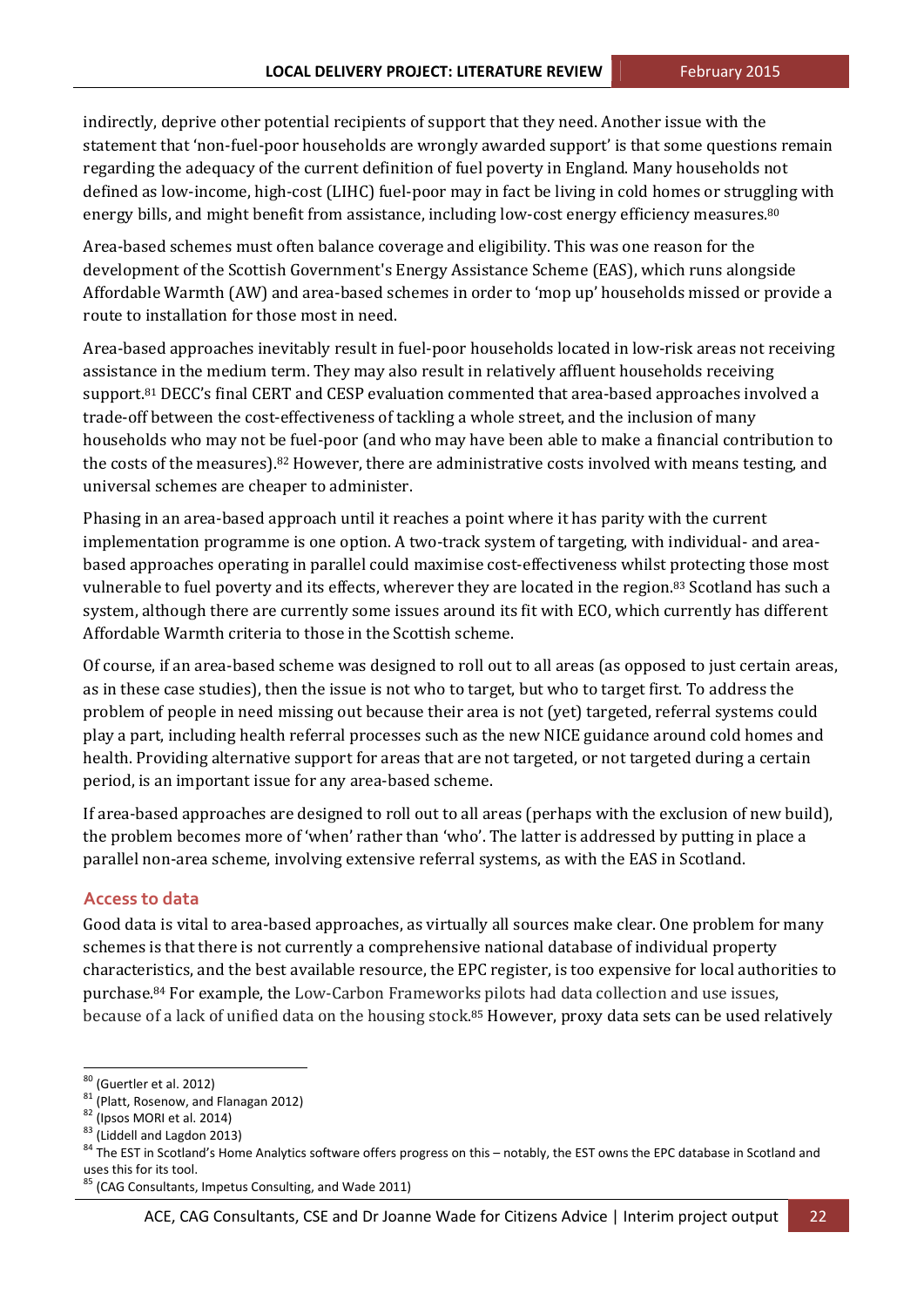effectively and aggregated to neighbourhood level. These could be cross-referenced with income data to identify target areas for a local-area scheme, at a geographic scale of street-level or above.<sup>86</sup>

Another problem is that data protection issues can inhibit the exchange of household level information between different organisations (for example, information about take-up of energy efficiency measures at household level), which can make it difficult for some community-based schemes to target their work effectively, monitor referral outcomes and provide follow-up support to consumers.<sup>87</sup> Locally held datasets can be useful in helping to identify target households for a scheme, but there are issue with different council departments sharing data – for example, environmental health officers can access benefits data for enforcement action, but not to help identify households that could benefit from nonmandatory action.<sup>88</sup>

#### **Local stock data**

There are various approaches to compiling local stock data. In the past, local authorities were required to carry out private sector house condition surveys. However, there were large variations in the quality of these. There have been efforts to introduce high-quality national standards for social housing stock data. In 2000, the Department of the Environment, Transport and the Regions published guidance on collecting, managing and using housing stock information. A new annex to this guidance was published in 2002, entitled 'Decent homes: Capturing the standard at local level'. More recently, the development of the HEED, the NEED framework and the growing number of homes with EPC ratings offers new opportunities for the development of targeting tools. A key issue is access (including affordability of access) to housing stock data. National government may have a key role to play in facilitating access to base-level data on local housing, which local agencies can then build upon with local knowledge.

A common theme of many scheme reviews was the need for better access to benefits data. For example, in the Cosy Devon scheme, targeting the CERT Super Priority Group (those on certain qualifying benefits, including households in receipt of child tax credits with an income under  $£16,190)$  was made more difficult by not being able to access certain benefit information, such as pension credit, due to data protection regulations.<sup>89, 90</sup>

Spatial disaggregation is also important, especially for technologies such as Combined Heat and Power.<sup>91</sup> In small area-schemes, a lack of spatial aggregation can mean that discrepancies are not smoothed out (as they would be over larger areas), so it is very important that local authorities develop and maintain high-quality descriptions of their building stocks. A piece of academic research conducted in 2012 on the South Heaton area (in the Newcastle Warm Zone) used data to demonstrate the variations in renewable energy, combined heat and power, and efficiency installations on a zone-byzone basis, enabling the council to glimpse the unique character of each zone and target appropriate intervention measures.<sup>92</sup>

One advanced approach to data and targeting is demonstrated by Newark and Sherwood Warmstreets – a partnership between Newark and Sherwood District Council, Apex Carbon Solutions Ltd and British Gas.<sup>93</sup> The district council had originally built a database of properties and insulation in the housing

this year.<br><sup>91</sup> (Keirstead and Calderon 2012)<br><sup>92</sup> *Ibid.* (Donaldson 2012)

<sup>&</sup>lt;sup>86</sup> (Platt, Rosenow, and Flanagan 2012)<br><sup>87</sup> (CAG Consultants 2010a)<br><sup>88</sup> (SE2 2013)<br><sup>90</sup> A Citizens Advice report investigating data for targeting fuel poverty and examining related legal issues is due to be published la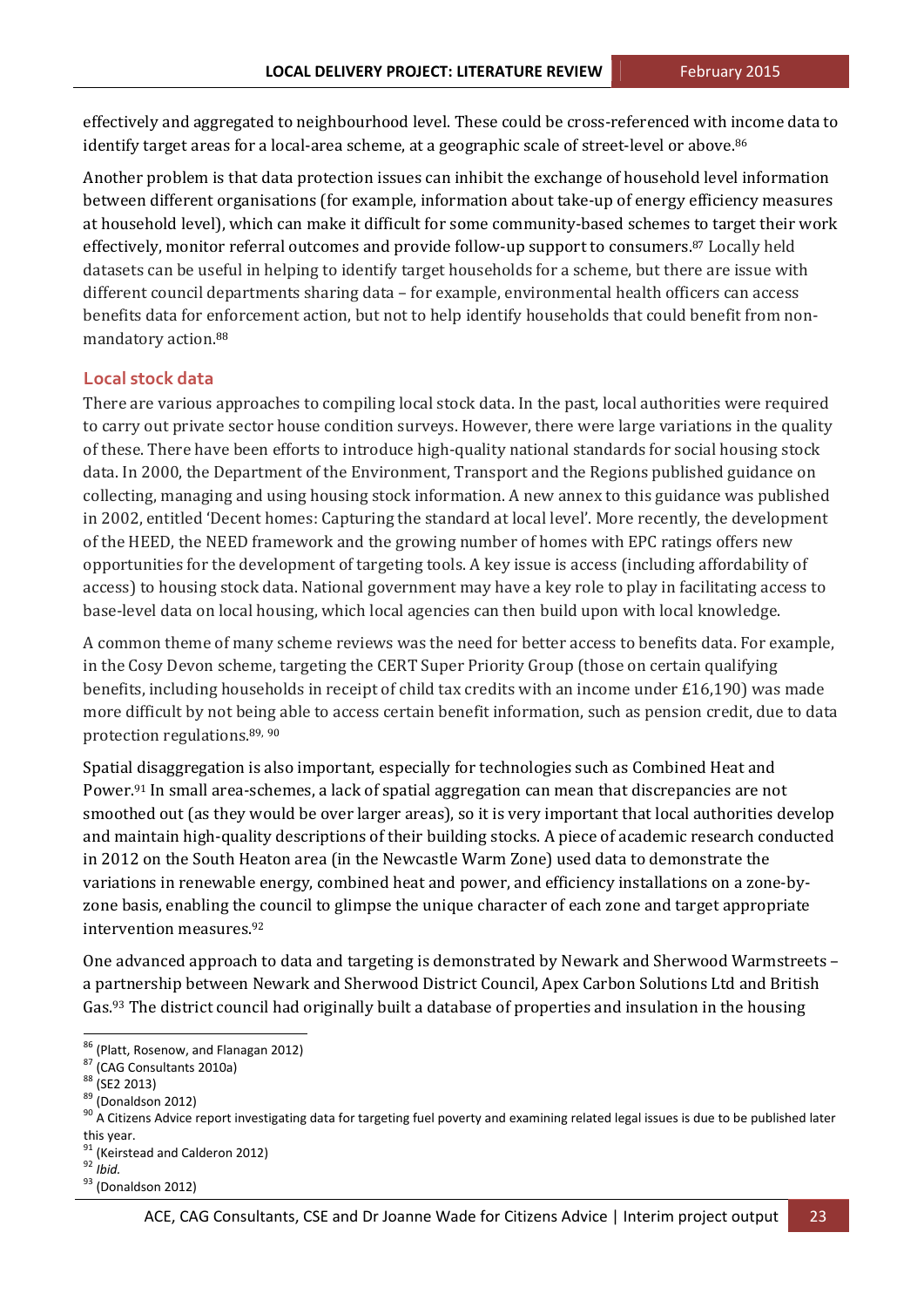stock. This database was then combined with their housing and council tax benefits information to identify properties where residents were likely to be eligible for free loft and/or cavity wall insulation. Then, to increase its understanding of the resident, the district council matched its property database with MOSAIC, a segmentation database that allocates individuals and households into one of 15 groups and 66 detailed types. It uses demographic and lifestyle data to predict their likes and dislikes, communication preferences, attitudes and behaviours. A number of MOSAIC factors were felt to influence the likelihood of a surveyor's visit being successful, including a preference for face-to-face channels of communication, 'green' attitudes and likely tenure.

As a result of this analysis, six subgroups were identified and targeted:

- People on benefits or over the age of 70 living in their own homes or rented accommodation, who have no interest in green issues
- People on benefits or over the age of 70 living in their own homes or rented accommodation, who are interested in green issues
- Home owners that are not on benefits and are not interested in green issues
- Home owners that are not on benefits and are interested in green issues
- People in private rented accommodation and not on benefits, who are interested in green issues
- People in private rented accommodation and not on benefits, who are not interested in green issues

Letters were then tailored to each audience. Surveyors were also given this information to help them understand the resident's priorities and situation when making their visits.<sup>94</sup>

Another exemplar is the Ulster University Area-based Approach (UUABA) scheme, in which data was a key concern. In this collaboration with 19 local councils, an advanced area-based targeting mechanism drew on Geographical Information System (GIS) mapping tools, complex combinations of demographic data and local district/city/borough council knowledge. As a result, whilst the Northern Ireland regional fuel poverty rate at the time was 42 per cent, the targeting tool identified areas in Northern Ireland that averaged 78 per cent fuel poverty prevalence. It should be noted that the fuel poverty rate in England is much lower than this, so it is unlikely that concentrations at this level will exist in England.

The use of the LIHC indicator may also militate against high area concentrations. However, Scotland's figures are closer to Northern Ireland, possibly due to similarities of the climate and off-gas grid properties, suggesting that it may be possible to identify areas with similarly high fuel poverty concentrations. The targeting system was also compared with self-referral into the Warm Homes scheme via targeted leafleting. The area-based tool was found to be considerably more accurate, especially in reducing the number of people identified for help who were not fuel-poor. The Ulster University researchers argue that this targeting system is currently the most accurate area-based tool available in the UK. $95$ 

## **4.9 Conclusions and guidelines**

This section has highlighted the many challenges of targeting the fuel-poor, including using proxies such as the IMD or the number of people claiming benefits. It has reviewed other criteria that have been used in past schemes, including the efficiency of existing buildings, and addressed some key questions around which areas are targeted, which households are targeted, and how boundaries are drawn. It has

 $\frac{94}{95}$  (Donaldson 2012)<br> $\frac{95}{1}$  (Liddell and Lagdon 2013)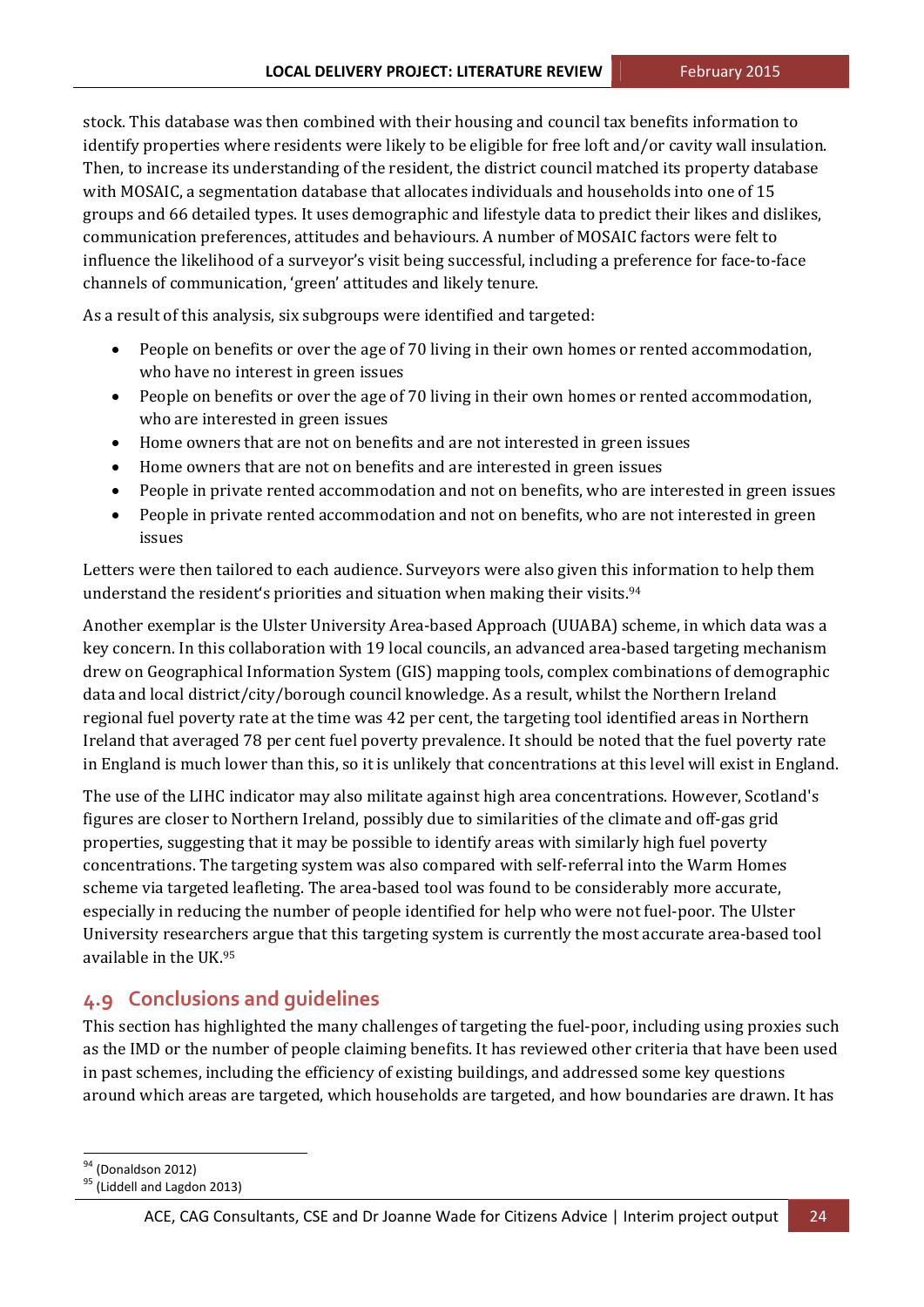also shown that finding high-quality, available data is a key challenge for most schemes. The review recommends the following guidelines:

- Make sure there is good-quality local stock data. In Scotland, the EST provides local authorities with detailed fuel poverty and stock data, including EPCs, free of charge; in England and Wales, local authorities have to pay for EPC data.
- Develop criteria relevant to energy efficiency and fuel poverty: the IMD is ill-suited to this task.
- Be flexible in defining area boundaries.
- Consider introducing separate criteria for urban and rural areas to encourage rural action.
- Consider whether the scheme should address all areas within a locality in turn, or adopt a twintrack approach of establishing both area-based delivery and non-area referral schemes.
- Consider how to address resentment from households living in homes just outside eligible areas.
- Schemes may be more effective and influential among policy makers and consumers if they target wider issues of poverty at the same time as targeting fuel poverty.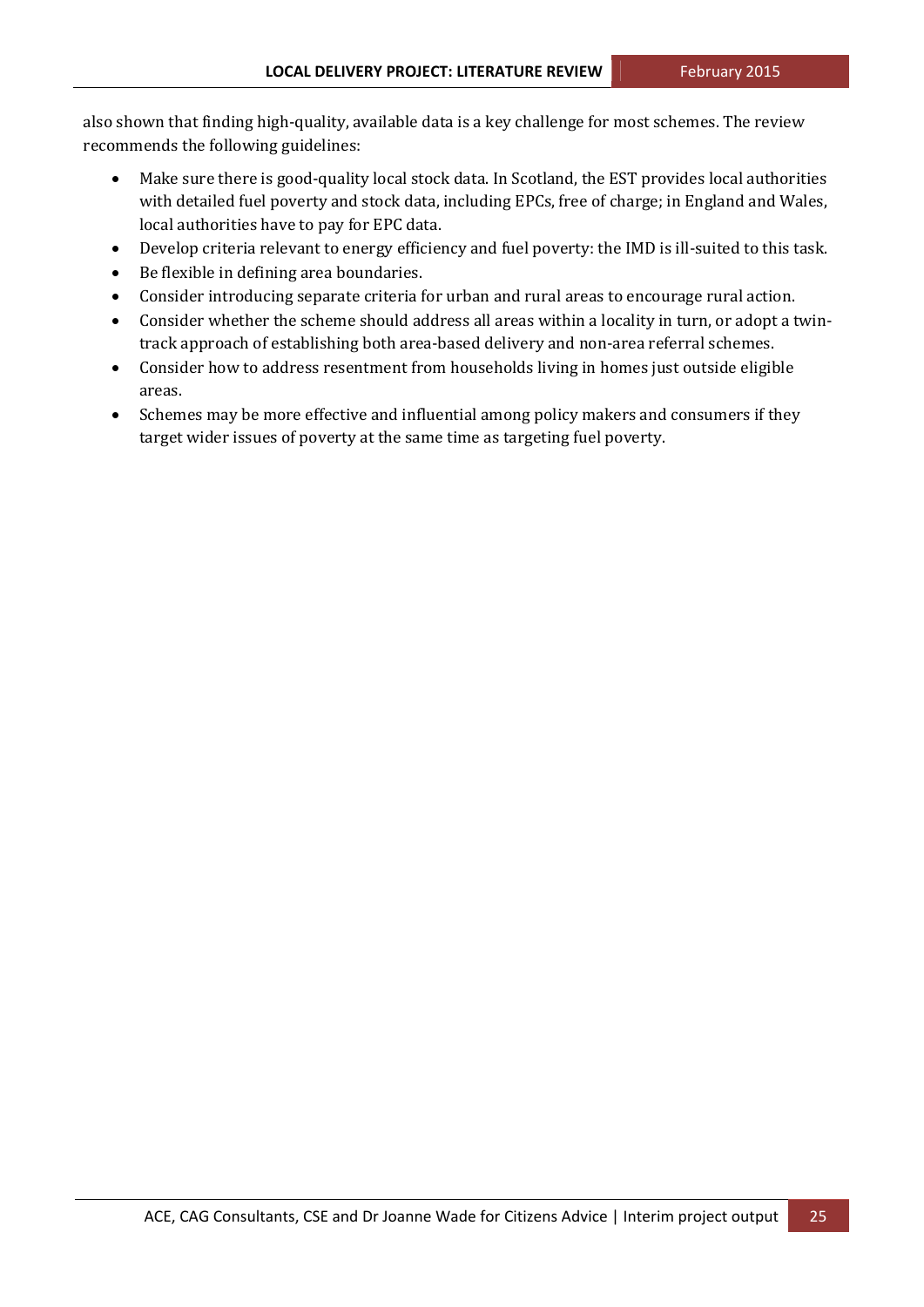## **5 Community engagement, and promoting and sustaining take‐up**

This section considers how locally led schemes address the challenge of engaging with their target communities, promoting take-up and maintaining it over time. It looks at engagement strategies, community events, overcoming stigma, providing advice and assessments, information, reaching all tenure and property types, and the performance of past schemes in terms of take-up. The review recommends that flexibility in implementation and variety in the communication methods used is key to engagement and promoting take-up. This activity - a perceived central advantage to local delivery requires a wide range of partners and capabilities for engaging successfully with the target community and/or area. There is also an issue of co-ordinating messages from different sources. Our proposals will need to consider how they support the varied required capabilities.

### **5.1 Engagement strategies**

Engagement is a major issue for virtually all schemes reviewed. The GLA's 'RE:NEW Good Practice Manual' provided guidance on the effective use of a multi-staged engagement process including direct mail, presentations to community organisations, door-to-door engagement, local press, a launch event, information on the council website, leafleting at local transport hubs or other venues, posters at bus stops in the area and semi-permanent community hubs. Door-knocking was the most effective marketing method, followed by direct mail. The percentage contributions of different acquisition methods across all 32 London boroughs to the overall tally of referrals are outlined below:<sup>96</sup>

- Door-knocking: 73.9 per cent
- Initial letter drop: 16.5 per cent
- Community engagement: 1.7 per cent
- Customer recommendation: 1.4 per cent
- Booked through other means (principally outbound calling): 2.2 per cent

Some of the delivery agents found promotion of the scheme difficult due to the constraints of working within a target area. For example, East London considered carrying out promotions to schools within local areas but it would have been difficult to design a campaign limited to the target area. Others such as Lewisham used schools to promote RE:NEW but had to manage expectations beyond those living in the target areas. This could be seen as an argument for larger areas – to be balanced against the arguments for more effective targeting using small areas, as described above. In balancing these, it should be considered that the rationale for high-resolution targeting is diminished if all areas will eventually be covered.

Recommendations include the following:

 

- Consider a regional-scale marketing campaign as a way to warm up residents.
- Pre-scheme-launch events to promote the project and brands alongside local community groups and organisations could improve awareness of the programme.
- Consider offers available for those outside of the target areas.
- Targeted 'last-chance letters' are a good opportunity to generate additional home visits as a delivery agent comes to the end of the door-knocking phase for a ward.

<sup>96</sup> (GLA 2012)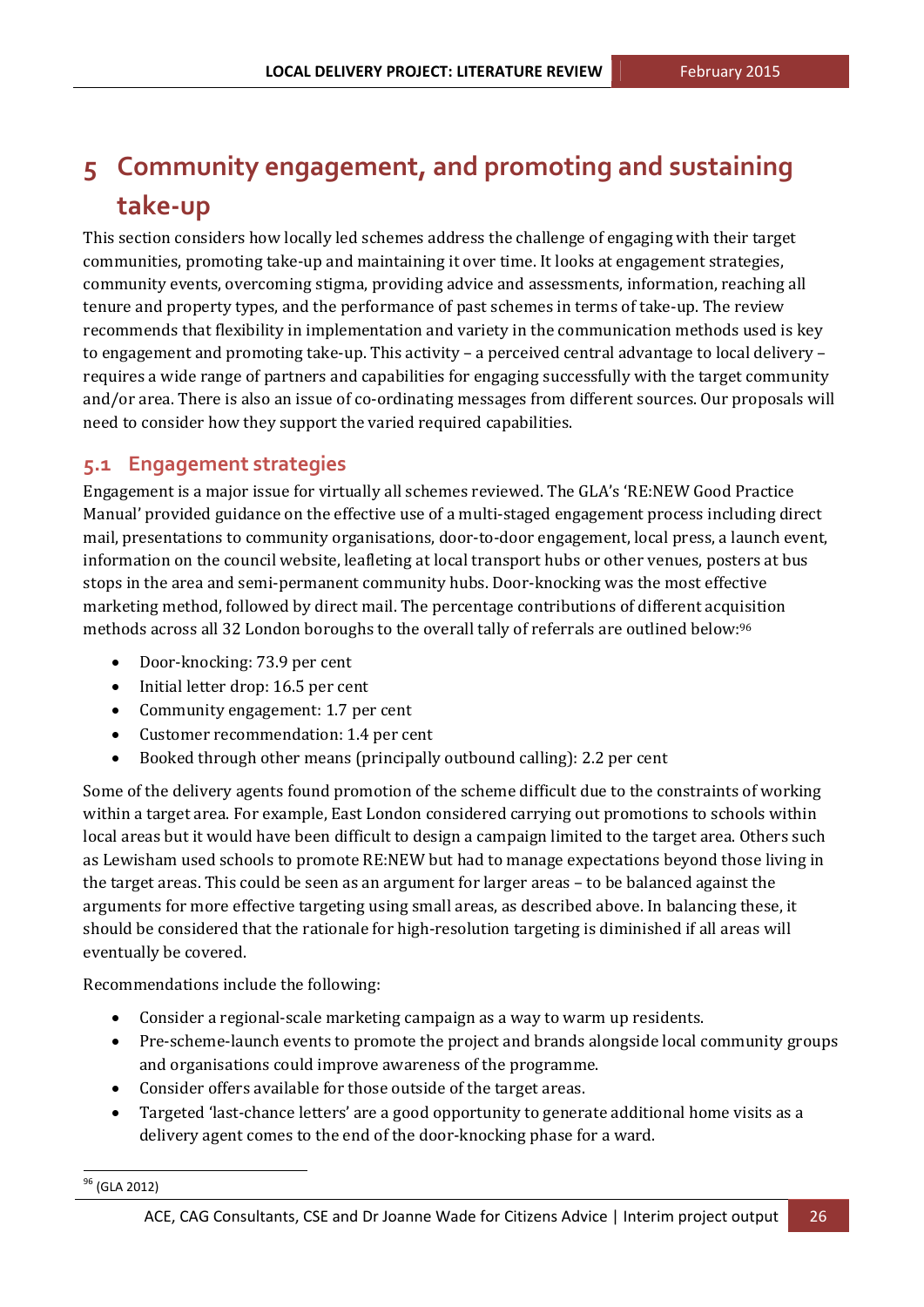- Employ assessors who are able to speak several different languages and produce literature in a range of languages.
- Ensure an out-of-hours service is in operation to maximise the effectiveness of door-knocking; operating an out-of-hours service for both door-knocking and for the phone service will improve home visit rates.
- Identify established community groups and community centres able to promote and support RE:NEW - the identification of these groups could be used as part of the criteria for area selection or as an activity conducted prior to finalising area selection.
- Partnerships with stakeholders, particularly registered providers, and resident and community groups should be formed pre-rollout to maximise effectiveness.

There are particular issues around the controversial subject of door-knocking, which some local authorities wish to avoid altogether. To address its poor image, one solution is to ensure it is carried out by independent organisations that do not receive a commercial benefit from it - often not-for-profit organisations. These are more likely to be trusted by consumers. Schemes can also consider alternatives that can be used, such as the use of trigger points like a home move or renovation. More generally, an issue for any scheme (area-based or not) is how to ensure quality assurance systems are effective, so that consumers have trust in the agents they encounter.

Similarly, methods used by the CESP delivery partners to engage householders in social housing have included letters, open events, press releases and articles, newsletters, websites, leaflets and pilot houses. CESP stakeholders said that engaging private households had been a particular challenge.<sup>97</sup> The Walsall CESP project was launched with high-profile engagement strategies, such as MP and ministerial visits, press photos and the head of British Gas visiting homes. The evaluation of this scheme found that high-profile engagement captures residents' attention and spreads awareness of the scheme, but there is also a need to reinforce this with door-to-door marketing and advice provision by a known and trusted agent. Opportunities to develop links with local schools and colleges in order to educate and raise awareness of environmental issues can be considered a crucial aspect of area-based schemes.<sup>98</sup>

In 2009, ten London boroughs won funding to develop 'low-carbon zones' and pioneer energy efficiency and carbon reduction measures. Internal reports on the Muswell Hill and Richmond Low-Carbon Zones projects suggest that the use of volunteers to promote the scheme proved to be an effective way of encouraging community ownership of the project, while also keeping communication costs down. Thermal imaging was reportedly very effective in engaging households. Richmond also found that more households per street joined up where there was a Street Champion present and talking to their neighbours.<sup>99</sup> A project called Gloucestershire Warm and Well recruited directly through outreach events, such as attending flu jab clinics.<sup>100</sup>

The Warm Zones evaluation states that personal contact, used in the case of most Zone contact, is both more memorable and important in helping to create the awareness that work can be done and the motivation to 'have it done'. The community involvement in Warm Zones broke down 'barriers of fear' and increased householders' trust that the scheme was designed to benefit them and was not just for some form of commercial gain. Engagement with hard-to-reach consumers, such as those speaking a foreign language or the single and elderly, was improved due to local knowledge in the Warm Zones. Area-based schemes can identify 'local movers and shakers' and mobilise them to help promote the

<sup>&</sup>lt;sup>97</sup> (CAG Consultants, Ipsos MORI, and BRE 2011)<br><sup>98</sup> (Bradley and Smith 2012)<br><sup>99</sup> (Haringey Council 2011), (London Borough of Richmond upon Thames 2014)<br><sup>100</sup> (Donaldson 2012)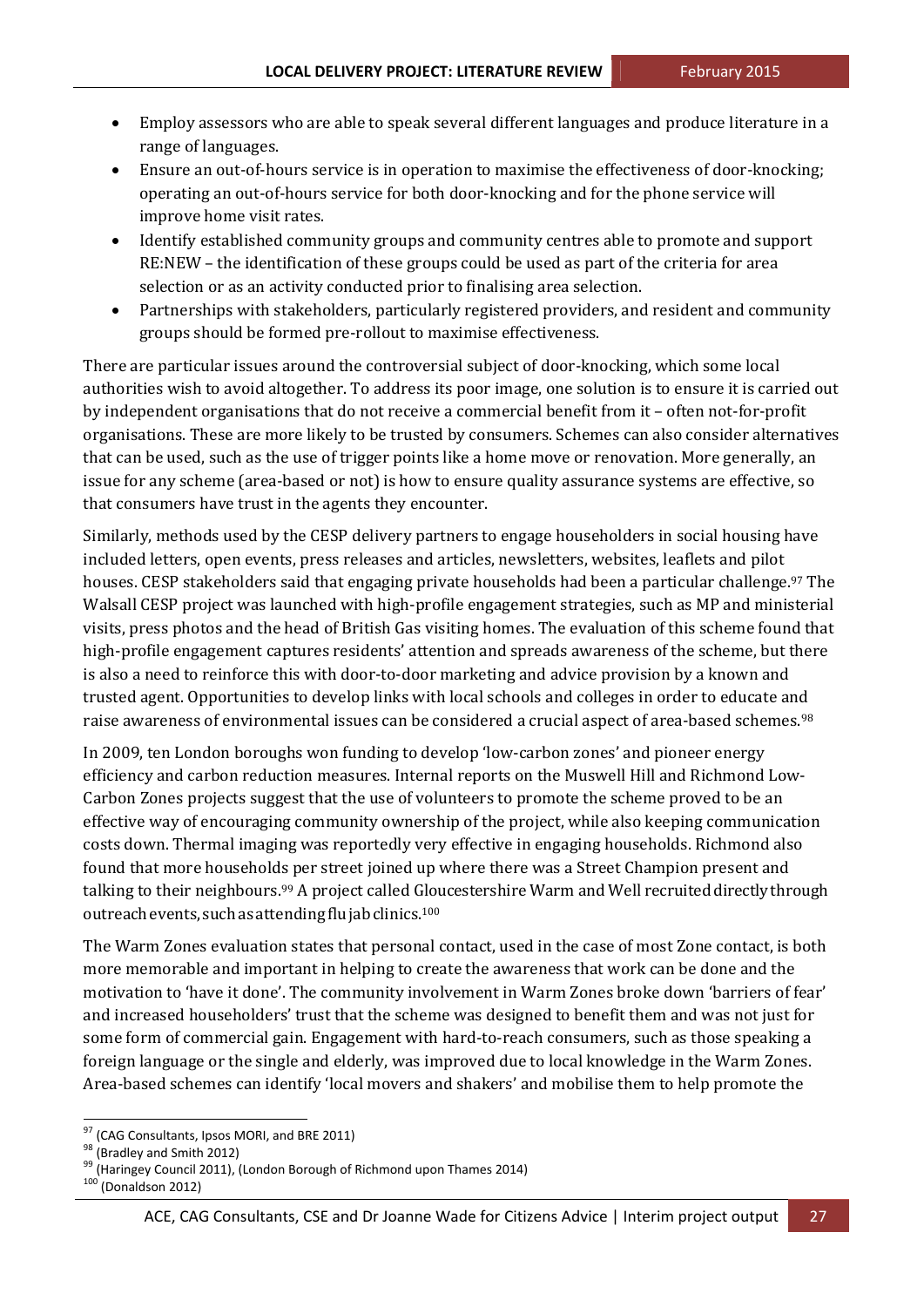scheme. However, the participatory nature of the scheme made everything take longer.<sup>101</sup> In the area of regeneration, some projects within New Deal Communities (a programme of neighbourhood schemes aimed at improving deprived areas, launched in 1998) found that local interest in the project could tail off over time, according to the evaluation produced for the Department for Communities and Local Government (DCLG).<sup>102</sup> This means that engagement should be seen as an ongoing challenge, not a oneoff task. It is also valuable to note that, in Scotland, almost all aspects of energy efficiency retrofit (information, advice, eligibility, booking work and so on) are channelled through Home Energy Scotland. This approach may help to deliver a consistent and accurate message.

## **5.2 Impact of community events**

Engagement can include a mixture of formal consultations and informal events, such as open meetings, and the use of community buildings. CSE suggests scheme workers should explain the event's aim and partners to residents, to avoid misinterpretation such as an assumption they are going to be sold to.<sup>103</sup>

In a 2013 academic study of energy and communities, a middle-income village with an active community environmental group was matched with a nearby control site with no equivalent community activity. The group worked with participants in a number of ways, including through householder events. Initial results suggest that holding one community event may have reduced residents' power consumption in the short term, probably through changes to lighting and appliance use: 'Mean power use in the treatment group during the 4 weeks after the event was an estimated 27W lower than it would have been without attending the event'. This kind of community engagement could be built into the Green Deal or similar programmes if suppliers were required to partner with a local community group, or could become part of the broader policy toolkit of government departments, local authorities and other relevant agencies. Such interventions would be relatively inexpensive.<sup>104</sup>

### **5.3 Overcoming stigma and promoting positive norms**

Universal versus means-tested provision is a key challenge for programmes in many policy areas. Means-tested approaches intend support to be targeted to those who are most in need, and ensure the available resources produce the greatest possible improvement. Theoretically, by maximising additionality – not helping those who would have made changes without any help – this promotes cost efficiency. However, universal approaches are much easier to administer, with no eligibility criteria, search costs, data collection and checks. They are also often described as reducing the stigma associated with receiving support. However, providing universal measures is very costly. A key tension is that what is good for consumer engagement may not be best for cost efficiency. This is a difficult balance, though, as consumer engagement is also potentially costly.

Area-based schemes vary in the extent of universality: some provide measures to all households in areas, regardless of individual circumstances, others apply a means test after assessment, while others provide cheaper measures free to all households but apply a means test to more expensive measures. Individual households have sometimes been reluctant to take up measures under existing targets, specifically under CERT's Super Priority Group, because they have felt stigmatised – IPPR suggests that this concern is likely to be assuaged with a universal area-based approach because all households in an area would receive support. The Warm Zones evaluation also referred to the value of promoting a 'something for everyone' message, even if levels of client contribution varied. Research has shown that

<sup>&</sup>lt;sup>101</sup> (EST, CSE, and NEA 2005)<br><sup>102</sup> (Batty et al. 2010)<br><sup>103</sup> (CSE 2013)<br><sup>104</sup> (Bardsley et al. 2013)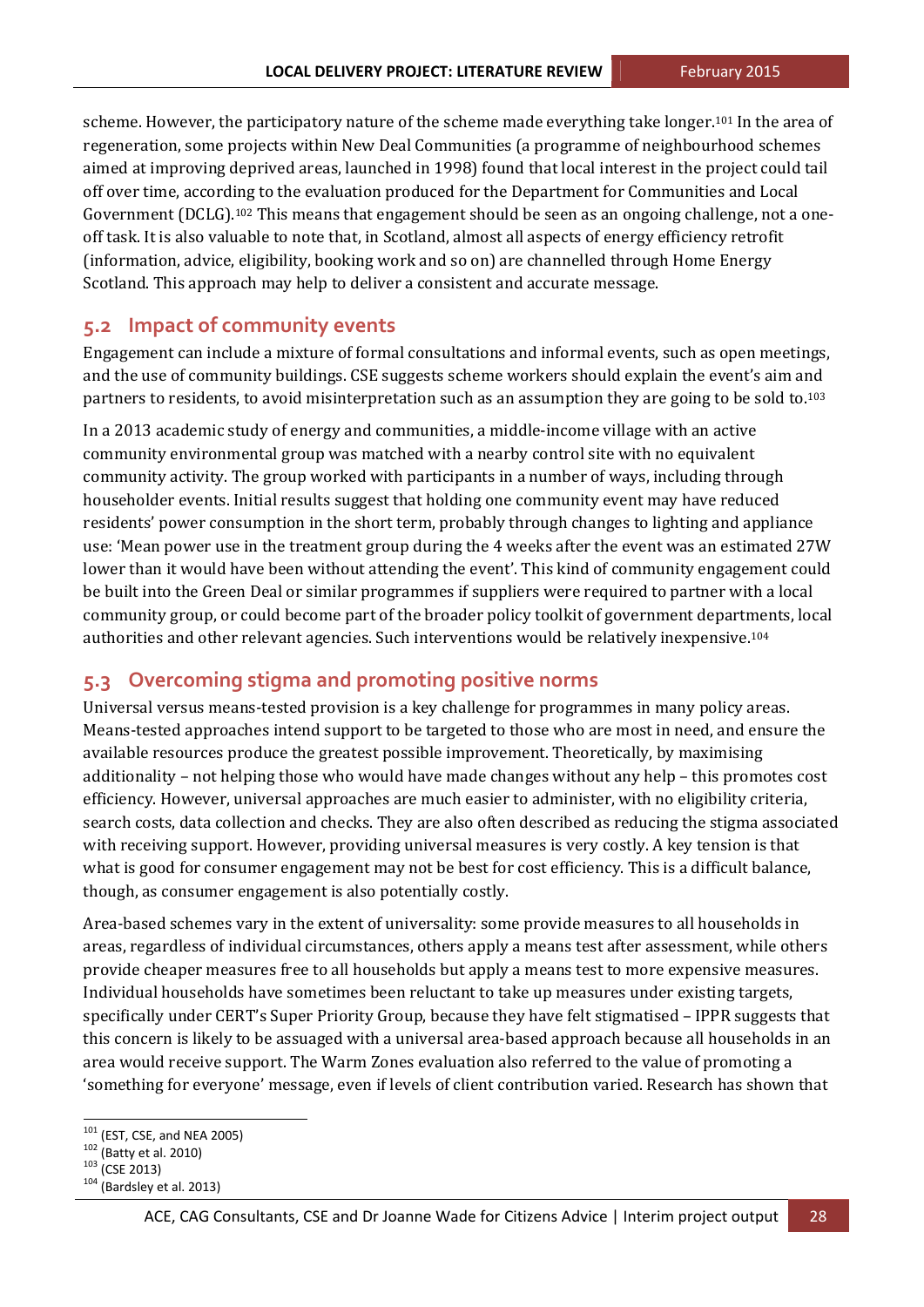households are more likely to install measures like solid wall insulation if a neighbour has installed it first, so the approach might make measures seem normal and desirable, rather than something unusual or stigmatising, and so increase levels of take-up.<sup>105</sup> This effect, of visibility and word-of-mouth, was reinforced by several other studies.

## **5.4 Advice and assessments**

Schemes can provide not only measures but also advice. In the Walsall CESP scheme, some of the more elderly residents said they found booklets about their new measures confusing and had to rely on family members to make any adjustments to heating controls or timers. Some tenants also highlighted that, because they were at work at the scheduled delivery time for advice, they were only given booklets and not shown how to work the system. This highlights the importance of comprehensive and universal advice, not only to ensure the householder gets the most out of the measures installed, but also to underline the benefits the scheme has brought. If householders are confident that they have been given the opportunity to ask questions and learn how to optimise the use of the measures installed, confidence in the programme is greatly increased. Home energy advice packages – where residents are shown how to use their new installations to maximise the energy saving  $-$  are an important tool for this.<sup>106</sup> Repeated and ongoing advice is important, particularly for heating controls and new technologies such as heat pumps.

The Warm Zones evaluation found it is best to use a combination of hard and soft delivery measures. Indeed, benefits advice was much more cost effective than installation of hard measures, at an estimated £250 per household removed from fuel poverty (due to average size of extra benefits claimed). However, far fewer fuel-poor households received additional benefits (perhaps 5 per cent of those in fuel poverty) than had energy efficiency works carried out (over 80 per cent of those in fuel poverty).<sup>107</sup> The Kirklees Warm Zone facilitated four agencies (two Council departments, pensionservices and Citizens Advice) to work together to provide benefits advice<sup>108</sup>.

Many schemes offered some kind of assessment. The Warm Zones evaluation states that, in Sandwell, installers did assessments for free on the grounds that they would get work leads in return. This was not ideal, as assessors were thinking about gaining referrals for jobs rather than getting accurate assessment data. The conclusion here is that a zone model is most successful when allocation of resources is done according to assessment results, $109$  and also when carried out by independent assessors not compromised by commercial incentives.

### **5.5 Information sharing**

One component of a future area-based approach could be an information-sharing process or tool. Energy Action Scotland supports a tool called 'A Local Information System for Scotland' (ALISS), to make information about local sources of support more accessible. ALISS is an index of local sources of support, providing lists of links to resources, and a tool to facilitate ownership, collaborative maintenance and sharing of information within communities. Lessons can be drawn from this for future area-based approaches. ALISS claims several advantages over more traditional models:<sup>110</sup>

<sup>&</sup>lt;u> 1989 - Jan Samuel Barbara, político establecido de la propia de la propia de la propia de la propia de la pro</u>

<sup>&</sup>lt;sup>105</sup> (Platt, Rosenow, and Flanagan 2012)<br><sup>106</sup> (Bradley and Smith 2012)<br><sup>107</sup> (EST, CSE, and NEA 2005)<br><sup>109</sup> (EST, CSE, and NEA 2005)<br><sup>110</sup> (Health and Social Care ALLIANCE Scotland 2014)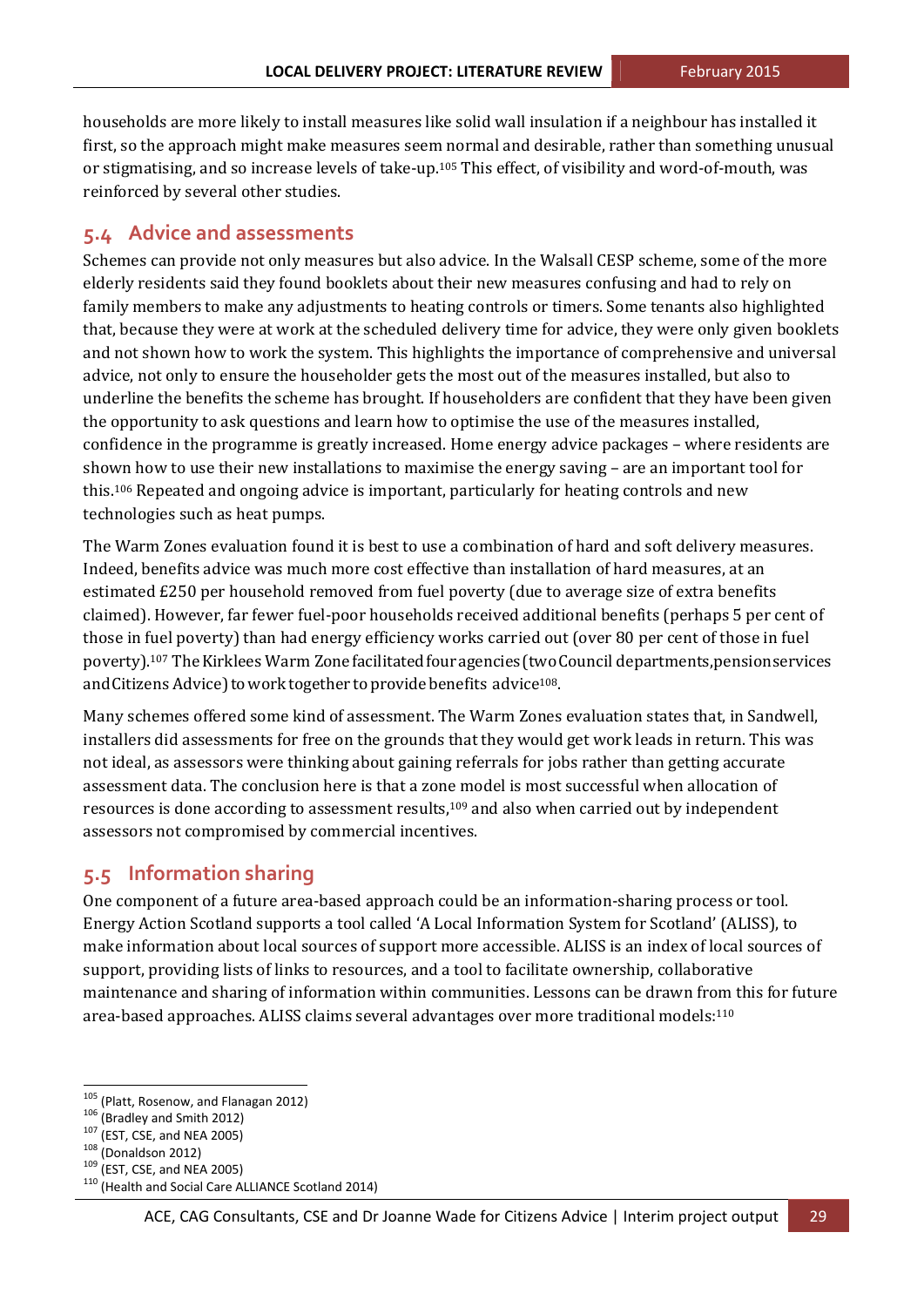- All data is richer, up to date and locally relevant because it is gathered and maintained by communities. There is less duplication and greater efficiency in the maintenance of data.
- Data is open and shareable, making it available to support research and planning activities as well as the general public. Open data reduces costs such as licensing and avoids contract 'lockin', thereby allowing the resource to develop into new areas, such as schools or volunteering.
- Open data facilitates improvements through peer reviewing and allows for easy re-use and shared learning. Through a high level of flexibility and responsiveness, ALISS incorporates these changes, leading to more rapid development with output that is closely aligned to user requirements.
- Greater quantity of varied data that can be viewed in one central location reduces the burden on one organisation while supporting partnership/collaborative working and organisational diversity.
- By making data available through multiple channels, such as online, literature, advice centres and so on, ALISS facilitates greater access and participation according to individual needs and habits.
- Using a person-centric approach creates a high level of sustained engagement and participation, particularly for more excluded groups.

## **5.6 Reaching all tenure and property types**

Many sources suggest that engagement needs to be inclusive. A 2011 review of Communities First (a regeneration programme in Wales) found that, in some instances, these area-based projects became 'cliquey' and did not succeed in involving the whole community.<sup>111</sup> In the energy field, a key form of inclusion concerns tenure and property types. Bradley and Smith's research identified the limited success of the 'street-by-street' approach, which CESP aimed to deliver. The visual impact of some houses (mainly owner-occupiers) not receiving the external wall insulation was widely considered a disappointment, especially in Stafford.

A wider level of take-up was achieved in Walsall through a better-planned financial offer to the private residents. However, initial confusion over quotes meant some owner-occupier residents were very negative about the whole scheme and decided not to have any of the work carried out. This shows the importance of engaging with owner-occupiers, who would not be receiving the measures free of charge through the housing association. The owner-occupier offer and the responsibility for this group must be established and communicated at the beginning of the project. This will aid the take-up of the scheme across tenure but is also a key element in enhancing community cohesion and achieving a harmonised streetscape.<sup>112</sup>.

Interestingly, the RE:NEW projects achieved greatest take-up among owner-occupiers. This could be due to the likelihood that the majority of local authorities and other social housing providers had already installed the further measures funded through schemes such as CERT, as well as the complications for obtaining approval and building the installation of measures into planned work programmes. For the private rented sector, landlord permission is required for installation of the further measures, which complicates and delays the process.<sup>113</sup> In areas with high numbers of private rented homes, particular efforts are required to engage with private landlords, for example, through landlord forums, using registers of landlords, and provision of advice and information to landlords.

<sup>&</sup>lt;sup>111</sup> (AMION Consulting Limited and Old Bell 3 Limited 2011)<br><sup>112</sup> (Bradley and Smith 2012)<br><sup>113</sup> (GLA 2012)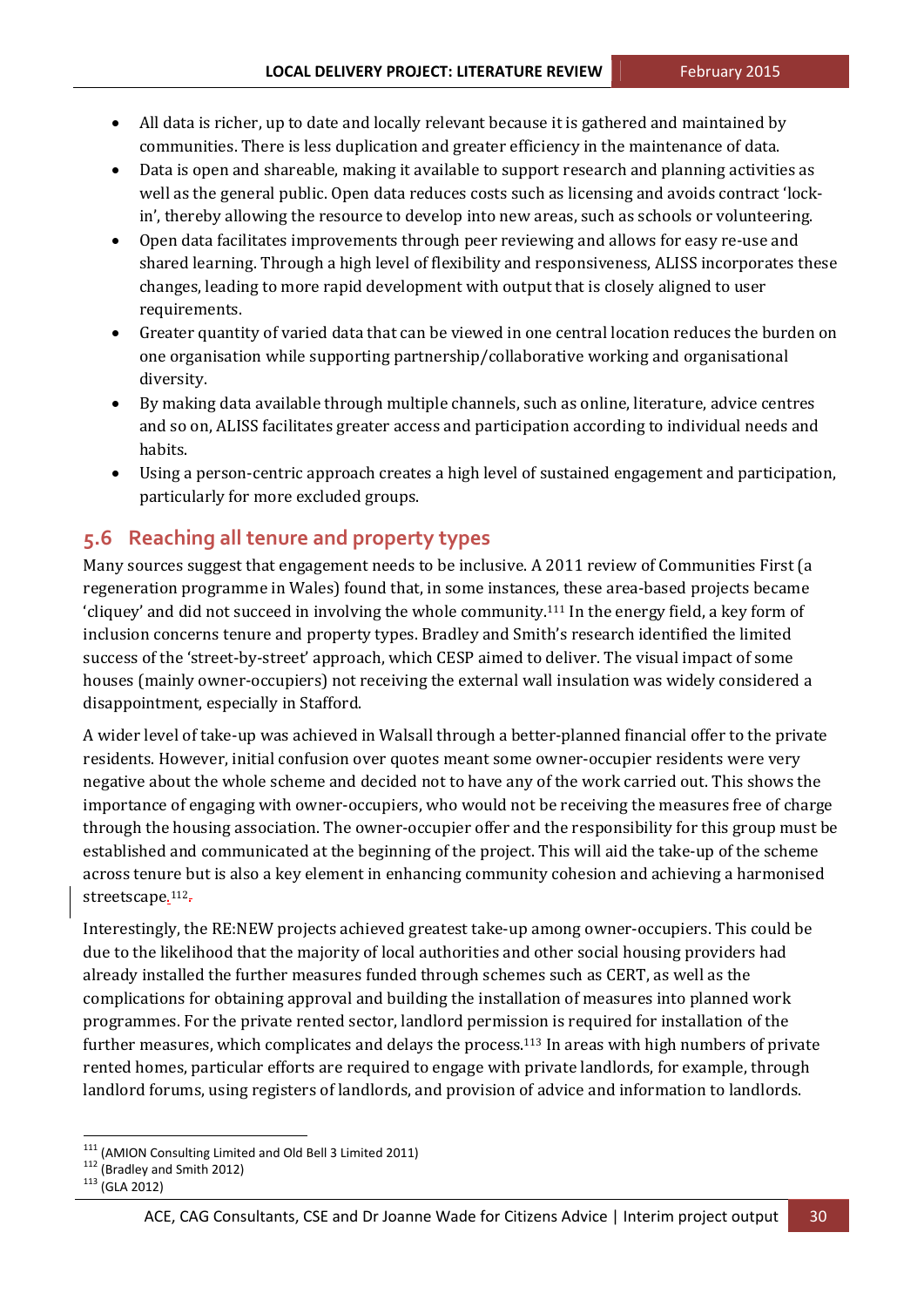Research conducted for Consumer Focus Scotland in 2010 found that flats present difficulties for areabased schemes. The installation of measures often requires securing the agreement of numerous flat owners who may be eligible for different packages of support and, therefore, negotiation between different energy suppliers. A number of urban-based projects have sought to address this problem, but all report that it is complex and labour intensive. Work at a national level to improve the coordination of different support packages and suppliers could help to address this issue. Involving landlords can also be tricky.<sup>114</sup>

#### **5.7 Impacts on take‐up**

A report by Changeworks for WWF Scotland found that take-up in area-based schemes in Scotland was below 10 per cent.<sup>115</sup> This compares with 13.5 per cent in the English pilot Warm Zones – although this varied considerably between the different zones - but higher rates exist where free measures are provided (for example, Kirklees achieved 38 per cent).<sup>116</sup> The Warm Zones evaluation states that 85 per cent of those who had works carried out on their homes said that this would not have happened without the Warm Zones' intervention. The pilot Warm Zones removed 7 per cent (on average) of households from fuel poverty, although Stockton achieved 23 per cent. Even the average represented many more fuel-poor and near fuel-poor households than were normally reached by Warm Front or EEC. 

The academic research on impacts of a community energy event shows 'evidence of a relative reduction of power consumption, at the 10 per cent significance level, which appears to be sustained over three months'<sup>117</sup> following the event.<sup>118</sup> Mean power use in the treatment group during the four weeks after the event was an estimated 27W lower than it would have been without attending the event. This suggests 'take-up' of behavioural measures was increased by the intervention.

In Liddell and Lagdon's study of Ulster University's area-based targeting approach, the following takeup outcomes were observed in a survey of participating households:<sup>119</sup>

<sup>&</sup>lt;sup>114</sup> (CAG Consultants 2010a)<br><sup>115</sup> (Changeworks 2010)<br><sup>115</sup> (Owen 2011)<br><sup>116</sup> (Owen 2011)<br><sup>118</sup> (Bardsley et al. 2013) (p10)<br><sup>118</sup> (Eddell and Lagdon 2013); please note that all percentages are as a proportion of the ori breakdown of measures in the last row of boxes, which relates to the 26 per cent of 2,141 households receiving measures.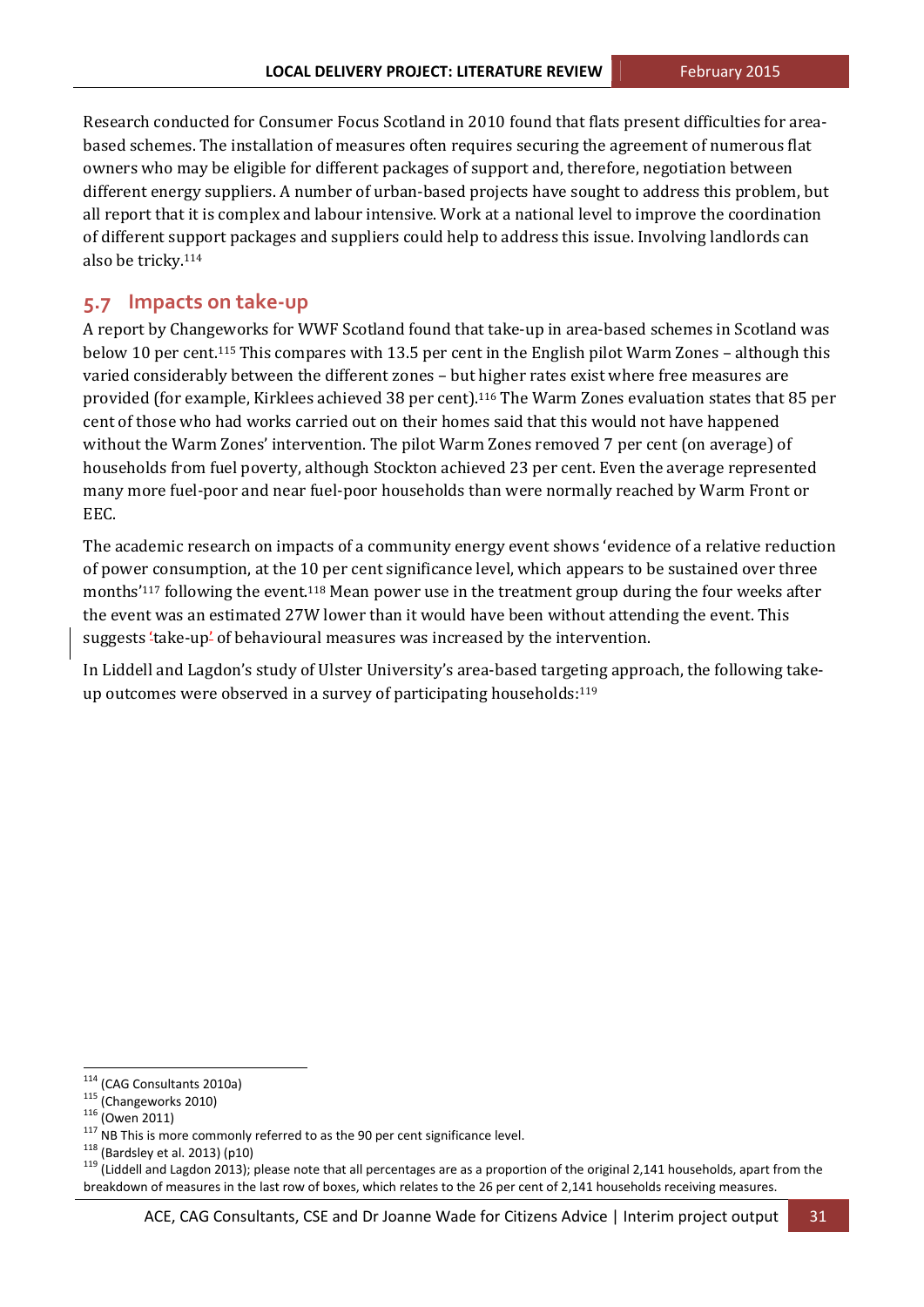

Notably, 26 per cent of the households received measures, and only 8 per cent dropped out despite being eligible.

DECC's review found that high visibility of CESP measures, particularly external wall insulation, helped strengthen the success of area-based marketing for CESP schemes. Delivery of CESP measures to social housing often stimulated interest amongst private households in the area, as a result of the aesthetic improvements as well as word-of-mouth about the physical benefits of the measures. Private householders on the fringe of previous big social schemes were a good target audience, because they already understood and accepted the product (such as external wall insulation) but had not previously been able to benefit from it. Area-based marketing resulted in two key peer-to-peer marketing routes: word-of-mouth and a tangible demonstration of the benefits. Word-of-mouth marketing is often a natural consequence of any intensive area-based action and can help to increase take-up rates. Basing a scheme in an area enables local marketing campaigns to be conducted, which can also increase takeup.120

The CESP market review found that referral networks were a common feature of the 45 schemes assessed, suggesting that increased take-up is a key aim of all schemes. But the majority of schemes were quite small-scale in terms of their planned reach, with most schemes targeting in the range of 101-500 households per year.<sup>121</sup>

The DECC Community Energy Outreach Programme (CEEOP) was a pilot initiative between December 2012 and March 2013, designed to build a better understanding of the effectiveness of community engagement as an approach to increasing household awareness of, demand for, and installation of energy efficiency measures. It was evaluated for DECC in 2014. Across all but one of the CEEOP pilots, the test areas out-performed comparator areas. This shows that the engagement activities facilitated by community support organisations in the pilot areas raised community interest and participation above what would have happened without them. There is evidence from one of the pilots that an area-based approach using local people to engage with the community can achieve much higher take-up: local

  $120$  (Ipsos MORI et al. 2014)<br> $121$  (ACE and CSE 2008)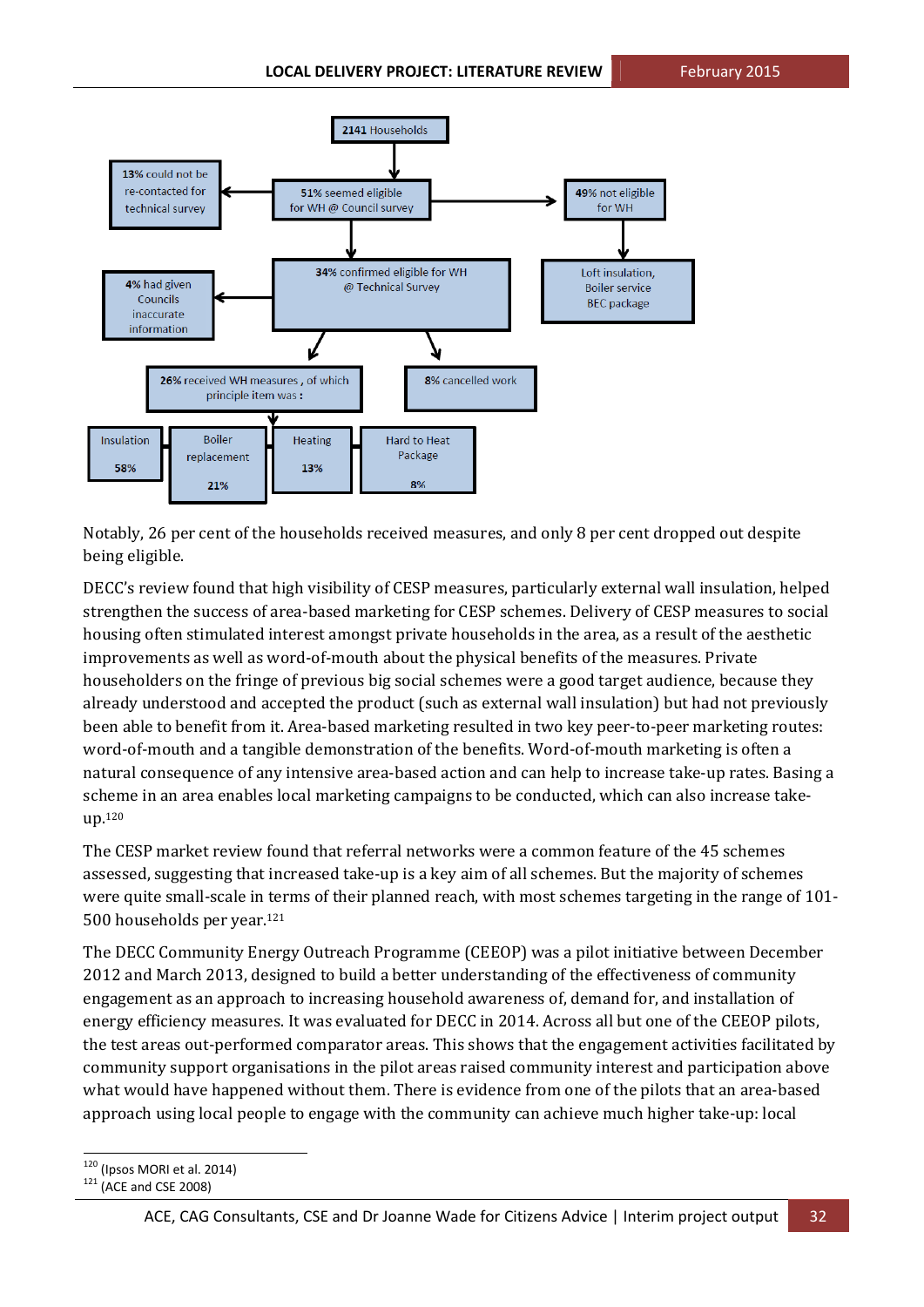volunteers were trained to undertake doorstep energy assessments with the aim of referral to full Green Deal assessment. They achieved a 21 per cent conversion to full assessments, versus 5 per cent conversion from the contractor who was also undertaking the same work.<sup>122</sup>

An initiative called the Armagh/Dungannon Health Action Zone highlighted the potential of communityled engagement, with a success rate of 93 per cent of households in the area taking up measures, according to the Warm Zones evaluation.<sup>123</sup>

However, LCCC schemes show little evidence of widespread change in attitudes, behaviours or the takeup of low-carbon measures. There were some locally specific increases in take-up during the duration of the project, but it is not clear if these were caused by the project. When respondents were asked directly whether specific activities or changes made to their home resulted from the LCCC, almost four in ten (39 per cent) of those aware of the LCCC said that some of the broad range of activities they had been engaged in on energy efficiency or the environment over the last 18 months had been a result of seeing or hearing about the LCCC project in their community. This equates to 18 per cent of all respondents. 

LCCC projects appear to have been more successful in influencing some of the antecedents to change, such as awareness and community conversations. LCCC activities also supported the normalisation of renewables such as solar panels, as well as the notion of low-carbon lifestyles more broadly, and several projects appear to have been successful in influencing partners. For example, in Chale Green, the project influenced Southern Housing Group to commit to rolling out renewable technologies across its housing stock. Across all LCCC areas, the number of people who had heard of any action on climate change or energy saving in the past year increased from 35 per cent at the baseline to 42 per cent in the postintervention survey. Visible measures sparked interest and instilled confidence, with some households reporting that they explored solar panels after seeing neighbours, or 'people like them', install it. Households also cited the importance of 'trusted local advisors' or 'go-to' local residents who had already had the measures installed.<sup>124</sup>

An issue for many schemes is that some eligible people refuse help. It has been suggested that many households feel that there is some 'catch' and that the government cannot genuinely be trying to help them by giving them something for nothing. It is recommended by several sources that local community groups be used to counter this suspicion. Several LCCC projects also faced resistance in their community – something they believe might have been avoided had they consulted from the outset. The perceived 'fairness' of the distribution of benefits across the community emerged as a key issue.<sup>125</sup>

## **5.8 Conclusions and guidelines**

The review recommends the following guidelines:

*Securing engagement:*

- Carry out intensive promotional work tailored to the local context.
- Use door-knocking, and involve local champions.
- Include a direct mailing to all targeted households, which is endorsed by the local authority.
- Have a 'trusted' organisation representing the scheme, and carry out resident engagement through trusted local actors such as local authorities and community groups.

<sup>&</sup>lt;sup>122</sup> (Databuild Research & Solutions Ltd 2014)<br><sup>123</sup> (EST, CSE, and NEA 2005)<br><sup>124</sup> (DECC 2012)<br><sup>125</sup> *Ibid.*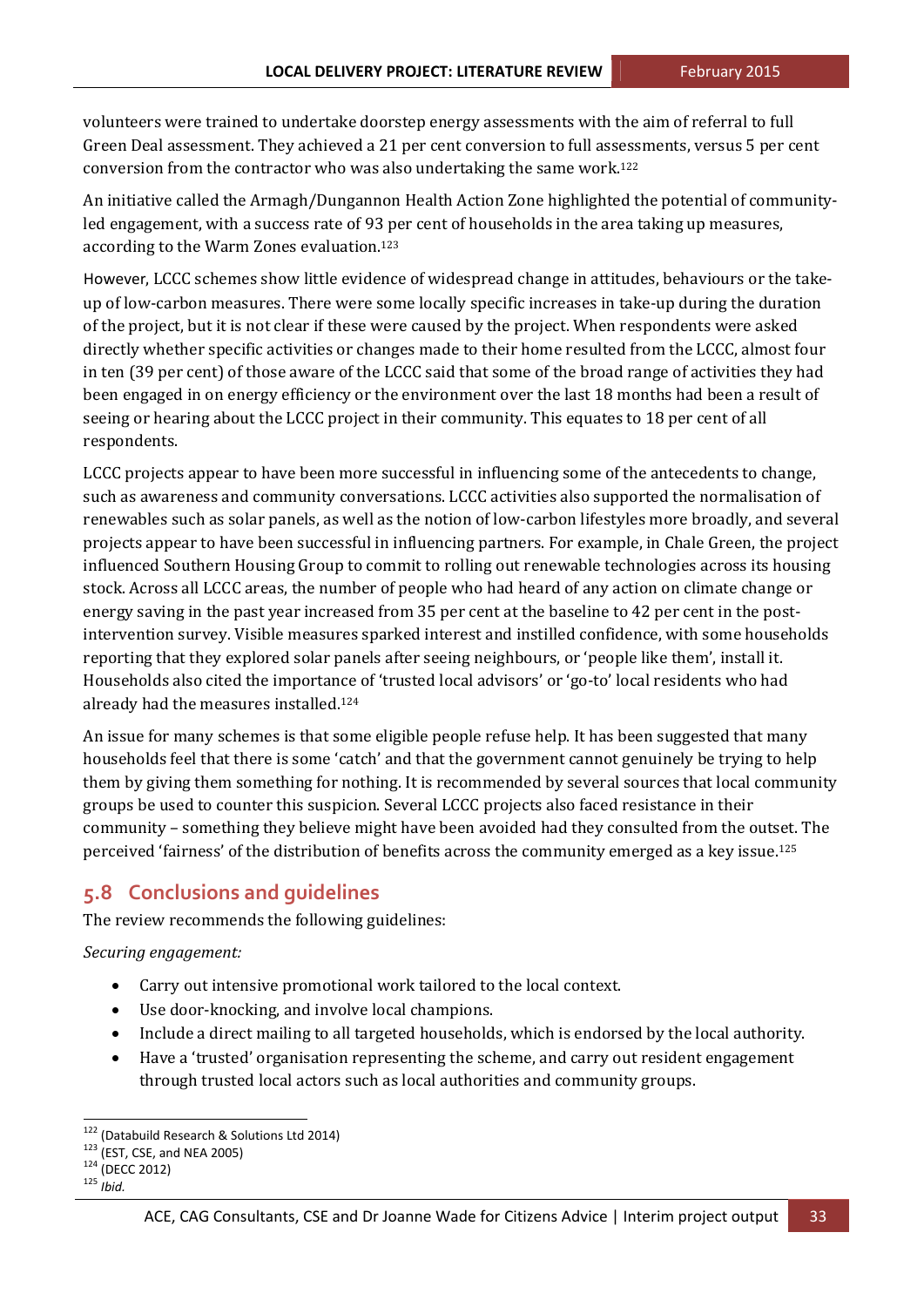- Utilise local networks to promote the services offered and gain access to householders this is particularly important in rural and more deprived urban areas.
- Make sure private landlords are engaged in schemes.

#### *Securing take‐up:*

- Have a clear and specific scheme offer.
- Consider offering other support, such as income maximisation advice, alongside measures.
- Offer free energy efficiency measures for low-income households.
- Take a whole house approach, for example, reward proactive property owners.
- Make sure there is flexibility and freedom to put together a package of measures and solutions tailored to the stock in question.
- Address administrative barriers such as multiple ownership.
- Plan for additional and unanticipated works and variations.

#### *Sustaining take‐up:*

- Take-up will be greater where the customer journey: has fewer 'steps' (separate interactions); involves fewer separate partners (such as scheme promoters, managers and installers); and when the scheme includes partners with direct experience of working together and delivering similar schemes.
- Provide ongoing support to residents throughout the scheme, for example, assessments, form filling, explanation of works being carried out, minimising disruption.
- Liaise with social and private landlords on behalf of residents.
- Provide related advice by, and cross referrals between, relevant frontline staff and community groups regarding  $(a)$  energy behaviours including use and maintenance of technologies  $(b)$ maximising income through switching energy tariffs, benefits, jobs advice and training  $(c)$ advice on health and safety.
- Offer participatory behaviour change programmes, such as training or action learning groups, in order to build understanding of energy technologies and behaviours.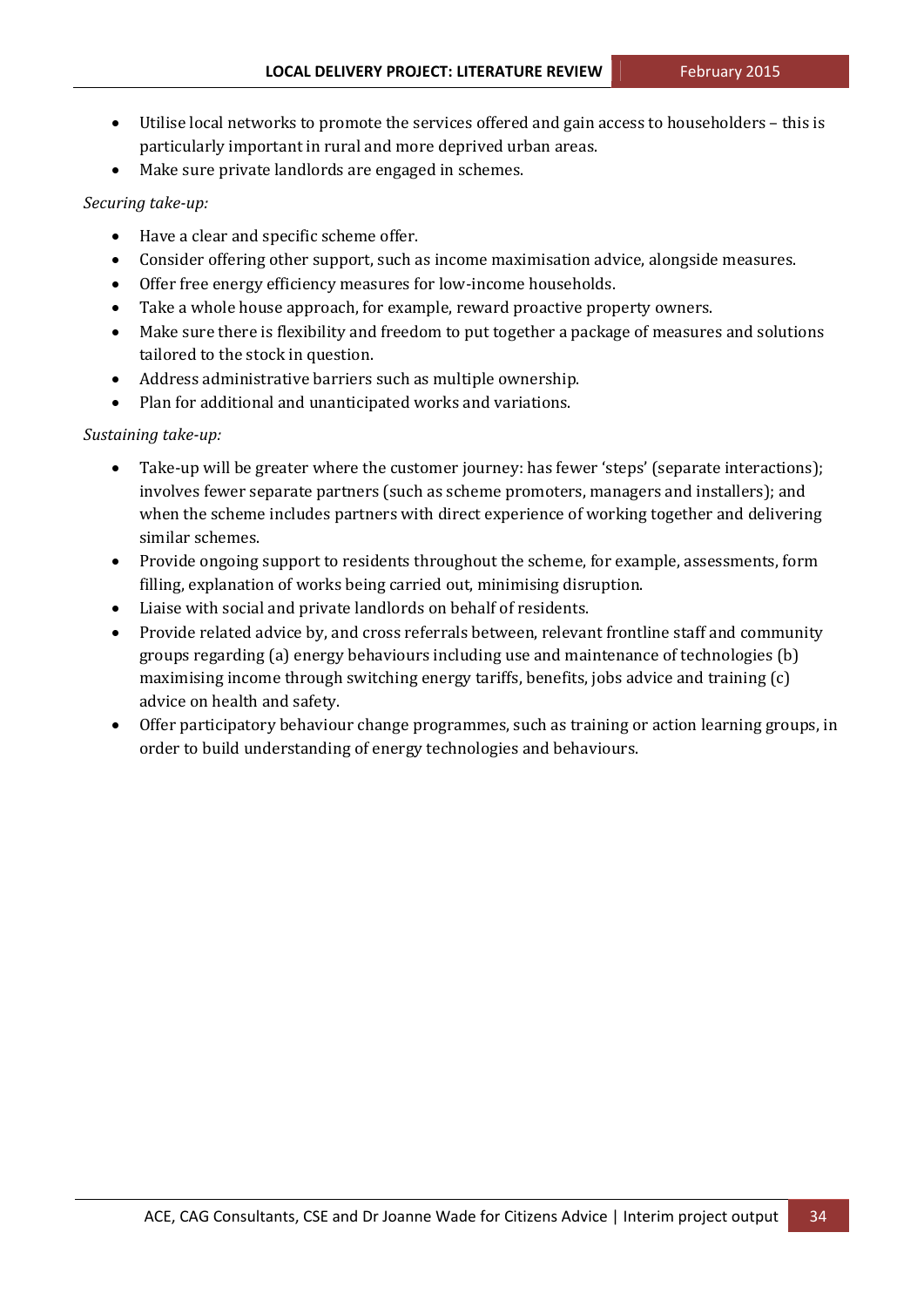## **6 Partners, networks, management and delivery**

This section considers the practical implementation of schemes, including the involvement of partners. It first considers local authorities, local and community organisations, national governments and crosssectoral partnerships. It then addresses underlying issues of management and time, supporting local projects, assessing community capacity, roles and personnel, procurement and the legacy of the project. The issues reviewed in this section mostly relate to capacity, capability and connections (even including charisma) of the actors involved in delivering schemes locally. As we develop our proposals, a key consideration is the importance of building lasting capacity, particularly in areas that have not been active in the delivery of energy and fuel poverty services.

## **6.1 Local authorities**

Local authorities play a central role in the majority of the schemes reviewed. LCCC projects represented two main types of community-scale delivery: projects led by community groups and projects led by existing agencies (such as local authorities or third sector organisations). Local authority and third sector-led projects tended to be better resourced and had easier access to guidance on specific issues such as planning, although they sometimes found community engagement to be resource intensive and challenging.126

Councils are well placed to identify target areas by drawing on their local knowledge and seeking opportunities to integrate energy efficiency schemes with other regeneration and development initiatives, maximising economies of scale and making best use of available resources.<sup>127</sup> The Sustainable Development Commission has suggested the following benefits of local authority involvement:

- Their focus on delivering wider social, economic and environmental benefits
- Their ability to deliver area-based programmes, which can help to reduce capital costs and encourage higher levels of take-up
- Their lower expectations of financial return, which can translate into lower interest rates for consumers and higher take-up rates
- A clear social agenda when developing an investment portfolio, which means that properties with high Green Deal savings potential can be balanced with more hard-to-treat or fuel-poor properties
- If an aim is to involve SMEs in supply chains, local authorities can broker relationship building between local SMEs and the large supply chain organisations that tend to dominate<sup>128</sup>
- Ensuring quality control of installers
- Their ability to coordinate different programmes, including non-energy efficiency ones

The conditions for successful local authority engagement are: enduring commitment from leading members of the council and from senior officers; in-house energy specialists driving the work forward; partnerships with private, public and NGO sectors; and ability to attract top-up funding. Appreciation for how councils operate, and their protocols and timetables, is important – especially when

<sup>&</sup>lt;u> 1989 - Jan Samuel Barbara, político establecido de la propia de la propia de la propia de la propia de la pro</u>

<sup>&</sup>lt;sup>126</sup> (DECC 2012)<br><sup>127</sup> (Platt, Rosenow, and Flanagan 2012)<br><sup>128</sup> (CAG Consultants, Impetus Consulting, and Wade 2011)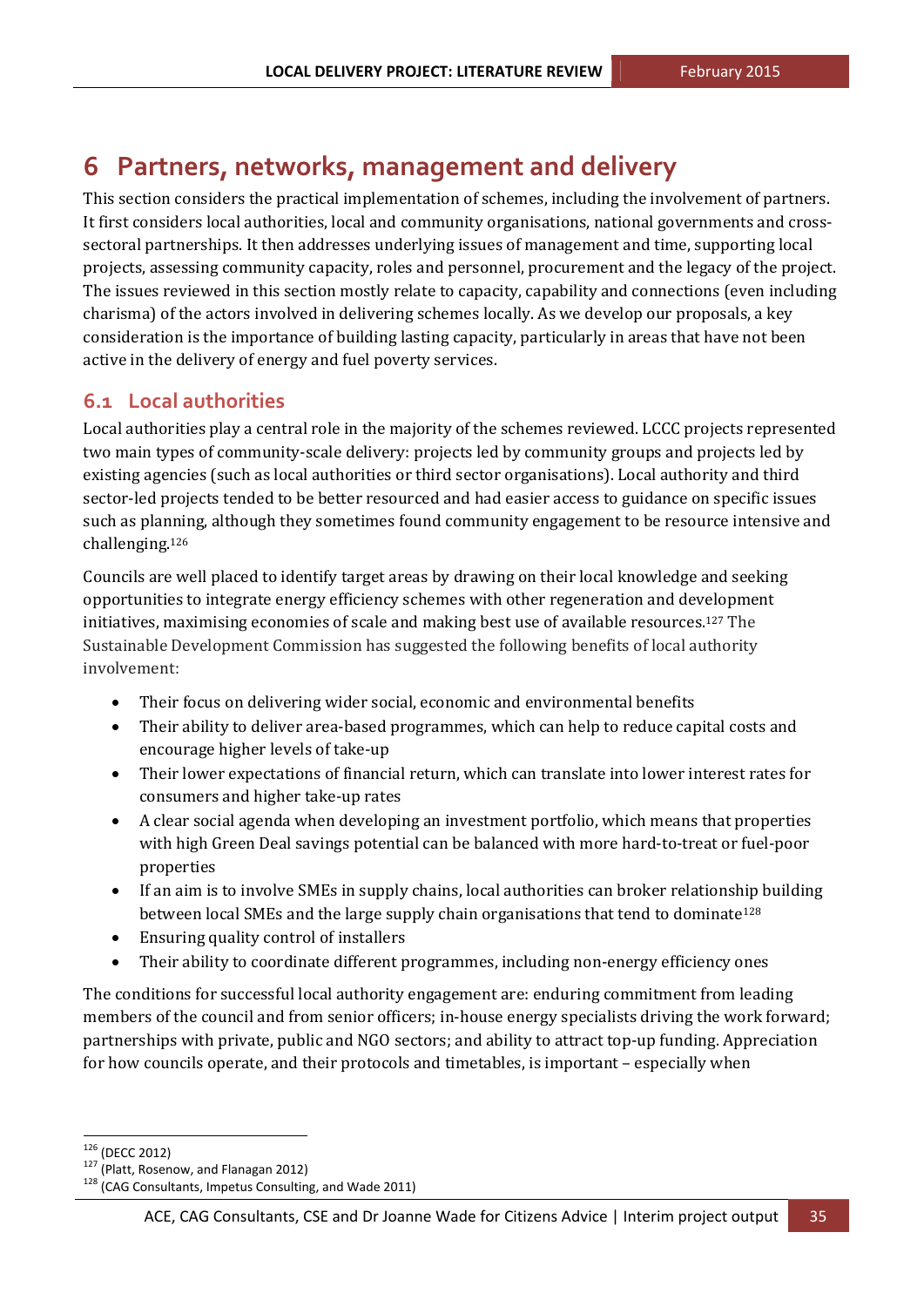requirements change. Communication is key when it comes to keeping councils enthusiastic about participation.129 

The key determining factors for local authority success stories appear to be as follows:<sup>130</sup>

- Highly motivated and enthusiastic energy specialists, often working in the authority for a number of years
- Obtaining high-level and enduring cross-party commitment from the elected members in the council
- Obtaining high-level and enduring commitment from the chief executive or other senior members of the executive
- Entering into partnerships with other organisations in the public, private, voluntary and NGO sectors
- Marrying up the 'energy management and efficiency' agenda with the wider sustainable development agenda, so increasing issue-ownership and motivation across the authority and its partners
- Ability to access additional financial sources from central governments, Europe and the private sector
- Reputational and status gains arising from work becoming known locally, regionally, nationally and internationally
- Ownership of substantial infrastructure for delivering low-carbon energy systems such as district combined heat and power systems
- Strong cross-local authority partnerships

However, there are key barriers that prevent many authorities from implementing energy efficiency measures, or even meeting their existing responsibilities such as the enforcement of HHSRS:

- Difficulties in convincing key decision makers to make energy efficiency a priority, due to the multiple priorities and pressures faced by authorities, the fragmentation of the energy remit between different departments and the lack of clear 'ownership' of the energy portfolio at director or cabinet level
- Lack of knowledgeable technical and project management staff
- No history of working with neighbouring authorities, which may be essential for complex, largescale programmes requiring specialist, highly skilled staff, and for realising cost economies
- Fuel poverty and energy efficiency are not statutory responsibilities
- Major cuts to local authority budgets over recent years
- Split responsibilities, with respect to two-tier responsibilities
- Lack of access to finance for energy efficiency measures in the local authority's own buildings and estates
- Lack of detailed stock data on energy performance
- Inability to monitor progress on implementing measures

The RE:NEW scheme found that different London boroughs played different roles. There are a number of reasons that can be attributed to differing levels of borough involvement. These include political

 $129$  (Liddell and Lagdon 2013)<br> $130$  (Sustainable Development Commission 2002)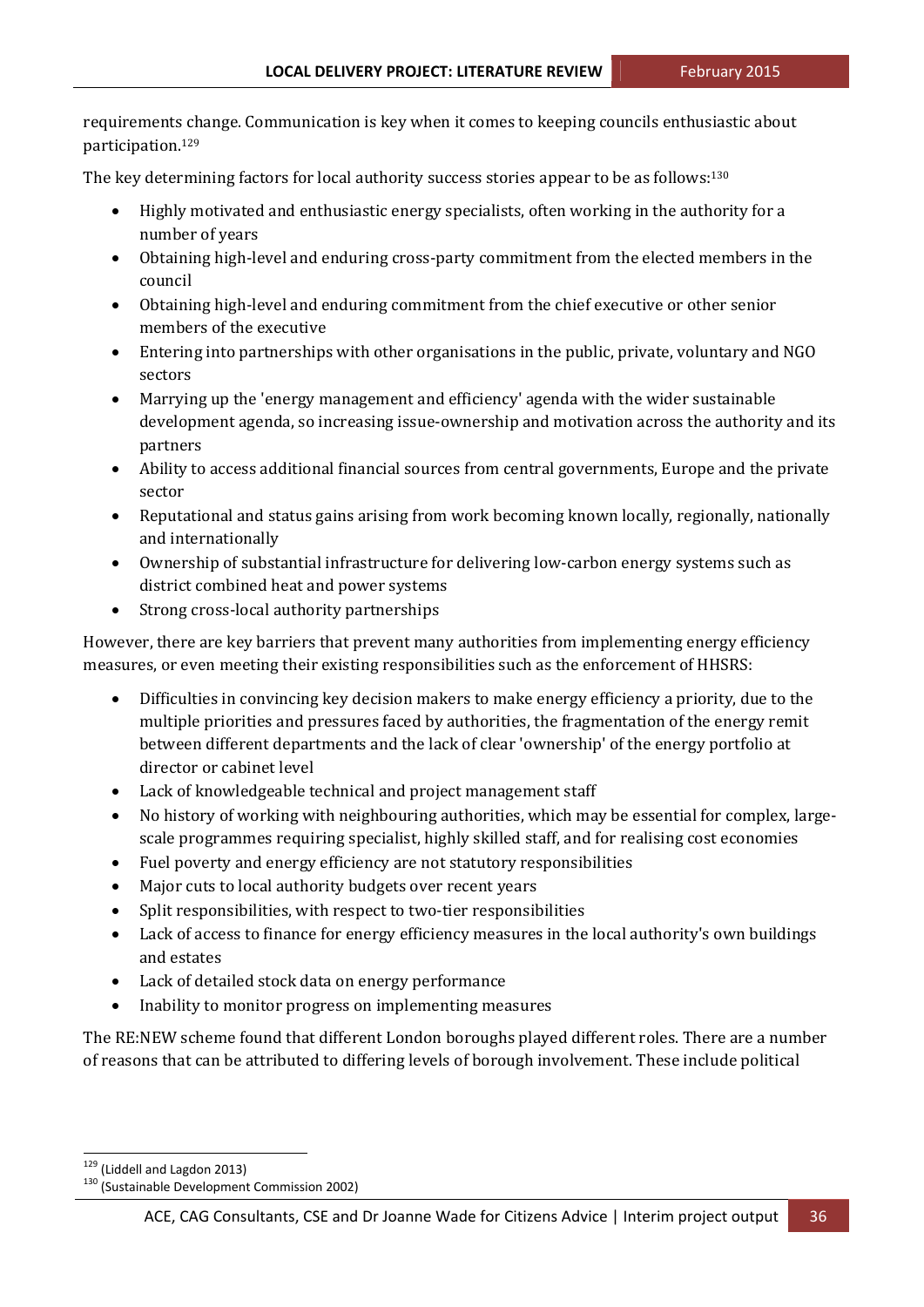affiliation, borough priorities and support of senior levels, financial situation, staff roles and responsibilities and history of engagement in similar projects in the past.<sup>131</sup>

Local authorities are key to the success of HEEPS in Scotland, where the funding arrangements are such that all 32 local authorities in Scotland received funding from the allocated pot; though not all bid for the additional competitive pot. $132$ 

The success of area-based approaches under CERT depended a great deal on the local authority. Most stakeholders felt that local authority buy-in was essential, but a small number of stakeholders highlighted that local authority motives would sometimes conflict with those of the programmes. A community delivery stakeholder, for example, commented that the areas that local authorities wanted to target were sometimes chosen on the grounds of politics rather than carbon savings, while a local authority stakeholder commented that local authorities tended to be more concerned about fuel poverty than carbon savings.<sup>133</sup>

There are some other challenges particular to the local authority role, in addition to the list of barriers above. Based on the experience of Communities First, councillors can feel threatened by communitybased initiatives, which present an alternative voice of the community to their own representational role, and may even oppose actions taken by local partnerships.<sup>134</sup> The DECC Local Authorities Competition report found that, in some cases, residents preferred home visitors to be independent from the council; there was a distrust of 'officialdom'.<sup>135</sup>

### **6.2 Third sector organisations and community groups**

As noted in section 6.1, in the LCCC programme, projects led by local authorities and third sector organisations tended to be better resourced and had easier access to guidance on specific issues such as planning, although they sometimes found community engagement to be resource intensive and challenging. The LCCC evaluation found that community groups felt that they had a 'licence to speak' to their community and could bring about behaviour change by embedding local ownership of both the low-carbon assets and the project as a whole. They did, however, feel more exposed to risk – particularly in relation to legal and planning issues.<sup>136</sup>

Several sources argue that local community groups, NGOs and individual organisations are likely to have an increasingly important role to play in undertaking low-carbon initiatives, particularly through partnership with the public and private sectors. Certain local groups and NGOs have a proven record at engaging the community, bring fresh approaches and may benefit in some circumstances from not being overly associated with the established institutions of government. In Northern Ireland's Green Street scheme residents' relations with the organising charity, Habitat for Humanity, were very positive.<sup>137</sup> There are also good examples of community group involvement in Scotland as a result of Scottish Government Climate Challenge Funding, including South Seeds in Glasgow, the Local Energy Action Plan (LEAP) in Renfrewshire and the Local Energy Assessment Fund (LEAF) in South Ayrshire.

<sup>&</sup>lt;sup>131</sup> (GLA 2012)<br><sup>132</sup> Formal evaluation of HEEPS, currently in its second year, has not yet been conducted, although this project has gathered many emerging views through interviews with stakeholders and workshops, which feature in the full project report.<br><sup>133</sup> (Ipsos MORI et al. 2014)<br><sup>134</sup> (Adamson and Bromiley 2008)<br><sup>135</sup> (DECC 2012)<br><sup>136</sup> (DECC 2012)<br><sup>136</sup> (Lidde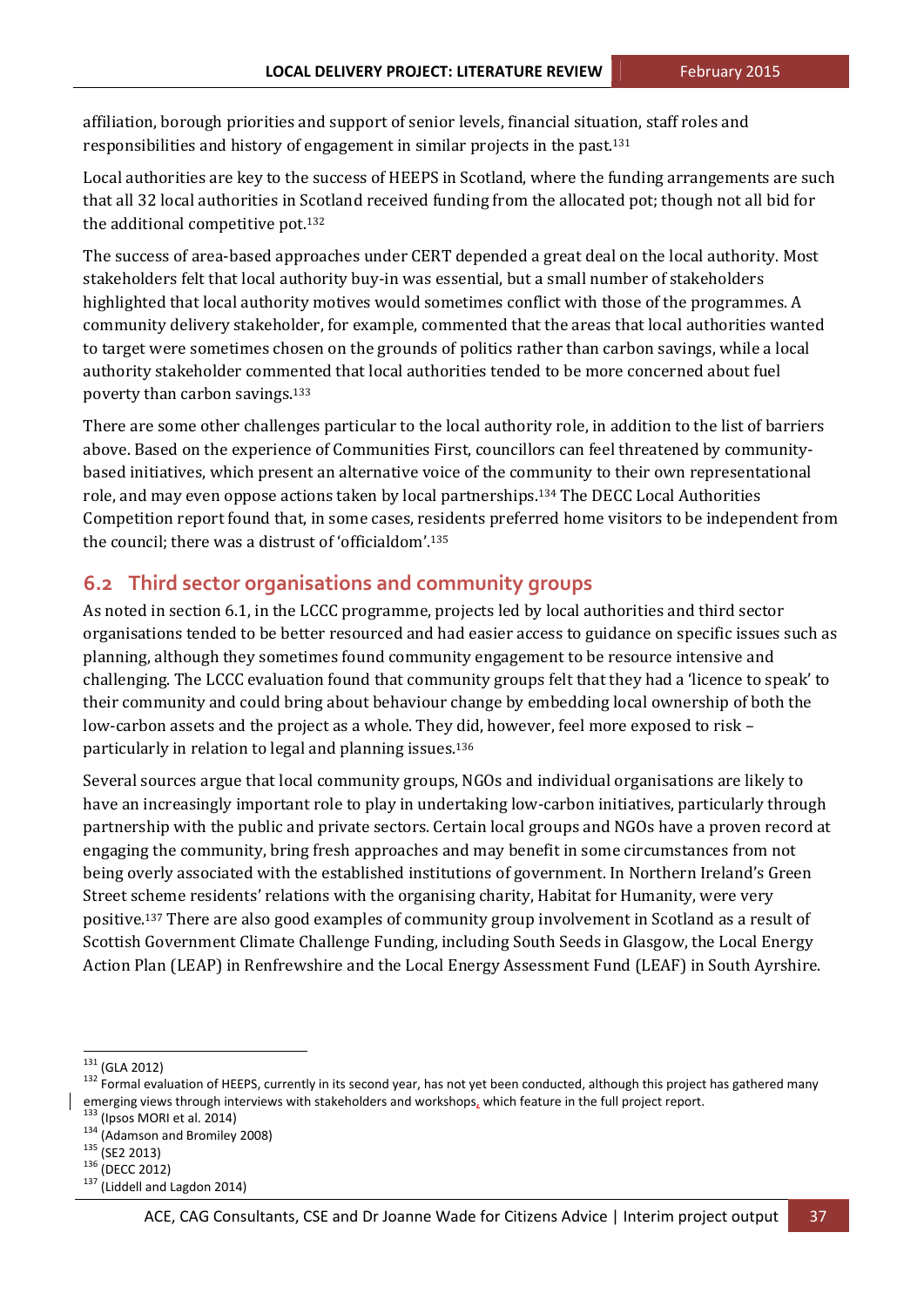## **6.3 National governments**

As noted above, the UK and devolved governments can play an important role in creating statutory duties and incentives, as well as offering guidance and promoting information-sharing. However, the organisations funded by the LCCC were resourceful, independent and did not require (or want) significant hand-holding. DECC's 'hands-off' approach was welcomed by some projects, who felt it aligned with a 'bottom up' ethos and signalled a degree of trust. Others, however, equated it to a lack of support, particularly in relation to the challenges around State Aid. DECC's interest was valued by the projects and they would like them to stay involved. Even though 'local' plays a critical part in terms of knowledge, trust and confidence, the role of partners such as local and central government provides a badge of legitimacy, a range of financial and non-financial resources, and the means to brand local initiatives in the context of a collective effort. More could be done to ensure that learning feeds into policy teams, for example, along the lines of the customer closeness visits and thematic policy workshops.<sup>138</sup> The UK and devolved governments can also play a potential role in providing data on, for example, EPCs and gas connections.

Creating statutory duties is not always straightforward politically. In Scotland, there are public duties that local authorities need to fulfil from the Climate Change (Scotland) Act 2009, but there is also a concordat between the Scottish Government and local government that makes it difficult for the central government to direct local authorities to undertake particular activities, or to spend their finances in a particular way.

## **6.4 Partnerships**

Almost all the schemes reviewed involved cross-sectoral partnerships. The measured implementation of the Walsall CESP scheme and the effective partnerships that were developed between the housing association and contractors led to a scheme that was delivered to expectations, and allowed for engagement with the local school and local employment opportunities. However, in Stafford, problems with delivery – particularly the dividing of responsibility between multiple stakeholders – led to delays and a rush to finish the work, resulting in a number of missed opportunities. These included patchy coverage across the estate, a failure to pursue the employment potential of the work and a lack of engagement with local schools. Investing time in exploring ownership over discrete areas of the project delivery, actions and relationships is a key area of project management and mutually reinforcing partnerships.139

Many LCCC projects benefitted from working in partnership, which often meant that specialist skills or infrastructure services could be accessed in-kind or at a lower cost. The scheme enabled greater levels of partnership working, in turn increasing the projects' access to skills, resources and ideas. At community level, the LCCC stimulated participation and improved relationships, such as those with elected officials.<sup>140</sup> In RE:NEW, the most effective relationships were those where the council worked closely with the delivery agents. $141$ 

DECC's evaluation of CESP considered the role of local authorities and  $RSLs:$ <sup>142</sup>

Local authorities and RSLs were generally the key partnership organisations for energy companies: they have easily-accessible housing stock (their role as housing providers was a key

<sup>&</sup>lt;sup>138</sup> (DECC 2012)<br><sup>139</sup> (Bradley and Smith 2012)<br><sup>140</sup> (DECC 2012)<br><sup>141</sup> (GLA 2012)<br><sup>142</sup> (CAG Consultants, Ipsos MORI, and BRE 2011)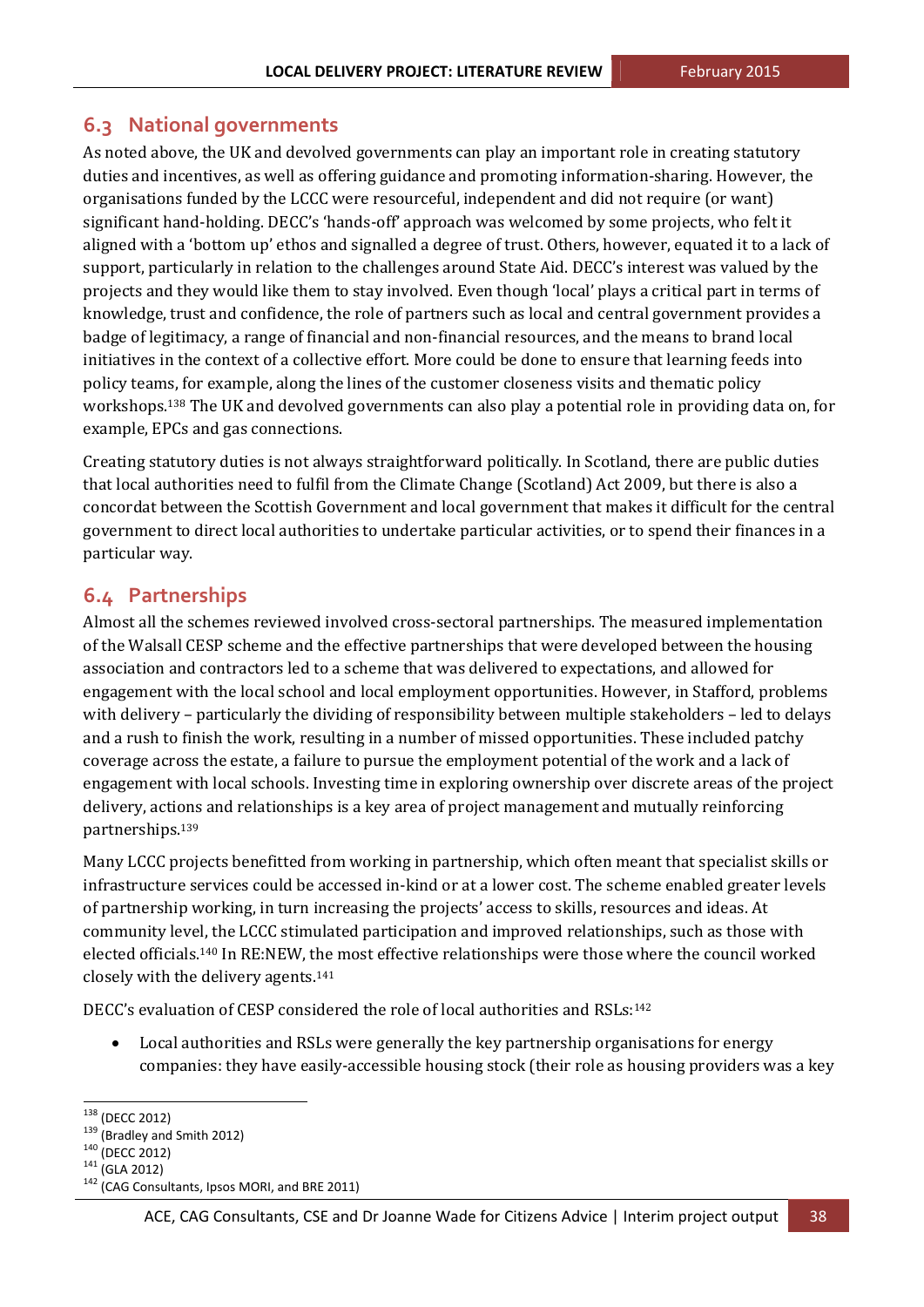driver), can provide or access match-funding, and offer credibility and expertise in engaging with their tenants.

- Involvement of wider groups is essential to create added value  $-$  such as benefit entitlement checks, health advice, fire safety checks and community action on the environment.
- Some local authorities and RSLs felt that partnerships between them and energy companies were not always on an equal footing. Where an energy company was both scheme funder and scheme contractor, particular tensions could arise.

There are four main delivery routes under the ECO.<sup>143</sup> The main route to date has involved bilateral agreements and direct relationships with local authorities. The level of funding available for solid wall insulation under ECO has required companies to partner with local authorities and RSLs in order to be able to deliver sufficient work to meet their obligations. Such arrangements are likely to continue under the post-2015 requirement to deliver a minimum of 100,000 solid wall jobs by  $2017$ .<sup>144</sup>

The DECC CEEOP review uncovered the following points: $145$ 

- Being established in the local area amongst existing networks, possessing key contacts and having experience of energy efficiency (and a positive associated reputation) were felt to be crucial to the design, delivery and take-up within the pilots.
- Working with partners such as local authorities, scheme managers and installers affected pilots positively by providing endorsement and acting as conduits to community engagement. However, in some instances, partners had negative effects, such as slowing planning stages.
- Working with community groups positively affected pilots by tapping into existing community networks and using a 'trusted' voice. This helped improve access and take-up. In addition, working with community groups provided a network of enthusiastic volunteers, which was felt to increase the chances of self-sustaining pilots after funding end.

Local 'learning loops', or networks within which knowledge and lessons are shared, may emerge around successful authorities, which spin out to motivate other local authorities, the private sector and community groups. These bring in new organisations and resources, and enhance the reputation and status of the partners. Local learning loops engage parts of the community not readily reached by the local authority acting alone. Parts of the North East, South West, East Midlands, and South and Central Wales present good examples of local learning loops, which are gradually extending out to the regional scale. Momentum is maintained through attracting talent, resources, small innovative firms, new partners, publicity and so on. Hence it is no accident that leading-edge low-carbon authorities, SMEs, universities, NGOs, community groups and exemplars of best practice tend to be clustered in particular locales. 

Local exemplars, such as buildings, developments and community projects, provide an important and visible demonstration of the benefits of energy efficiency which would be difficult to achieve at the national scale. It is also interesting to note that the LCCC scheme led to new organisational structures, typically forms of mutual such as community energy companies, community interest companies or social enterprise.<sup>146</sup>

<sup>143</sup> These are: bilateral agreements with installers; direct relationships with local authorities; and with RSLs; in-house activity and brokerage.<br><sup>144</sup> (CSE 2014)

<sup>145 (</sup>Databuild Research & Solutions Ltd 2014)<br><sup>146</sup> (DECC 2012)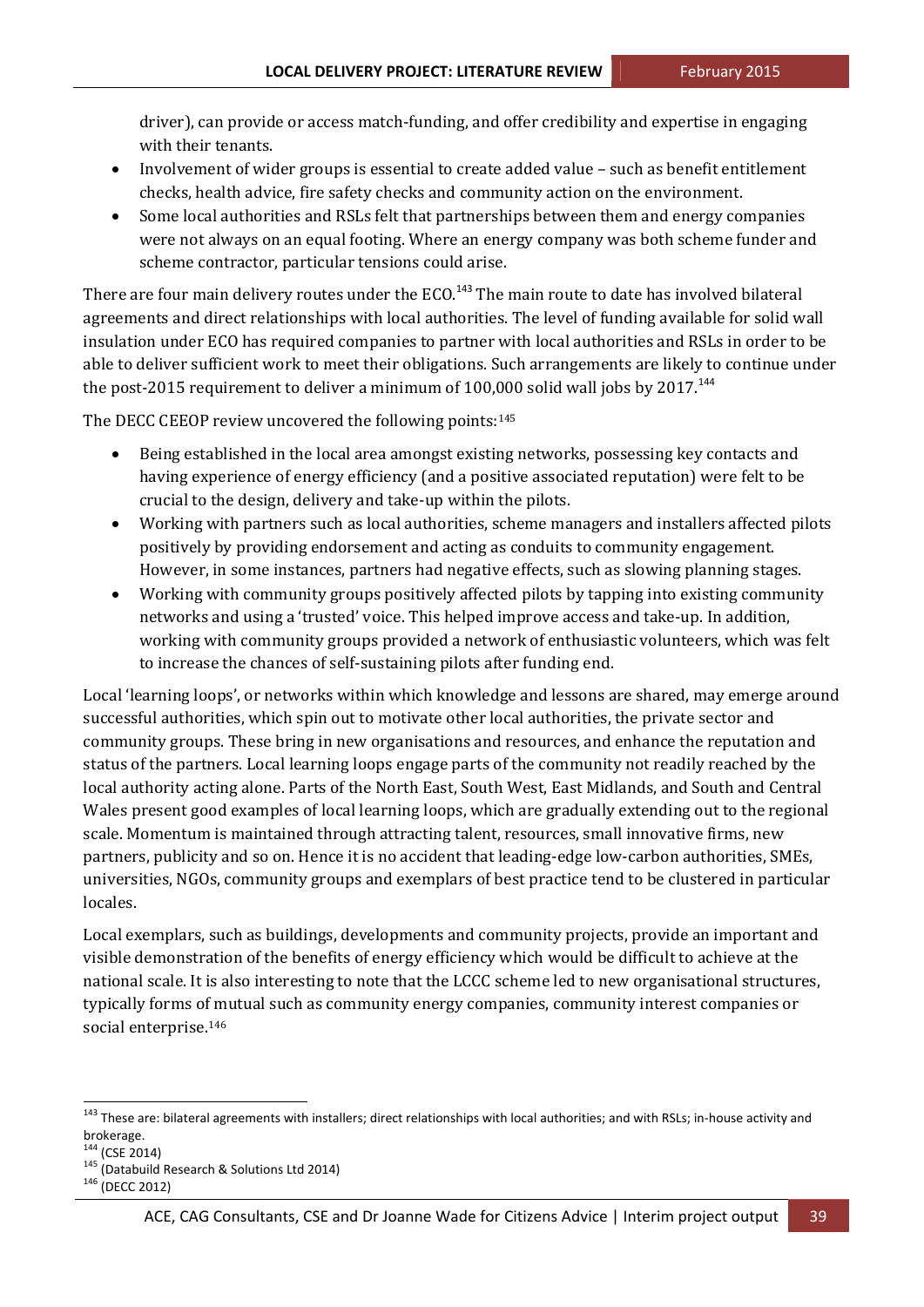Partnerships are also key to area-based approaches outside the energy field. Communities First partnerships use the 'thirds principle' – that one third of members should be from the community, a third from the private/voluntary sector and a third from the statutory/public sector.<sup>147</sup> It has been suggested that events and meetings should be held in different locations across the area to try and stop anyone from feeling excluded, and give access to all partners (France et al). However, drawing on the experience of health and wellbeing boards, Humphries et al note that it is possible for too many people to become involved in the process, and schemes to become 'talking shops' – places for unproductive talk rather than action 148

The CESP market review found that the leading organisations in schemes without energy supplier or other, more centralised support were most commonly voluntary, followed by organisations from the community sector, and then the public sector (usually local authority). Together these accounted for 88 per cent of the 45 community-based schemes. Schemes were most commonly governed by charities (38 per cent), followed by local authorities (16 per cent), not for profits (11 per cent) and informal partnerships (11 per cent) overseeing schemes. Multiple funding sources were used by 69 per cent of schemes, with the most common combination being energy supplier with local authority funding. There were 14 schemes with just one source of funding, which tended to be either central or local government. A handful of schemes relied solely on in-kind contributions from volunteers. The diversity of the 45 schemes serves to highlight the complexity of creating a single set of proposals for locally led delivery on a national basis.<sup>149</sup>

#### **6.5 Management and time**

Pre-launch preparation is vital – this is evidenced in the poor performance of the Hull Warm Zone pilot, where there was late start up and minimal pre-planning.<sup>150</sup> In the field of regeneration, there is a case for adopting a 'year-zero' approach when setting up schemes to allow for the numerous 'setting up' tasks required,<sup>151</sup> such as procurement processes, establishing partnerships and engaging key stakeholders. CSE recommends that scheme designers recognise time constraints, particularly with regard to accessing relevant data, and consider alternative strategies to work around this in cases when data is not available.<sup>152</sup>

The challenging timescales of the LCCC were a frequently cited barrier, with knock-on implications for the ability to undertake engagement and shared learning. LCCC project teams dedicated considerable time to project management and coordination – more than they had anticipated – and those that were able to draw on existing resources were more likely to 'hit the ground running'. The minimal administrative bureaucracy associated with the LCCC was welcomed, particularly in light of the amount of time needed to dedicate to other aspects of project management and delivery.<sup>153</sup>

The pilot Warm Zones depended on highly skilled managers and leadership. Warm Zone managers were expected to control a range of different programmes that were previously separately managed, as well as lever in funds from different programmes, take advantage of cross-policy opportunities, and identify gaps in provision. This led Warm Zones to conclude that managers would often have to work at

- 
- 

<sup>&</sup>lt;sup>147</sup> (AMION Consulting Limited and Old Bell 3 Limited 2011)<br><sup>148</sup> (Humphries et al. 2012)<br><sup>149</sup> (ACE and CSE 2008)<br><sup>150</sup> (EST, CSE, and NEA 2005)<br><sup>151</sup> (Batty et al. 2010)<br><sup>152</sup> (CSE 2013)<br><sup>153</sup> (DECC 2012)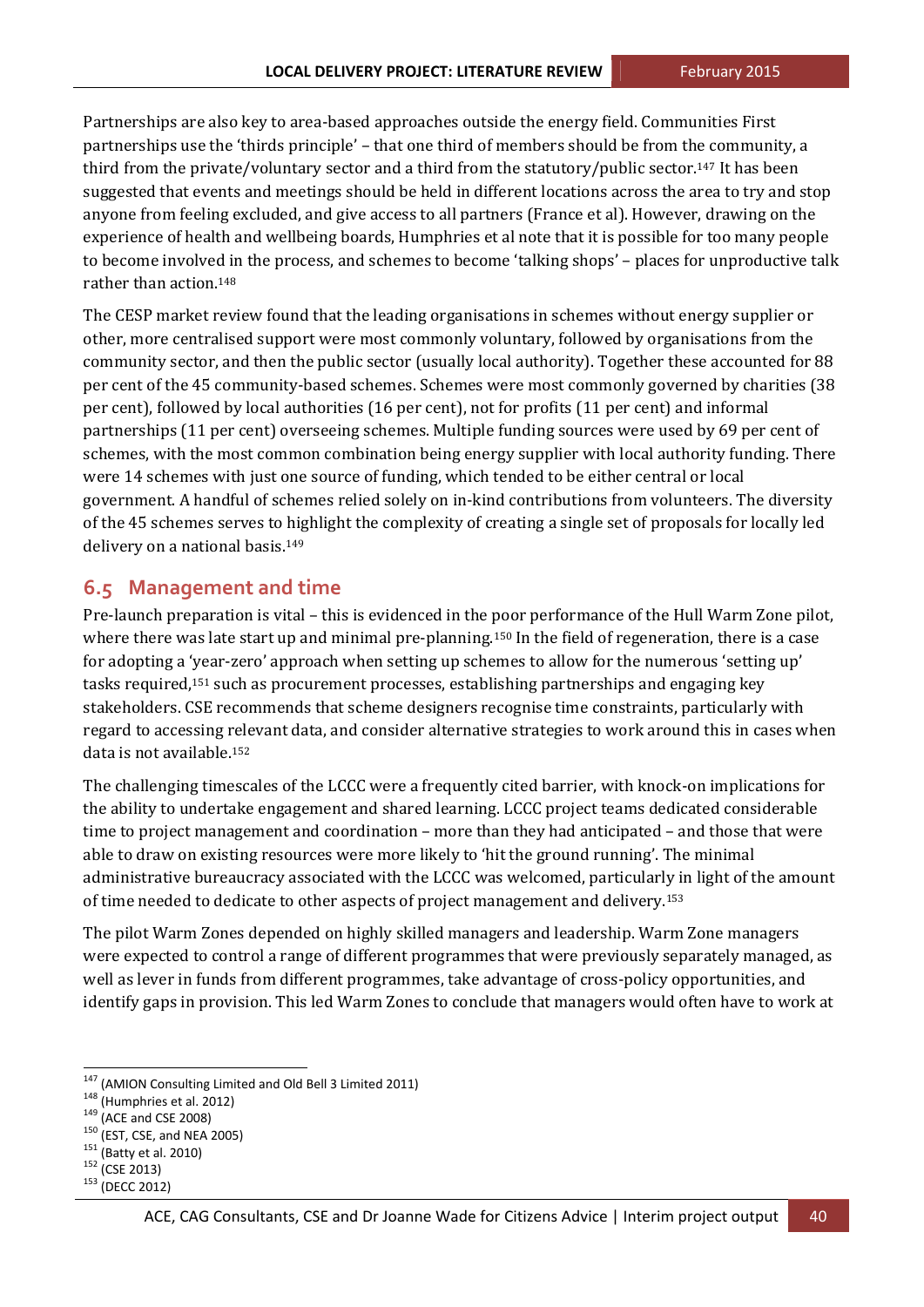a sub-regional level or oversee several Zones, given the limited availability of managers with the necessary skill sets.

## **6.6 Support needed for local projects**

LCCC projects reported a series of external barriers, typically with the planning system, legal agreements and procurement. All projects needed access to professional support services – particularly legal support in relation to (a) social enterprise, (b) ownership and transfer of capital measures, such as renewable technologies, and (c) generated income, such as feed-in tariffs. Project participants felt that a 'light touch' toolkit would be a valuable resource for future funds. The report identified a series of areas needing further support, particularly access to financial and legal support, business planning and dissemination or mentoring. The support offered by the scheme fell short of the requirements of LCCC projects, which tended to require more practical, bespoke and advanced levels of support.<sup>154</sup>

A Consumer Futures Scotland review in 2010 of area-based energy efficiency schemes also found that community-based organisations needed further advice and support to enable them to carry out their responsibilities effectively. At the time, the review found that a large number of projects were being delivered by community-based organisations with little or no prior experience of delivering energy efficiency schemes. However, increasingly, it may be the case that community groups with considerable relevant experience now exist. Locally based groups have key strengths and advantages in engaging communities, but further support and guidance may be necessary, for example to establish relationships with installers and to ensure effective integration with other support.<sup>155</sup>

## **6.7 Assessing community capacity and needs**

The experience of Communities that Care schemes suggests that projects need to recognise and account for communities coming from different starting points.<sup>156</sup> This model uses three developmental phases:

- 1. Community readiness whether a community is willing and able to participate in a Communities that Care programme
- 2. Community mobilisation and assessment enables communities to assess the risks that they face and the resources at their disposal, so they can make a plan of action
- 3. Programme implementation  $-$  the introduction of new initiatives or amendment of existing initiatives157

Understanding the area is also a crucial part of the preliminary process outlined by CSE in relation to its PlanLoCal suite of resources for groups working on low-carbon living. Not only does this help identify what projects may be possible in the area, but it is a way of understanding the demographics. This includes age profiles of residents, levels of household income (including benefits) and the level of 'churn', that is, how long people tend to stay in the area.<sup>158</sup>

## **6.8 Roles and personnel**

 

Based on CESP experiences, it seems that, during the delivery phase, it is important that a trusted local agent is used as a point of liaison and can manage the relationship between the client (householder), main contractor and sub-contractor. This agent is more likely to be alert to, and have a sense of responsibility for, issues that seemed relatively minor and which, if not addressed, could end up

<sup>&</sup>lt;sup>154</sup> *Ibid.* 155 (CAG Consultants 2010a)<br><sup>155</sup> (France and Crow 2001)<br><sup>157</sup> (Bannister and Dillane 2005)<br><sup>158</sup> (CSE 2013)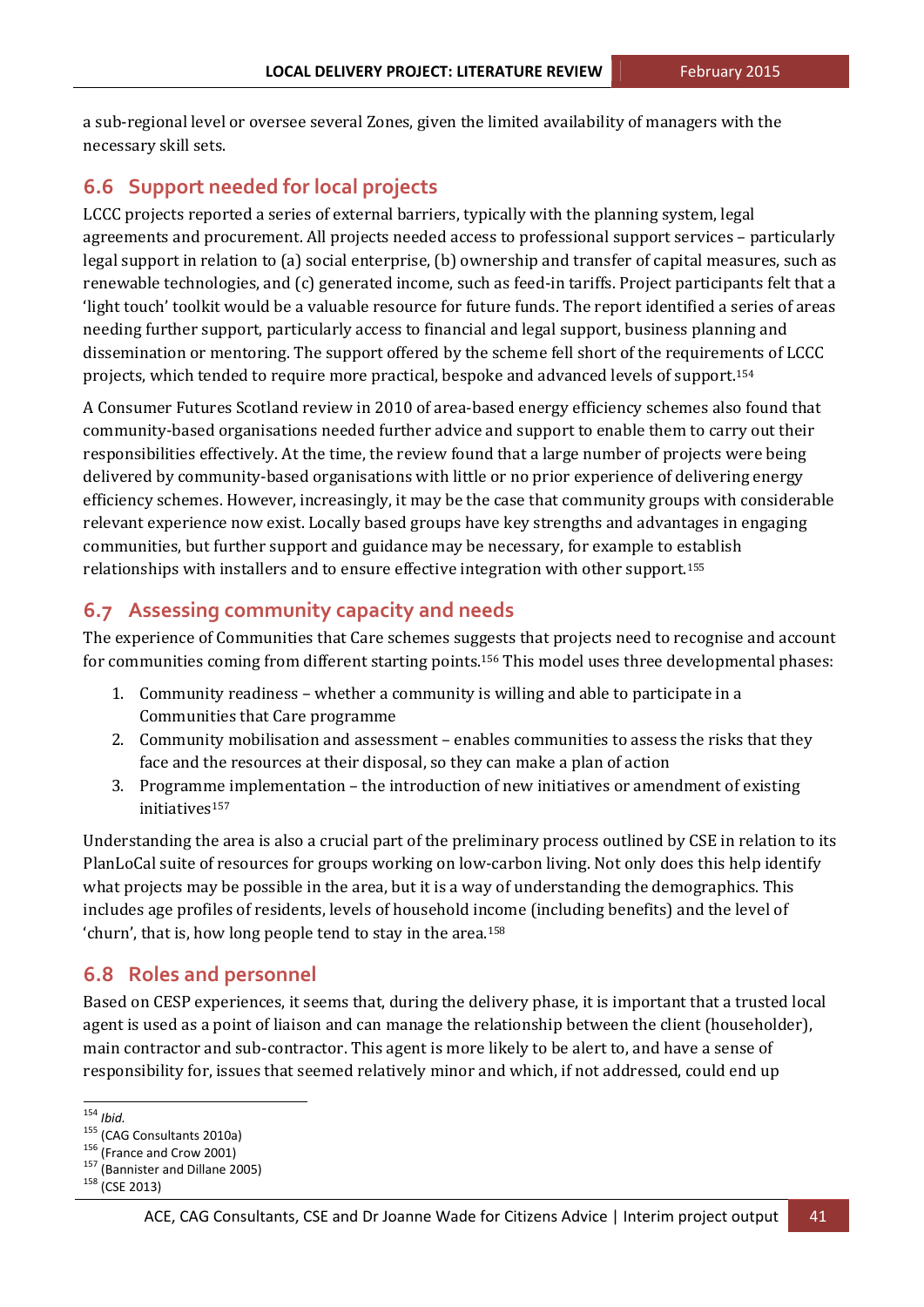undermining many of the benefits the scheme may bring. With respect to CESP social housing projects, it was essential that tenant liaison officers were in place to manage the many day-to-day issues that emerged. In Walsall, the tenant liaison officer was able to resolve problems quickly, whereas in Stafford, the lack of a tenant liaison officer meant that issues were not dealt with effectively, with many persisting beyond the completion of the project. This clearly confused a number of residents, as it was not clear to whom enquiries or complaints should be directed.<sup>159</sup>

For RE:NEW, each delivery agent employed a core team, qualified to the level of City and Guilds Energy Awareness or beyond. In the main, these teams were then supported by a project manager, project assistant and call centre staff for appointment bookings. The amount of staff required to deliver the project and the basis on which they were contracted varied, depending on the delivery agent, existing skills and set up. It also varied over time, as demand rose or fell, and as the requirements of the project timeframe demanded additional recruitment. For example, Groundwork has been operating green doctor programmes around the UK for many years, to provide home visits and advice on energy and other environment issues to residents. As a consequence, Groundwork did not require subcontractors to help support this activity and found that there was little turnover in staff during the course of the project. Climate Energy had intended to manage and deliver all stages of the project with the support of a network of self-employed home visitors who have previously been engaged to deliver similar areabased small measure schemes. In practice, Climate Energy had to resource the operation through a number of recruitment streams - direct recruitment, agency recruitment, UK Government funded training centres and TFL Supplier Skills.

During the course of the RE:NEW programme, some delivery agents had to increase the number of staff to deliver door-knocking activities in order to boost take-up rates. Groundwork managed this issue by using additional green doctors from other completed projects in London and channelling staff from one borough to another whenever it needed to either generate or carry out visits. Climate Energy also had to increase staff numbers during the course of the project, and managed this process by reallocating staff and through additional recruitment. In addition, council staff supported delivery agents during the project with activities such as community events, and in some instances marketing and leaflet dropping.

The majority of RE:NEW schemes found it difficult to recruit and retain quality home visitors, particularly those that were experienced in door-knocking to sell energy efficiency schemes. This was attributed to the repetitiveness of tasks and the level of commitment required, both in terms of training and delivery. It was felt that many were not looking for a part-time domestic energy assessor role due to work, study or family commitments. It is therefore crucial that delivery agents take this into consideration in both their recruitment planning and staff training, whether internal or through a contracted delivery partner, to ensure consistent staff levels throughout project delivery. Also, more time to prepare staff and a higher level of staff training would be beneficial. Indeed, rapid recruitment and deployment of staff often did not include the high standards of training required by this programme, meaning that delivery outputs were compromised from the start, especially with regard to the onward referral of the larger measures such as insulation or heating improvements.<sup>160</sup>

### **6.9 Procurement**

In the RE:NEW projects, the boroughs selected different means to award contracts to the delivery agents. In the North, West, South West and South East sub-regions, the boroughs awarded contracts following a competitive tendering exercise using the RE:NEW procurement framework. The RE:NEW

  $^{159}$  (Bradley and Smith 2012)<br> $^{160}$  (GLA 2012)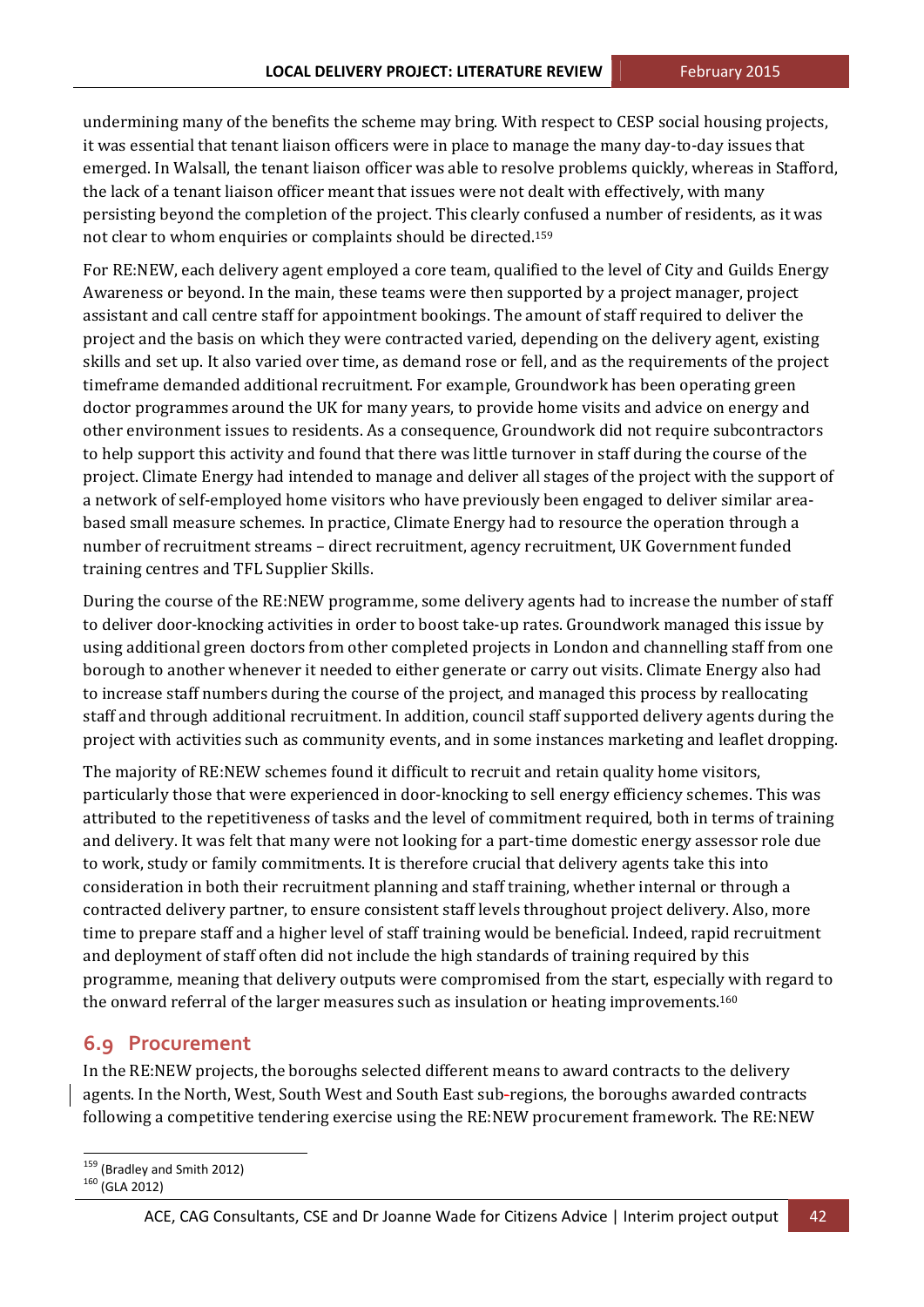project in East London was procured differently; the East London boroughs used a single tender action as a call-off from an existing East London Renewal Partnership framework. This framework was established for the provision of support services for the delivery of the DCLG-funded Private Sector Decent Homes programme. This allowed the subregion to gain a head start on the other subregions by running this project with a delivery team in place who had been working together since 2004, and using existing subcontractors for the RE:NEW visits.

North London and West London procured their delivery agents by grouping boroughs together in lots, primarily based on geography. The rationale for this was to spread the risk of delivery timescales to different organisations, thus minimising the risk of not being able to claim grant payments due to under‐delivery.161 

Working with short, local supply chains can help to speed up delivery, improving the householder's experience of the process and getting help for those in greatest need in a more appropriate timeframe.<sup>162</sup> However, local supply chains may not be sufficiently developed to deal with large-scale retrofit programmes.<sup>163</sup> One example from the DECC Local Authorities Competition reveals that the local authority had to use a national procurement framework to secure a delivery contractor, due to the short timeframe, who then subcontracted to a local delivery contractor. This caused some problems and the local authority would have preferred to be able to contract directly with the local contractor. Success requires getting the procurement process right, and this is sometimes difficult.<sup>164</sup>

### **6.10 Legacy**

Another issue concerns the legacy that a scheme leaves behind after its completion. The New Deal for Communities regeneration project offers insights into creating long-term continuing benefits. A key component in the justification for funding was the ability of the project to develop a meaningful legacy that would continue when the project ended. This was done in a number of ways: $165$ 

- Creation of successor bodies, including partnerships with not-for-profit status, based on community leadership and having revenue-raising functions
- Community empowerment and capacity building
- Influencing mainstream agencies in order to ensure interventions survived and secured continued financial support

CSE note that a workable exit strategy should be developed early, particularly for shorter projects (for example, 12 months) to ensure the project's achievements are sustained and developed after completion. This is particularly important if continued funding is required, for example, to pay for volunteer training, phone, internet costs and so on.<sup>166</sup> The LCCC scheme supported several projects to develop new mechanisms, such as revolving funds, to convert one-off LCCC grant funding into a sustainable income stream.

## **6.11 Conclusions and guidelines**

The review recommends the following guidelines:

*Partnership working*

<sup>&</sup>lt;u> 1989 - Jan Samuel Barbara, político establecido de la propia de la propia de la propia de la propia de la pro</u>

<sup>&</sup>lt;sup>161</sup> *Ibid.*<br><sup>162</sup> (Wade, Jones, and Robinson 2012)<br><sup>163</sup> (CAG Consultants, Impetus Consulting, and Wade 2011)<br><sup>164</sup> (SE2 2013)<br><sup>165</sup> (Batty et al. 2010)<br><sup>166</sup> (CSE 2013)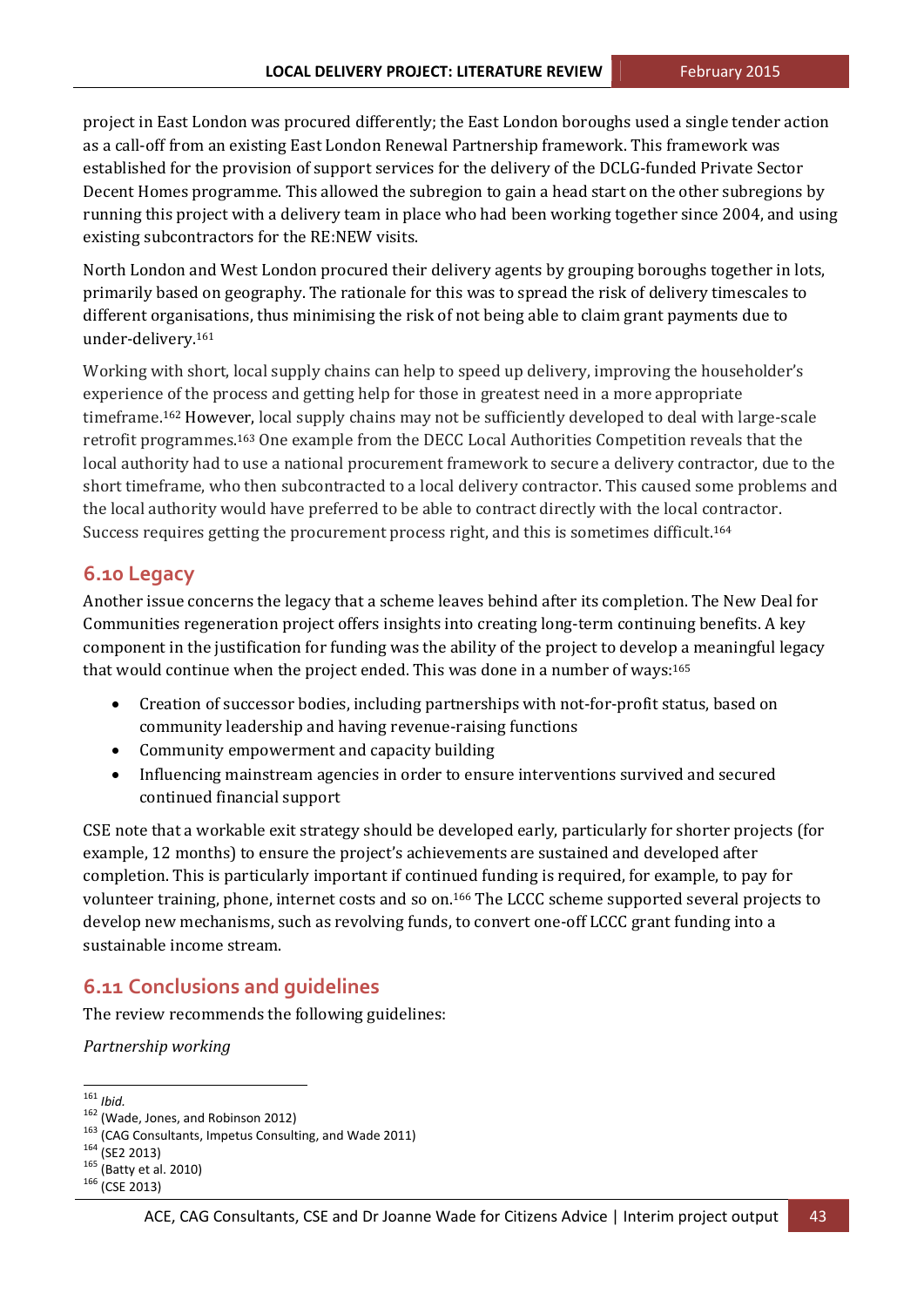- Use local partnership or multi-agency approaches to coordinate delivery.
- Identify clear roles and responsibilities for each partner.
- Identify key people and convince them of why a locally led approach is worthwhile at an early stage.
- Build on existing relationships to facilitate the development of proposals.

#### *Local authorities and RSLs*

- Giving a central role to local authorities can generate additional funding and further benefits, such as in-kind contributions, and endorsement and promotion of the scheme. Local authority expertise can also more effectively target the areas likely to benefit.
- Engage with multiple landlords if the social housing in the area is owned by several housing authorities.
- Draw on expertise within the local authority and RSL partners, such as project management skills, energy efficiency expertise, construction knowledge and experience, and tenant liaison skills.
- RSLs can potentially provide support to private sector households, particularly those living in homes close to RSL properties.

#### *Community organisations*

- Partner with organisations that already have a presence in the community local knowledge helps ensure schemes and messages are relevant to property types and householders.
- Link with services offered by local organisations to strengthen the support offered to households and enable effective dissemination of information.
- Use incentives to involve wider community groups this can help secure interest from parts of the community that would otherwise be hard to engage.
- In working with community groups, ensure that activities 'fit' with the community group's aims and objectives. Ensure appropriate time and resources are allowed to ensure the community groups are comfortable to fully endorse the activity, and consider the training needs of volunteers.
- Community groups should be involved from the outset, being consulted throughout planning, development and set-up stages. This will help to check that the measures being planned will be suitable for the households; to promote the scheme in local networks from an early stage and increase participation; to help make realistic targets and to tailor promotional material to the residents of certain areas; and to provide local and trusted assessors.
- Build in flexibility, to encompass the many varied skills and contributions that  $local$  and particularly community-led – organisations can make to local delivery.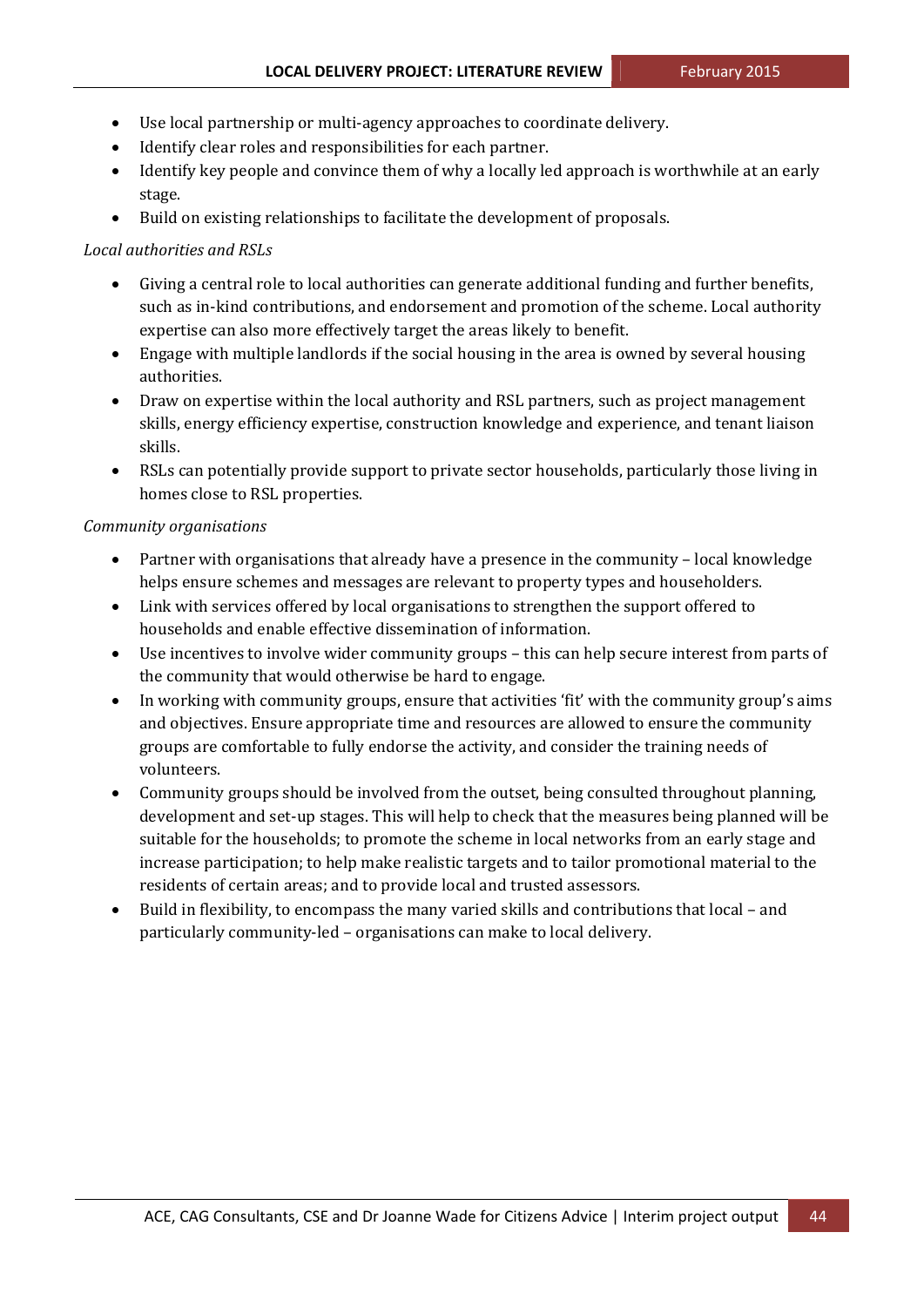## **7 Monitoring and evaluation**

This section considers issues around conducting ongoing monitoring and scheme evaluation. It first considers the different evaluation criteria that may be used by schemes, before exploring some underlying issues around  $M&E$ , including the capacity and resources required. The ESRC-funded Monitoring and Evaluation for Sustainable Communities project provides a range of concrete suggestions. The literature reviewed for this project suggests that M&E are important elements to consider early on in scheme design. Area-based approaches offer particular challenges and opportunities, but it is especially notable that many area-based schemes claim to deliver additional benefits such as community cohesion and capacity building, as noted above. Our proposals should consider how these benefits can be measured.

Evaluation is an important issue for any policy programme, but area-based energy efficiency schemes face some particular challenges. If there are objectives based on the multiple benefits of energy efficiency, then metrics will need to be developed to measure each of these (for example, employment, health, community cohesion and comfort). Data may need to be collected from multiple partners, areas and scales, depending on the structure of the scheme, so it is important that clear data gathering processes are established and shared between partners from an early stage.

Evaluation criteria should be based on project objectives. As noted earlier, these objectives can be diverse and multiple. Potential evaluation criteria could relate to, among other outcomes:

- fuel poverty
- energy performance of homes
- cost efficiency
- health outcomes
- employment and training
- local economy and supply chains
- community cohesion and social capital
- perception of neighbourhoods.

Some of these can be quantified in their own right; some require proxies or indicators; and some are difficult to quantify, such as community cohesion, but may be better assessed through qualitative, participatory evaluation.

Before and after evaluation of project management and householder experience is critical for driving further improvements in the delivery and cost-effectiveness of an area-based scheme.<sup>167</sup> However, at present, the absence of consistent approaches to data collection and monitoring makes it difficult to draw conclusions about the effectiveness of different approaches. A consistent approach is needed for defining the costs of area-based schemes. In some schemes, it is difficult to isolate the costs of the energy efficiency work from the other activities carried out by the delivery organisation.<sup>168</sup> Also, when assessing changes in area-based indicators, it is important to take account of the fact that change may be linked to people moving in and out of an area.<sup>169</sup>

<sup>&</sup>lt;sup>167</sup> (Bradley and Smith 2012)

<sup>168 (</sup>CAG Consultants 2010a)<br><sup>169</sup> (AMION Consulting Limited and Old Bell 3 Limited 2011)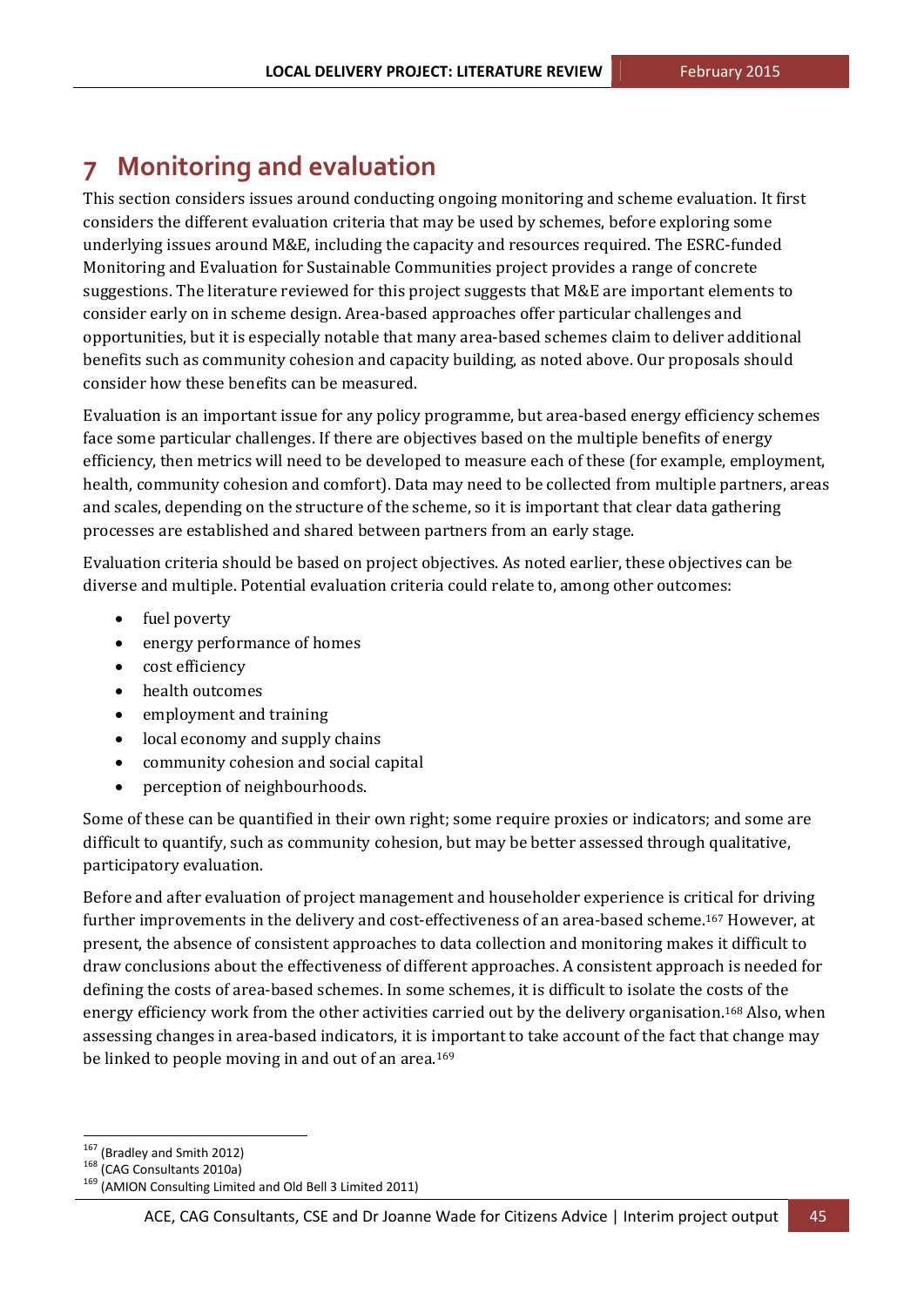CSE note that good reporting systems enable monitoring of customers and recording of achievements.<sup>170</sup> The ESRC-funded Monitoring and Evaluation for Sustainable Communities project similarly found that M&E are important in low-carbon community groups (LCCGs), as reported on by some of the project's researchers in a 2013 paper.<sup>171</sup> However, they are often challenging to these busy voluntary and community groups. One way forward is 'peer M&E': that is, where groups learn from each other by monitoring and evaluating each other's projects. Groups trained in M&E could then potentially go on to train other local groups through skill-sharing workshops – a process that does already happen within LCCG networks. Other suggestions were to establish longer-term partnerships between academics and practitioners, such as the Transition Research Network. But such processes require funding, as well as support from individuals and groups well-versed in M&E. Some specific needs for further development of M&E resource were identified as being assistance with:<sup>172</sup>

- assessing whether the LCCG intervention has directly or indirectly caused any observed proenvironmental behaviour changes
- assessing the impact of the LCCG's influence on similar organisations, for example, through mentoring other LCCGs, and developing and sharing resources
- measuring social impacts, such as metrics on social wellbeing, jobs and so on.

Additionally, it was clear that LCCGs would find the following resources useful, to enable them to select the most appropriate tools and learn from other groups about designing M&E into their activities:

- Overview of the most suitable and accessible M&E resources, which provide accurate data
- M&E tools, activities and sets of questions, to integrate into existing activities and planning
- Case studies of effective M&E approaches
- Core indicators agreed across LCCG networks, which groups are then encouraged to utilise when undertaking M&E
- National scale co-ordination of M&E tools for the community energy sector
- Aggregation of impacts, both regionally and nationally<sup>173</sup>

## **7.1 Conclusions and guidelines**

The review recommends the following guidelines:

- Plan M&E from the beginning of the scheme, drawing on community and partner inputs.
- Ensure consistency in monitoring across areas.
- Provide resources and other support to enable partners to participate in evaluation.

<sup>&</sup>lt;sup>170</sup> (CSE 2013)<br><sup>171</sup> (Hobson, Hamilton, and Mayne 2013)<br><sup>172</sup> (Hobson, Hamilton, and Mayne 2013)<br><sup>173</sup> (Hobson, Hamilton, and Mayne 2013)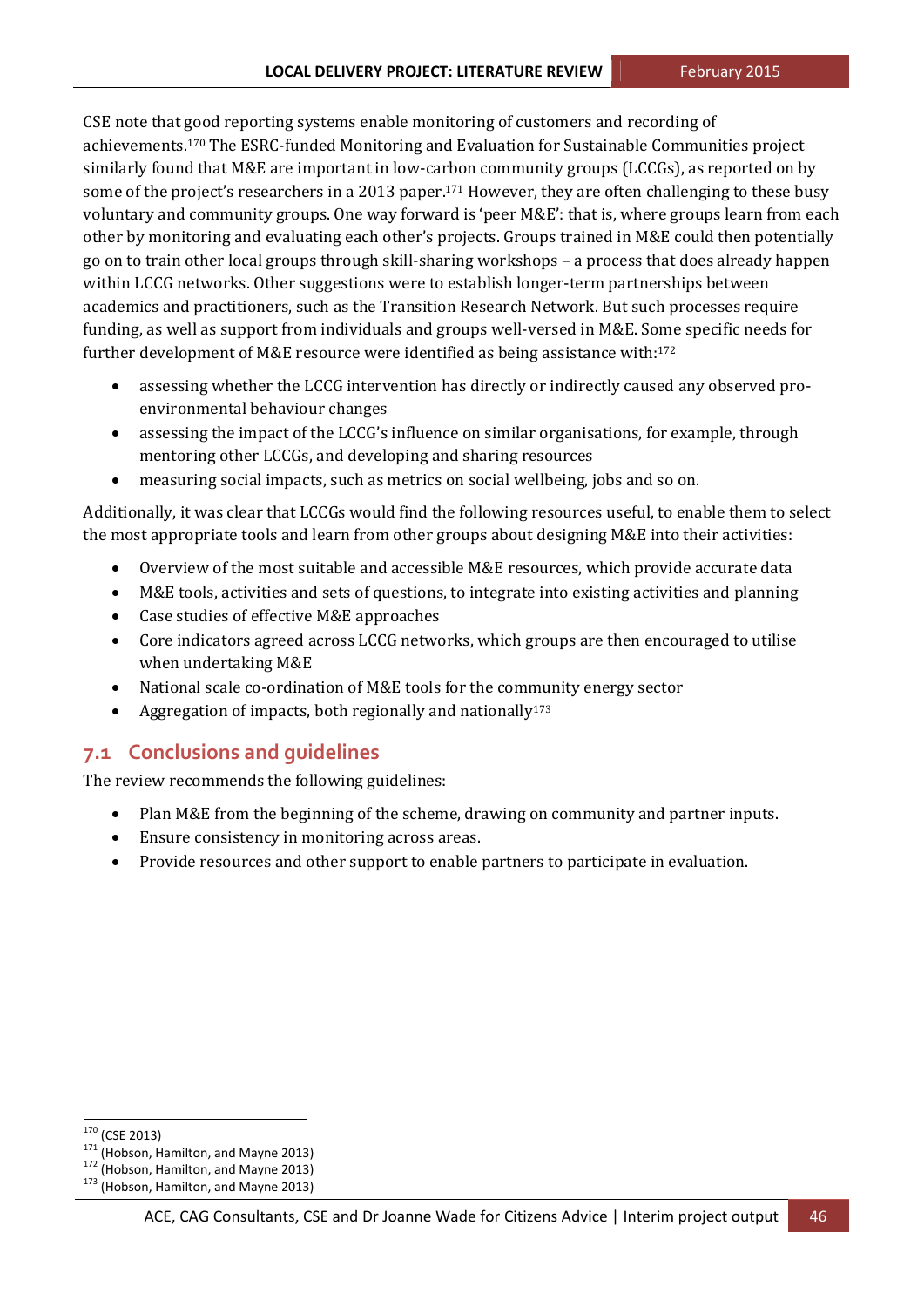## **8 Conclusion**

This literature review has drawn upon a wide range of sources and reviews of past and existing schemes to draw out lessons for the development of future local and area-based approaches to energy efficiency. The literature review also informs and guides the rest of this study, including data collection through surveys, interviews and workshops. The issues raised in this review formed the basis for topic guides and question plans, which enabled the project team to gather rich, experience-based data to complement the information presented here. The lessons drawn from the review feed into the development of models for the local delivery of energy efficiency and fuel poverty schemes. Many issues not explored in depth by the reviewed literature are covered more fully in the presentation of the project's fieldwork findings.

A fundamental theme that emerged is the issue of governance, the structure of the scheme and its duration. A key issue is how to ensure coherence and dialogue between different partners and between different schemes. A second issue is whether to adopt a statutory or voluntary approach, or an intermediate position. Thirdly, longer-term projects are often more successful, since schemes require time to become established.

The review then considered issues around setting objectives and targets within area-based approaches to energy efficiency. It reviewed overarching issues such as the use of multiple objectives; people versus place-based objectives, aligning objectives across partners, and setting realistic targets. It then considered a series of possible objectives or outcomes of schemes; specifically looking at employment, cost efficiency, health, cohesion and perceptions of the neighbourhood. It found that schemes can benefit from maximising multiple benefits, and that area-based schemes can offer some particular forms of benefit, such as community cohesion, that other schemes do not.

The review then examined issues around the definition of target communities and geographies, including targeting fuel poverty, and the challenges of doing this, such as using proxy data. It also considered other criteria that have been used in past schemes, including the efficiency of existing buildings. It then addressed some key questions: should schemes target leading areas, or areas in most need? Should they help all households in the area, or just certain eligible people? Should schemes be based on rigid area boundaries, or be more fluid and community-based? What size should the area be? Should there be offers for neighbouring areas, or extensions to the area? Then, it considered data and methods for targeting areas and households, finding that data quality and availability is a key challenge for most schemes.

Next, the review investigated how area-based schemes address the challenge of engaging with their target communities, promoting take-up and maintaining it over time. It looked at engagement strategies, community events, overcoming stigma, providing advice and assessments, information, reaching all tenure and property types, and the performance of past schemes in terms of take-up. The review recommends that flexibility in implementation and variety in the communication methods used is key to engagement and promoting take-up. What became clear is that this activity – a perceived central advantage to locally led delivery – requires a wide range of partners and capabilities for engaging successfully with the target community and area. There is also an issue of co-ordinating messages from different sources. Our proposals will need to consider how they support the varied required capabilities.

The review also considered some issues around the practical implementation of schemes, including the partners involved: authorities, local and community organisations, national governments and crosssectoral partnerships. It then addressed underlying issues of management and time, supporting local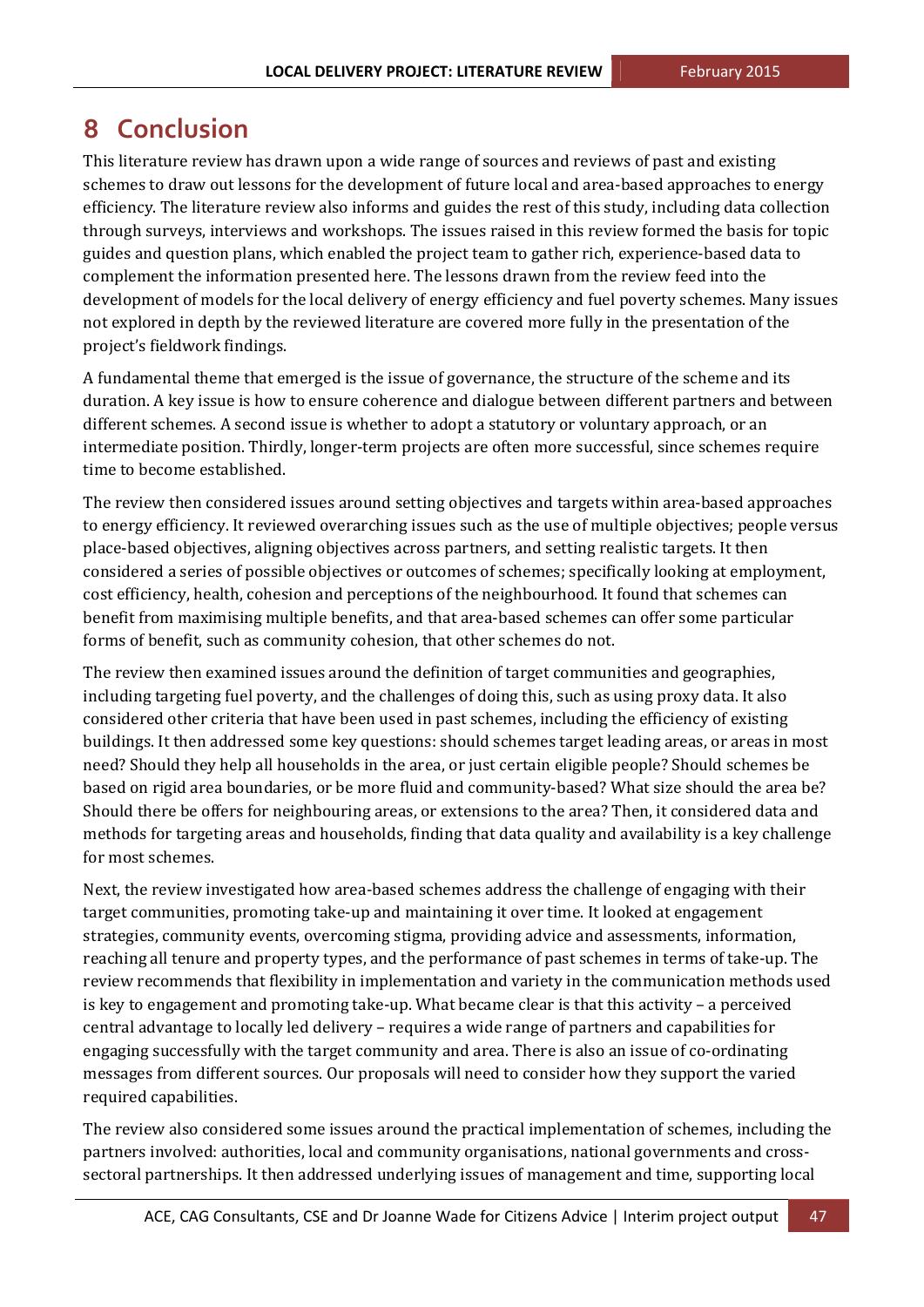projects, assessing community capacity, roles and personnel, procurement and the legacy of the project. The issues reviewed in this section mostly related to capacity, capability and connections (including charisma) of the actors involved in delivering schemes locally. As we develop our proposals, a key consideration is how capacity can be supported, but also built and sustained, in localities that have to date not been particularly active in the delivery of energy and fuel poverty services.

Finally, the review considered issues around conducting ongoing monitoring and scheme evaluation. It outlined the different evaluation criteria that may be used by schemes, before exploring some underlying issues around M&E, including the capacity and resources required. The ESRC-funded Monitoring and Evaluation for Sustainable Communities project provided a range of concrete suggestions. The literature suggests that M&E are important elements to consider early in scheme design. Area-based approaches offer particular challenges and opportunities, but it is especially notable that many area-based schemes claim to deliver additional benefits such as community cohesion and capacity building. Our proposals should consider how these benefits can be measured.

This review aims to inform and guide the rest of the research project, from data collection through to surveys, interviews and workshops. The issues raised in this review form the basis for topic guides and question plans that enable us to gather richer, experience-based data to complement the information already presented here. The lessons drawn from this review will also be used to feed into the development of models for future area-based energy efficiency schemes.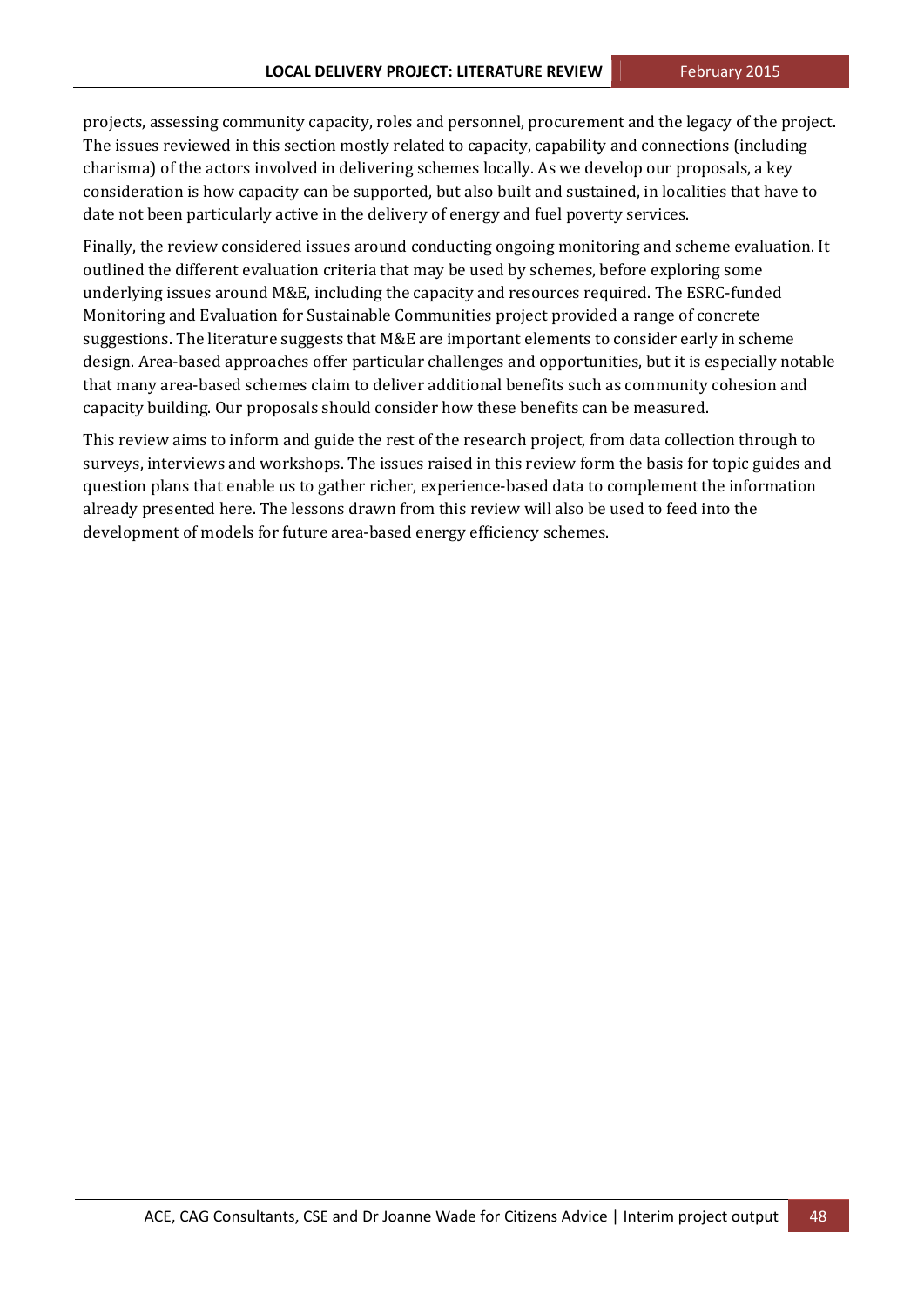## **Bibliography**

- ACE, and CSE. 2008. *Review of the Market for CESP Community Partnerships*. London: Energy Efficiency Partnership for Homes. http://www.ukace.org/wp-content/uploads/2012/11/ACE-Research-2008‐12‐Review‐of‐the‐market‐for‐CESP‐community‐partnerships.pdf.
- Adamson, Dave. 2010. *The Impact of Devolution: Area‐Based Regeneration Policies in the UK*. York: Joseph Rowntree Foundation. http://www.jrf.org.uk/sites/files/jrf/impact-of-devolution-arearegeneration.pdf.
- Adamson, Dave, and Richard Bromiley. 2008. *Community Empowerment in Practice Lessons from Communities First*. Joseph Rowntree Foundation. http://www.jrf.org.uk/sites/files/jrf/2157‐ community‐wales‐empowerment.pdf.
- AMION Consulting Limited and Old Bell 3 Limited. 2011. *The Evaluation of Communities First*. Merthyr Tydfil: Welsh Government Social Research,. http://wales.gov.uk/docs/caecd/research/110913evaluation‐communities‐first‐en.pdf.
- Bannister, Jon, and Jennifer Dillane. 2005. *Communities That Care: An Evaluation of the Scottish Pilot Programme.* 79. Scottish Executive Social Research. http://www.scotland.gov.uk/Resource/Doc/54357/0012332.pdf.
- Bardsley, N., M. Büchs, P. A. James, A. Papafragkou, T. Rushby, C. Saunders, G. Smith, R. Wallbridge, and N. Woodman. 2013. *Initial Effects of a Community‐Based Initiative for Energy Saving: An Experimental Analysis.* Reading: University of Reading. http://eprints.soton.ac.uk/358212/1/effect%20final%20WP.pdf.
- Batty, Elaine, Christina Beatty, Mike Foden, Paul Lawless, Sarah Pearson, and Ian Wilson. 2010. *The New Deal for Communities Experience: A Final Assessment*. Final report ‐ volume 7. London: Department for Communities and Local Government.
- Boardman, Brenda. 2010. *Fixing Fuel Poverty: Challenges and Solutions*. Earthscan.
- ———. 2012. *Achieving Zero: Delivering Future‐Friendly Buildings*. Oxford: Environmental Change Institute, University of Oxford.
	- http://www.eci.ox.ac.uk/research/energy/achievingzero/achieving-zero-text.pdf.
- Bradley, William, and Peter Smith. 2012. *The Warm-Up*. London: Demos. http://www.demos.co.uk/files/The\_Warm‐Up\_‐\_web.pdf?1332860609.
- CAG Consultants. 2010a. *Energising Communities: Learning from Area‐Based Energy Efficiency Projects in Scotland.* Glasgow: Consumer Focus Scotland.

http://www.consumerfocus.org.uk/scotland/files/2010/10/Area-Based-Energy-Report.pdf.

———. 2010b. Power to Our Neighbourhoods: Towards Integrated Local Sustainable Energy Solutions -*Learning from Success*. London: Ashden Trust. 

http://www.ashden.org/files/pdfs/reports/Full\_Report\_Power\_to\_our\_neighbourhoods.pdf. CAG Consultants, Impetus Consulting, and Joanne Wade. 2011. *Evaluation of the Local Carbon*

*Framework Pilots*. London: Department of Energy and Climate Change; Local Government Association. 

http://www.cagconsultants.co.uk/resources/Local\_Carbon\_Framework\_Pilots/Evaluation%20o f%20the%20Local%20Carbon%20Framework%20Pilots.pdf. 

- CAG Consultants, Ipsos MORI, and BRE. 2011. *Evaluation of the Community Energy Saving Programme*. London: Department of Energy & Climate Change. https://www.gov.uk/government/uploads/system/uploads/attachment\_data/file/48210/334 2‐evaluation‐of‐the‐community‐energy‐saving‐programm.pdf.
- Cambium Advocacy. 2009. *Achieving Our Potential: An Analysis of Area‐Based Approaches to Improving Energy Efficiency in Scotland's Homes*. Dunkeld: WWF Scotland; funded by Ashden Awards and Scottish and Southern Energy.

http://assets.wwf.org.uk/downloads/achieving\_our\_potential.pdf.

Changeworks. 2010. *Street by Street, House by House ‐ Area‐Based Retrofit for Low‐Carbon Homes: Best Approaches for Scotland*. Dunkeld: WWF Scotland. 

http://assets.wwf.org.uk/downloads/streetbystreet\_low\_res.pdf.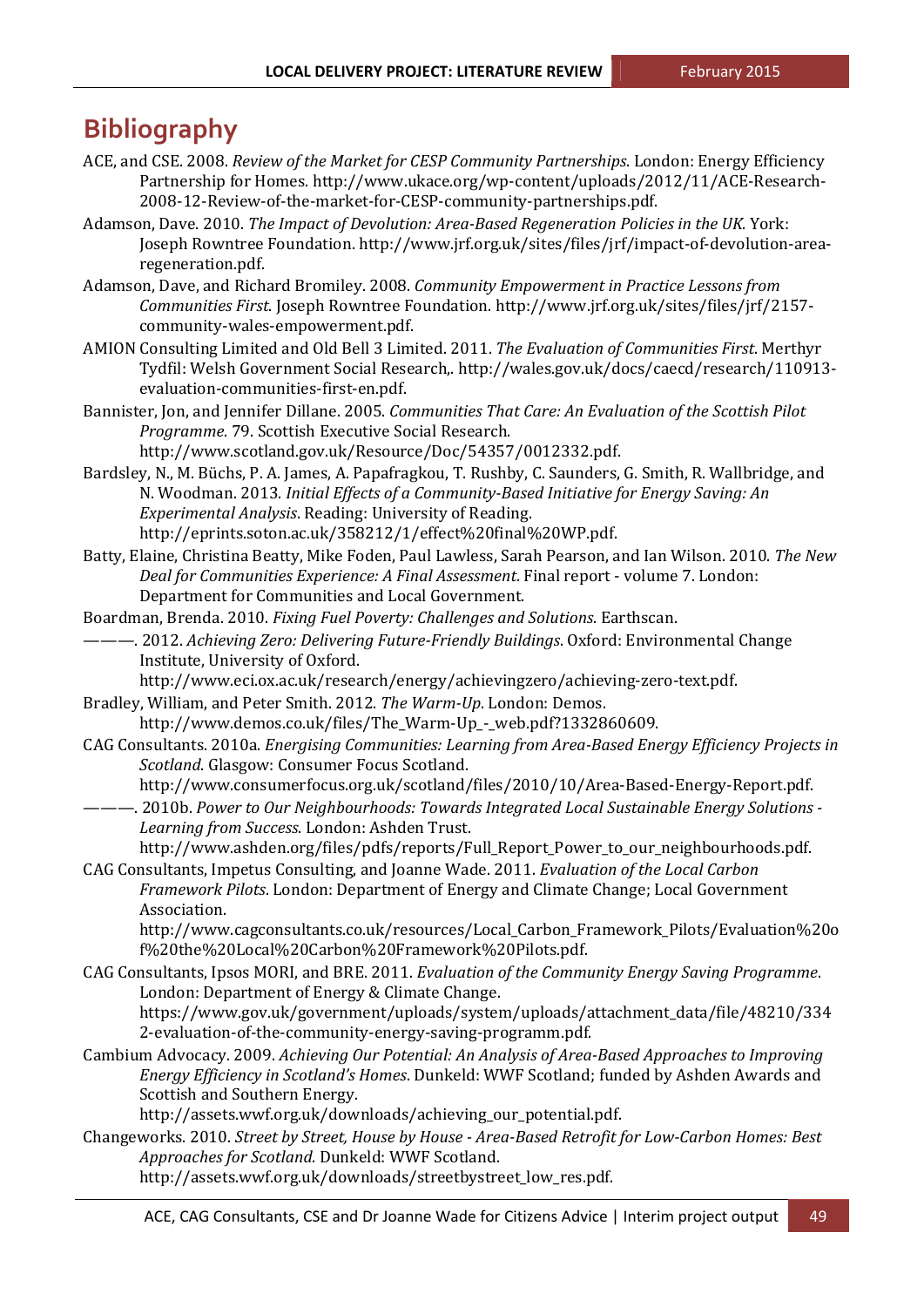CSE. 2013. 'PlanLoCaL - Planning for Low-Carbon Living.' *PlanLoCaL*. http://www.planlocal.org.uk/. ———. 2014. *The ECO: An Evaluation of Year 1*. London: Energy UK. 

http://www.cse.org.uk/downloads/file/eco\_evaluation\_final\_april\_2014.pdf. 

- Databuild Research & Solutions Ltd. 2014. *Learnings from the DECC Community Energy Efficiency Outreach Programme*. London: Department of Energy & Climate Change. https://www.gov.uk/government/uploads/system/uploads/attachment\_data/file/274867/cee
	- op\_eval\_in\_decc\_formatingFINAL.pdf.
- DECC. 2012. *Low Carbon Communities Challenge ‐ Evaluation Report*. London: Department of Energy & Climate Change.

https://www.gov.uk/government/uploads/system/uploads/attachment\_data/file/48458/578 8‐low‐carbon‐communities‐challenge‐evaluation‐report.pdf. 

- Deloitte. 2011. Evaluation of a Project to Maximise Access to and Take-up of Services, Grants and Benefits *in Rural Areas*. Belfast: Department of Agriculture and Rural Development. http://www.communityplanningtoolkit.org/sites/default/files/AlignmentR1.pdf.
- Donaldson, R. 2012. *What's in It for Me? Using the Benefits of Energy Efficiency to Overcome the Barriers*. London: Consumer Focus. http://www.consumerfocus.org.uk/files/2012/06/Whats-in-it-forme‐IA.pdf.
- EST. 2011. *Area Based Approach ‐ Best Practice Guide*. London: Energy Saving Trust. http://www.energysavingtrust.org.uk/content/download/2775/64282/version/1/file/ABA+B est+Practice+Guide.pdf.
- EST, CSE, and NEA. 2005. *Warm Zones External Evaluation*. London: Defra and DTI. http://www.cse.org.uk/downloads/file/warm\_zones\_evaluation\_full\_final.pdf.
- France, Alan, and Iain Crow. 2001. *CTC – the Story so Far. An Interim Evaluation of Communities That* Care. Joseph Rowntree Foundation. http://www.jrf.org.uk/sites/files/jrf/1859352901.pdf.
- GLA. 2012. RE:NEW Roll-out Evaluation Report 2011/12. London: Greater London Authority. http://www.london.gov.uk/sites/default/files/RENEW%20report%20full%20FINAL.pdf.
- Guertler, Pedro, Darryl Croft, Richard Moore, Toby Bridgeman, and Ian Preston. 2012. *Improving the Hills Approach to Measuring Fuel Poverty*. London: Consumer Focus. http://www.ukace.org/wp‐ content/uploads/2013/01/ACE‐CSE‐and‐R‐Moore‐2012‐11‐Improving‐the‐Hills‐approach‐to‐ measuring‐fuel‐poverty‐2.pdf.
- Haringey Council. 2011. *Muswell Hill Low‐Carbon Zone Mid‐Project Evaluation ‐ May 2011*. London: Haringey Council. http://www.haringey.gov.uk/lcz\_mid\_project\_report.pdf.
- Health and Social Care ALLIANCE Scotland. 2014. 'A Local Information System for Scotland.' *ALISS Homepage*. http://www.aliss.org/.
- Hills, John. 2012. *Getting the Measure of Fuel Poverty ‐ Final Report of the Fuel Poverty Review*. London: Centre for Analysis of Social Exclusion at the LSE. http://www.decc.gov.uk/assets/decc/11/funding‐support/fuel‐poverty/4662‐getting‐ measure‐fuel‐pov‐final‐hills‐rpt.pdf.
- Hobson, Kersty, Jo Hamilton, and Ruth Mayne. 2013. 'Monitoring and Evaluation for Sustainable Communities: Project Summary Report.' Research project. *Monitoring and Evaluation for Sustainable Communities*.

http://www.geog.ox.ac.uk/research/technologies/projects/monitoringandevaluation/monitori ngandevaluation\_HEIF\_summary\_report.pdf. 

- Humphries, Richard, Amy Galea, Lara Sonola, and Claire Mundle. 2012. *Health and Wellbeing Boards. System Leaders or Talking Shops?*. The Kings Fund.
- Ipsos MORI, CAG Consultants, UCL, and EST. 2014. *Evaluation of the Carbon Emissions Reduction Target and Community Energy Saving Programme*. London: Department of Energy & Climate Change. https://www.gov.uk/government/uploads/system/uploads/attachment\_data/file/350722/CE RT\_CESP\_Evaluation\_FINAL\_Report.pdf.
- Keirstead, James, and Carlos Calderon. 2012. 'Capturing Spatial Effects, Technology Interactions, and Uncertainty in Urban Energy and Carbon Models: Retrofitting Newcastle as a Case-Study.' *Energy Policy* 46 (July): 253–67. doi:10.1016/j.enpol.2012.03.058.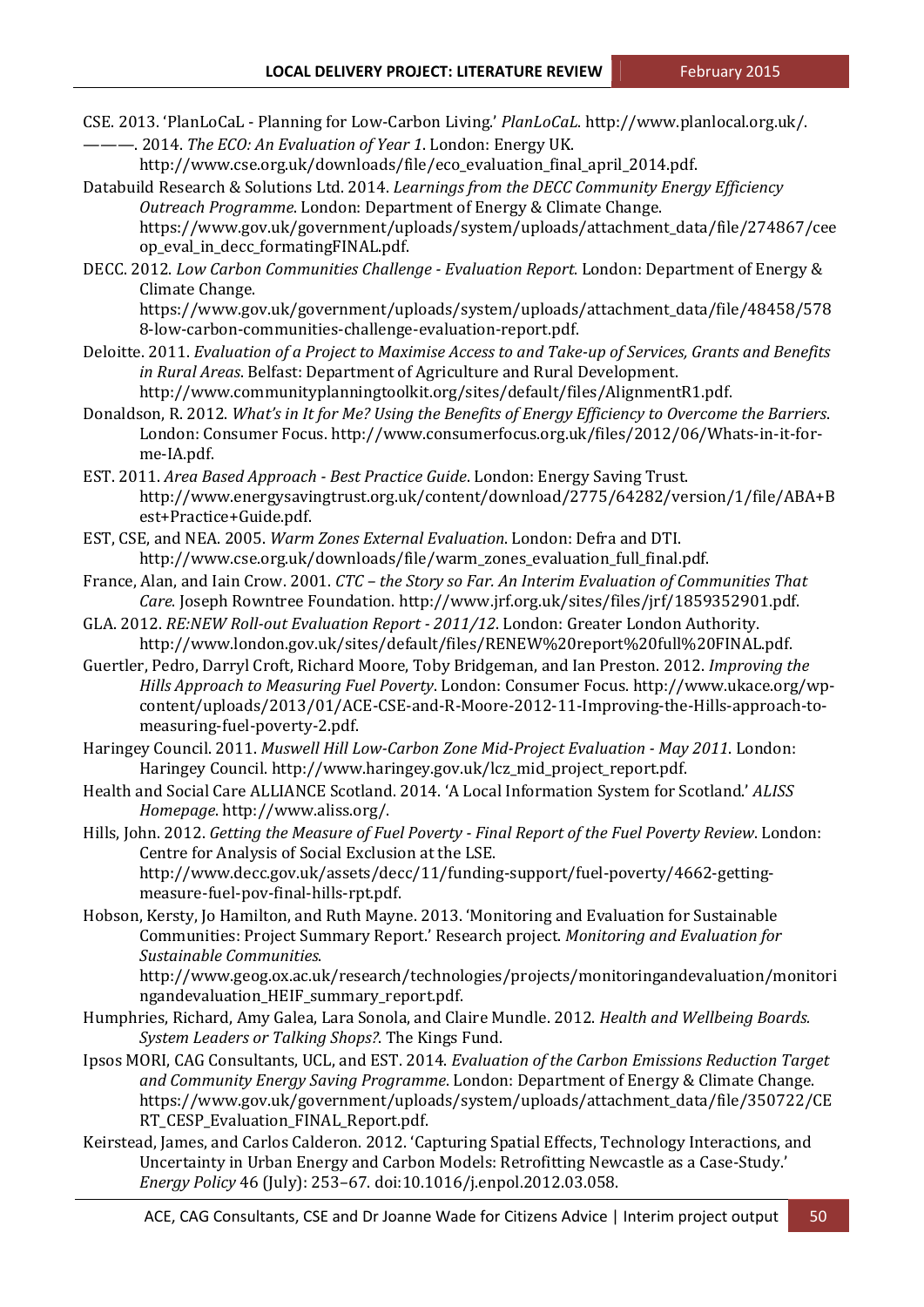- Lawless, Paul. 2007. *The New Deal for Communities Programme in England: Is Area Based Urban Regeneration Possible?*. Sheffield: Centre for Regional Economic and Social Research, Sheffield Hallam University. http://www.gla.ac.uk/media/media\_45376\_en.pdf.
- Liddell, Christine, and Susan Lagdon. 2013. *Tackling Fuel Poverty in Northern Ireland: An Area‐Based Approach to Finding Households Most in Need*. Belfast: Office of the First Minister and Deputy First Minister. http://www.ofmdfmni.gov.uk/tackling-fuel-poverty-in-ni-liddell-lagdon.pdf.
- ———. 2014. *Low‐Carbon Transition in Northern Ireland: The Green Streets Project ‐ Evaluation of a Pocket Neighbourhood Scheme*. Belfast: University of Ulster. http://eprints.ulster.ac.uk/29907/1/GreenStreetFinalReportAugust\_2014Final.pdf.
- Liddell, Christine, Chris Morris, Paul McKenzie, and Gordon Rae. 2011. *Defining Fuel Poverty in Northern Ireland* - a Preliminary Review. Belfast: University of Ulster.

http://eprints.ulster.ac.uk/19994/1/FuelPovertyReport(WEB)‐5Sept2011.pdf. 

- London Borough of Richmond upon Thames. 2014. *Ham and Petersham Low‐Carbon Zone*. London: London Borough of Richmond upon Thames.
- http://www.richmond.gov.uk/ham\_\_\_petersham\_evaluation\_report\_final\_oct\_2013.pdf. Owen, Gill. 2011. *It's Not Just about the Money: Taking the Hassle out of Energy Saving*. London:
- Sustainability First. http://www.sustainabilityfirst.co.uk/docs/2011/taking%20the%20hassle%20out%20of%20e nergy%20saving%20March%202011.pdf.
- Platt, Reg, Jan Rosenow, and Brooke Flanagan. 2012. *Energy Efficiency: Who Pays and Who Benefits?*. London: Institute for Public Policy Research. http://www.ippr.org/assets/media/images/media/files/publication/2012/12/energy‐

efficiency-whopays-whobenefits\_Dec2012\_10051.pdf.

- Sustainable Development Commission. 2002. *Low‐Carbon Spaces: Area‐Based Carbon Emission Reduction ‐ a Scoping Study*. London: Sustainable Development Commission. http://www.sd‐ commission.org.uk/data/files/publications/020601‐Low%20carbon%20spaces‐area‐ based%20carbon%20emission.pdf.
- SE2. 2013. *Learning from the DECC Local Authority Competition 2012/13: A Case Study Approach*. London: Department of Energy & Climate Change. https://www.gov.uk/government/uploads/system/uploads/attachment\_data/file/275108/DE CC\_‐\_Learning\_from\_the\_Local\_Authority\_Competition\_2012‐13\_‐\_a\_case\_study\_approach\_‐ FINAL REPORT 100913.pdf.
- Sefton, Tom. 2004. *Aiming High ‐ An Evaluation of the Potential Contribution of Warm Front towards Meeting the Government's Fuel Poverty Target in England*. London: London School of Economics. http://eprints.lse.ac.uk/28322/1/CASEreport28.pdf.
- Spicker, Paul. 2002. *Poverty and the Welfare State. Dispelling the Myths*. London: Catalyst.
- Sustainable Development Commission. 2010. *The Future Is Local ‐ Empowering Communities to Improve Their Neighbourhoods*. London: Sustainable Development Commission. http://www.sd‐ commission.org.uk/data/files/publications/SDC\_TFiL\_report\_w.pdf.
- UKGBC, and Zero Carbon Hub. 2010. *Sustainable Community Infrastructure*. London: UK Green Building Council. http://www.ukgbc.org/sites/files/ukgbc/private/documents/UK‐ GBC\_Legal%20Frameworks%20SEI\_Report\_Final.pdf.
- Wade, J, E Jones, and J Robinson. 2012. *Going Local: A Report for Consumer Focus on Local Authorities' Work to Tackle Fuel Poverty*. Consumer Focus.
- Walker, Ryan, Paul McKenzie, Christine Liddell, and Chris Morris. 2012. 'Area-Based Targeting of Fuel Poverty in Northern Ireland: An Evidenced-Based Approach.' *Applied Geography* 34 (May): 639– 49. doi:10.1016/j.apgeog.2012.04.002.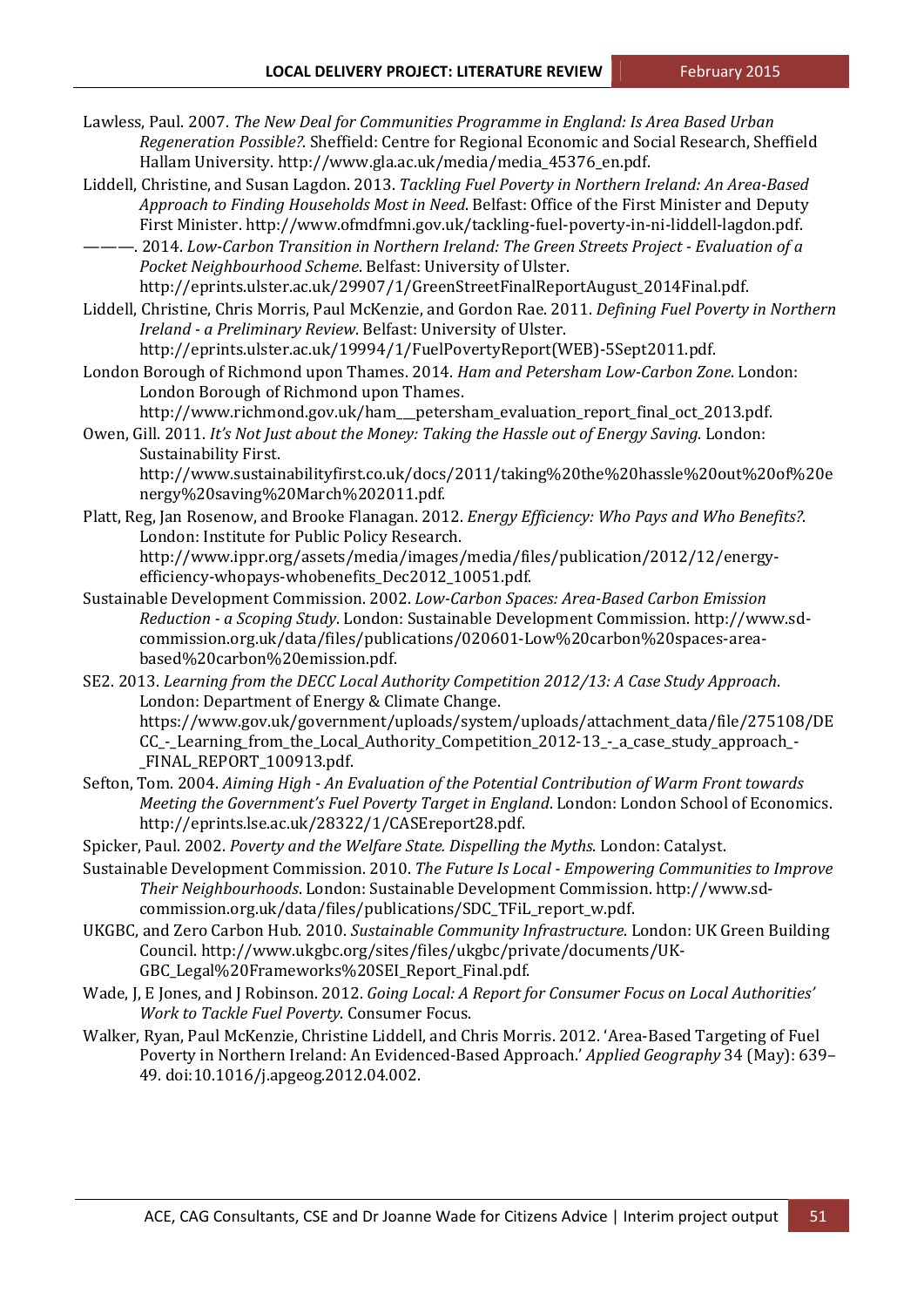## **Appendix I: Sources and schemes considered in this review**

| <b>Scheme</b>                                 | Source reference(s)                                                                                                                                                                                                                                                                                                                                             | Overview of scheme and source(s)                                                                                                                                                                                                                                                                                                                                                                                                                                                                                                                                                                                                                                                                                                                                                                                                                                                                                                                                       |
|-----------------------------------------------|-----------------------------------------------------------------------------------------------------------------------------------------------------------------------------------------------------------------------------------------------------------------------------------------------------------------------------------------------------------------|------------------------------------------------------------------------------------------------------------------------------------------------------------------------------------------------------------------------------------------------------------------------------------------------------------------------------------------------------------------------------------------------------------------------------------------------------------------------------------------------------------------------------------------------------------------------------------------------------------------------------------------------------------------------------------------------------------------------------------------------------------------------------------------------------------------------------------------------------------------------------------------------------------------------------------------------------------------------|
| <b>Scheme reviews: energy focused</b>         |                                                                                                                                                                                                                                                                                                                                                                 |                                                                                                                                                                                                                                                                                                                                                                                                                                                                                                                                                                                                                                                                                                                                                                                                                                                                                                                                                                        |
| <b>Local Energy</b><br><b>Assessment Fund</b> | Databuild Research & Solutions Ltd. 2014.<br>Learnings from the DECC Community Energy<br>Efficiency Outreach Programme. London:<br>Department of Energy & Climate Change.<br>https://www.gov.uk/government/uploads/system/<br>uploads/attachment_data/file/274867/ceeop_eval<br>_in_decc_formatingFINAL.pdf.                                                    | The Local Energy Assessment Fund (LEAF) (December 2011 - March 2012) was a Department of<br>Energy and Climate Change (DECC) funding competition involving 236 community groups in<br>England and Wales. The purpose of LEAF was to help prepare communities in England and Wales<br>to take action on energy efficiency and renewable energy, and to take advantage of the<br>opportunities offered by policies such as the Green Deal and Renewable Heat Incentive (RHI).<br>LEAF offered initial seed funding to build the capacity of community-led energy projects in<br>England and Wales; and to encourage public engagement and information-sharing, among other<br>goals.<br>This report was written by Databuild for DECC. Databuild carried out a process evaluation from<br>January 2013 to October 2013. This draws mainly on input from project stakeholders and an<br>analysis of application and monitoring forms submitted by all funding recipients. |
| Low-Carbon<br>Framework pilots                | CAG Consultants, Impetus Consulting, and Joanne<br>Wade. 2011. Evaluation of the Local Carbon<br>Framework Pilots. London: Department of Energy<br>and Climate Change; Local Government<br>Association.<br>http://www.cagconsultants.co.uk/resources/Local<br>_Carbon_Framework_Pilots/Evaluation%20of%20t<br>he%20Local%20Carbon%20Framework%20Pilots.p<br>df. | The Low-Carbon Framework pilots programme was intended to look at how councils could<br>embed climate change action into their core business, and involved 30 councils in 9 pilot areas.<br>The housing retrofit programmes included in this pilot were all multi-authority, carried out<br>across 2 city regions and 1 multi-borough area of London.<br>The report to DECC is based largely on qualitative information collected through interviews with<br>key project personnel.                                                                                                                                                                                                                                                                                                                                                                                                                                                                                    |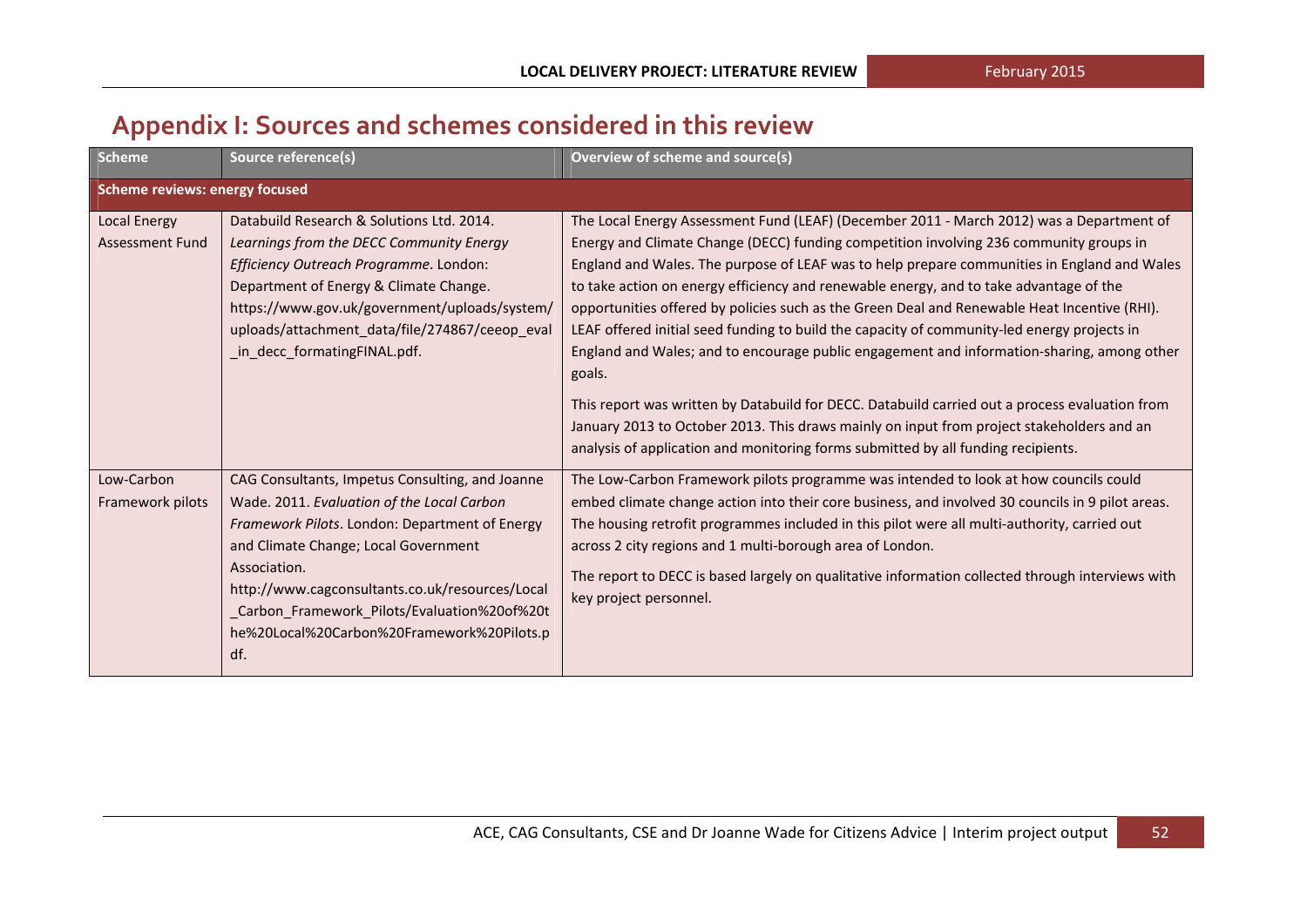| Scheme                                                       | Source reference(s)                                                                                                                                                                                                                                                                                                                           | <b>Overview of scheme and source(s)</b>                                                                                                                                                                                                                                                                                                                                                                                                                                                                                                                                                                                                                                                                   |
|--------------------------------------------------------------|-----------------------------------------------------------------------------------------------------------------------------------------------------------------------------------------------------------------------------------------------------------------------------------------------------------------------------------------------|-----------------------------------------------------------------------------------------------------------------------------------------------------------------------------------------------------------------------------------------------------------------------------------------------------------------------------------------------------------------------------------------------------------------------------------------------------------------------------------------------------------------------------------------------------------------------------------------------------------------------------------------------------------------------------------------------------------|
| <b>CERT and CESP</b>                                         | Ipsos MORI, CAG Consultants, UCL, and EST. 2014.<br><b>Evaluation of the Carbon Emissions Reduction</b><br>Target and Community Energy Saving Programme.<br>London: Department of Energy & Climate Change.<br>https://www.gov.uk/government/uploads/system/<br>uploads/attachment_data/file/350722/CERT_CESP<br>_Evaluation_FINAL_Report.pdf. | From April 2008 to December 2012, the Carbon Emissions Reduction Target (CERT) was the main<br>legislative driver for improving the energy efficiency of existing households in Great Britain. It<br>placed an obligation on the 6 major gas and electricity suppliers to meet a carbon emissions<br>reduction target. A Priority Group and Super Priority Group included customers on certain<br>qualifying benefits, for example, households in receipt of child tax credits and under an income<br>threshold.<br>The Community Energy Saving Programme (CESP), 2009-2012, was a whole-house approach to<br>energy efficiency, delivered via a street-by-street, community-wide approach. Measures were |
|                                                              | CAG Consultants, Ipsos MORI, and BRE. 2011.<br><b>Evaluation of the Community Energy Saving</b>                                                                                                                                                                                                                                               | delivered through the establishment of community-based partnerships between local<br>authorities, housing associations, community groups and energy companies.                                                                                                                                                                                                                                                                                                                                                                                                                                                                                                                                            |
|                                                              | Programme. London: Department of Energy &<br>Climate Change.<br>https://www.gov.uk/government/uploads/system/<br>uploads/attachment_data/file/48210/3342-<br>evaluation-of-the-community-energy-saving-<br>programm.pdf.                                                                                                                      | The CESP report to DECC sets out the key findings of a process research stream and a<br>householder experience research stream. It draws on interviews with a very wide range of<br>stakeholders and also a literature review.<br>The comprehensive CERT and CESP report to DECC builds on this, and involves 3 streams of<br>research: the process stream, led by CAG Consultants, the householder experience research<br>stream, undertaken by Ipsos MORI, and the cost analysis stream, led by Ipsos MORI.<br>Bradley and Smith's review for Demos draws on evaluations of CESP schemes in Walsall and                                                                                                 |
|                                                              | Bradley, William, and Peter Smith. 2012. The<br>Warm-Up. London: Demos.<br>http://www.demos.co.uk/files/The_Warm-Up_-<br>web.pdf?1332860609.                                                                                                                                                                                                  | Stafford, as well as wider reviews of the CESP policy. This uses input from professional<br>stakeholders but also a householder survey and focus group.                                                                                                                                                                                                                                                                                                                                                                                                                                                                                                                                                   |
| <b>DECC Community</b><br><b>Energy Outreach</b><br>Programme | Databuild Research & Solutions Ltd. 2014.<br>Learnings from the DECC Community Energy<br>Efficiency Outreach Programme. London:<br>Department of Energy & Climate Change.<br>https://www.gov.uk/government/uploads/system/<br>uploads/attachment_data/file/274867/ceeop_eval<br>_in_decc_formatingFINAL.pdf.                                  | The DECC Community Energy Outreach Programme (CEEOP) was a pilot initiative between<br>December 2012 and March 2013, designed to build a better understanding of the effectiveness<br>of community engagement as an approach to increasing household awareness of, demand for,<br>and installation of energy efficiency measures. The programme was delivered through<br>Groundwork Trusts and other members of the Community Energy Practitioners Forum (CEPF),<br>comprising 6 local pilot energy efficiency projects and an online pilot to encourage take-up<br>through social media. Each area had a comparator area where the offers were available but not                                         |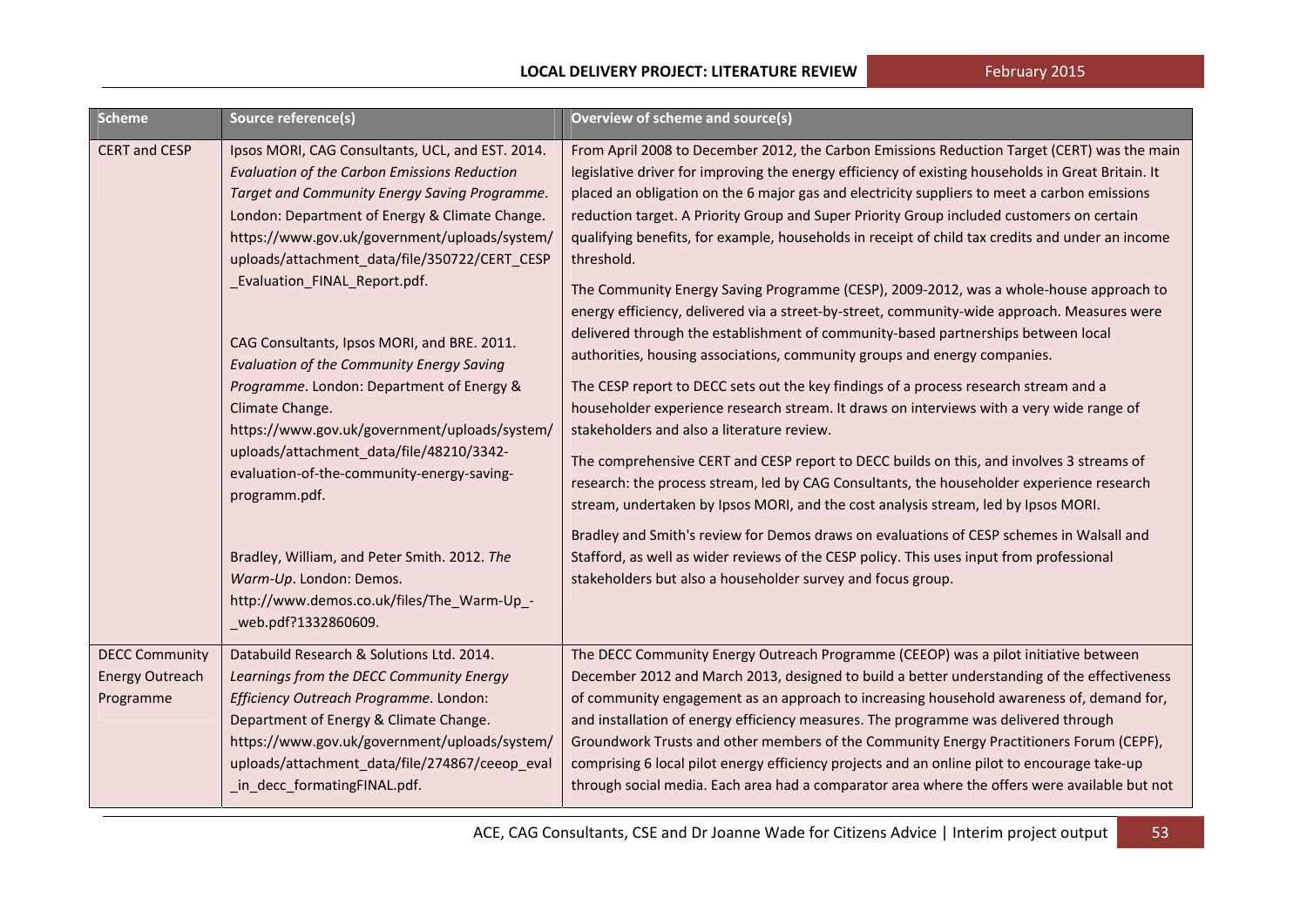| <b>Scheme</b>                                 | Source reference(s)                                                                                                                                                                                                                                                                                                                                                   | <b>Overview of scheme and source(s)</b>                                                                                                                                                                                                                                                                                                                                                                                                                                                                                                                                                                                                                                                                                                                                                                                                                    |
|-----------------------------------------------|-----------------------------------------------------------------------------------------------------------------------------------------------------------------------------------------------------------------------------------------------------------------------------------------------------------------------------------------------------------------------|------------------------------------------------------------------------------------------------------------------------------------------------------------------------------------------------------------------------------------------------------------------------------------------------------------------------------------------------------------------------------------------------------------------------------------------------------------------------------------------------------------------------------------------------------------------------------------------------------------------------------------------------------------------------------------------------------------------------------------------------------------------------------------------------------------------------------------------------------------|
|                                               |                                                                                                                                                                                                                                                                                                                                                                       | promoted.                                                                                                                                                                                                                                                                                                                                                                                                                                                                                                                                                                                                                                                                                                                                                                                                                                                  |
|                                               |                                                                                                                                                                                                                                                                                                                                                                       | DECC commissioned Databuild Research and Solutions Ltd to deliver a process evaluation of the<br>pilots, undertaken through qualitative research and monitoring of pilot activity, during and after<br>delivery activities. The research was undertaken through three stages of qualitative research<br>with pilot project leads, community groups and householders engaged through the pilots.<br>Monitoring involved gathering customer tracking information and details of costs at each stage<br>of the evaluation. The report notes that, whilst the findings provide useful insights as to the<br>success of different approaches, it is not possible to make robust conclusions due to the small<br>size of the pilots.                                                                                                                             |
| <b>DECC Local</b><br>Authority<br>Competition | SE2. 2013. Learning from the DECC Local Authority<br>Competition 2012/13: A Case Study Approach.<br>London: Department of Energy & Climate Change.<br>https://www.gov.uk/government/uploads/system/<br>uploads/attachment_data/file/275108/DECC_-<br>_Learning_from_the_Local_Authority_Competition<br>_2012-13_-_a_case_study_approach_-<br>FINAL_REPORT_100913.pdf. | The DECC Local Authority Competition 2012/13 offered funding for local authority-led projects<br>on collective switching, fuel poverty alleviation and Green Deal pioneer activity. Collective<br>switching projects led by community organisations were also funded under the Competition. The<br>Competition provided over £46 million to support 130 schemes covering over 260 local areas in<br>England and, for collective switching schemes, Scotland.<br>This report presents the findings of a small, qualitative study of schemes funded under DECC's<br>Local Authority Funding Competition 2012/13. DECC commissioned this work to help them get a<br>better sense of what works in engaging DECC's customers in some of their priority policy areas; it<br>is not intended to provide robust findings that offer clear conclusions for policy. |
| <b>DECC Low Carbon</b><br>Communities         | Mayne, R. 2013. A shared learning resource from<br>the EVALOC project: Carbon reduction in<br>disadvantaged communities. Oxford:<br>Environmental Change Institute University of<br>Oxford.<br>Mayne, R., & Hamilton, J. 2014. A working paper<br>for the EVALOC project: Addressing pockets of fuel<br>poverty in Oxfordshire. Oxford: Environmental                 | The Low Carbon Communities Challenge (LCCC) (2010-2012) was a £10 million programme to<br>provide financial and advisory support to 22 test bed communities. Its aim was to fund, and learn<br>from, community-scale approaches to the delivery of low-carbon technologies and engagement<br>activities. It was funded and supported by DECC, the Department of Enterprise, Trade and<br>Investment (DETI) in Northern Ireland, the Welsh Government and Sciencewise-ERC.<br>Here, we draw upon two academic working papers written for the Evaluating Low-Carbon<br>Communities (EVALOC) project, which was funded by two UK research councils to evaluate the<br>LCCC programme.<br>We also draw on the DECC evaluation of the scheme. This is a synthesis report bringing together                                                                      |
|                                               |                                                                                                                                                                                                                                                                                                                                                                       | a large number of separate pieces of evaluation, by various agencies, and so can be seen as                                                                                                                                                                                                                                                                                                                                                                                                                                                                                                                                                                                                                                                                                                                                                                |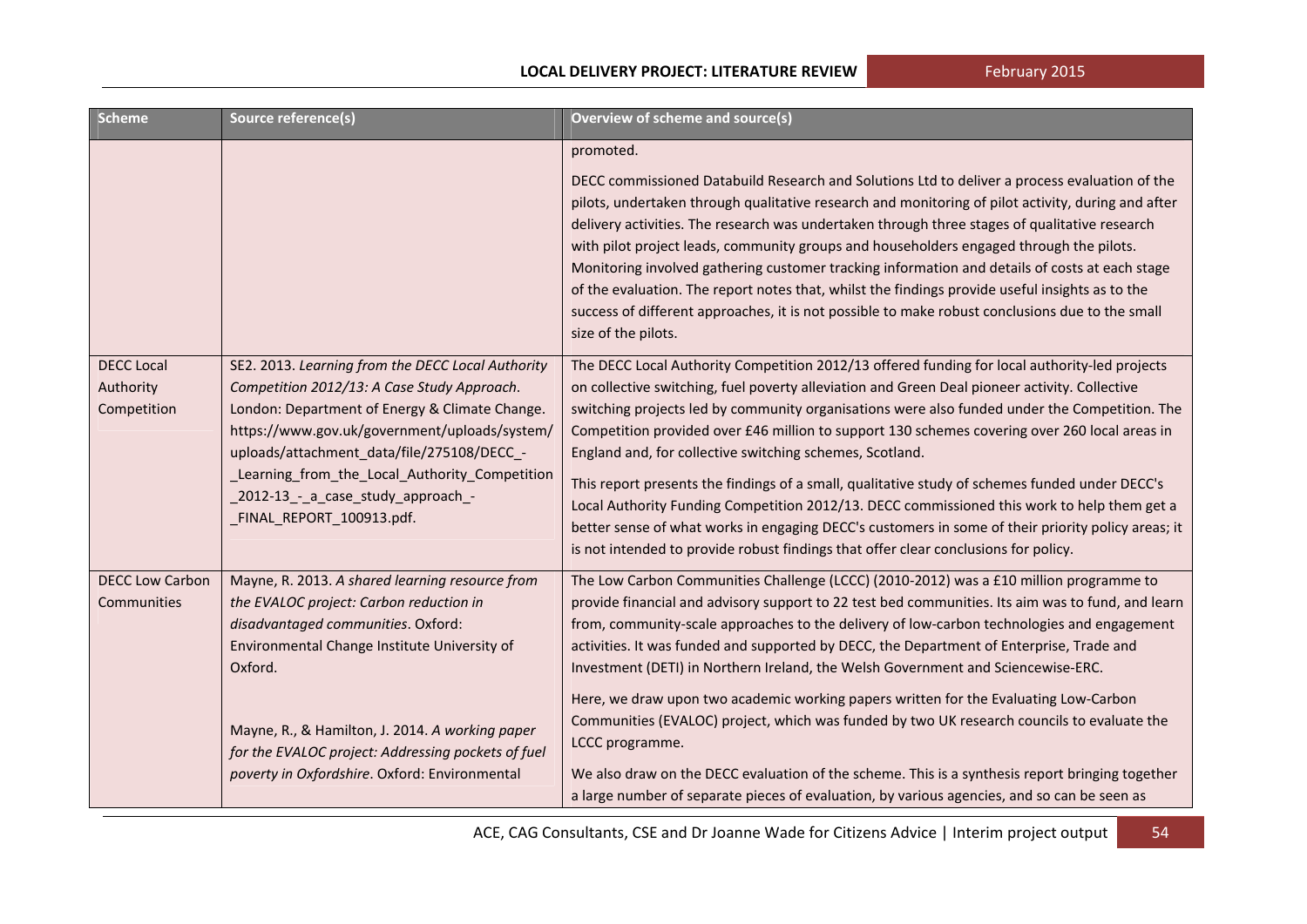| <b>Scheme</b>       | Source reference(s)                                                                                                                                                                                                                                                                                                           | Overview of scheme and source(s)                                                                                                                                                                                                                                                                                                                                                                                                                                                                                                                                                                                                                                                                                                                                                                                                                                                 |
|---------------------|-------------------------------------------------------------------------------------------------------------------------------------------------------------------------------------------------------------------------------------------------------------------------------------------------------------------------------|----------------------------------------------------------------------------------------------------------------------------------------------------------------------------------------------------------------------------------------------------------------------------------------------------------------------------------------------------------------------------------------------------------------------------------------------------------------------------------------------------------------------------------------------------------------------------------------------------------------------------------------------------------------------------------------------------------------------------------------------------------------------------------------------------------------------------------------------------------------------------------|
|                     | Change Institute University of Oxford.<br>DECC. 2012a. Low Carbon Communities Challenge -<br>Evaluation Report. London: Department of Energy<br>& Climate Change.<br>https://www.gov.uk/government/uploads/system/<br>uploads/attachment_data/file/48458/5788-low-<br>carbon-communities-challenge-evaluation-<br>report.pdf. | comprehensive.                                                                                                                                                                                                                                                                                                                                                                                                                                                                                                                                                                                                                                                                                                                                                                                                                                                                   |
| ECO                 | CSE. 2014. The ECO: An Evaluation of Year 1.<br>London: Energy UK.<br>http://www.cse.org.uk/downloads/file/eco_evalua<br>tion_final_april_2014.pdf.                                                                                                                                                                           | The Energy Companies Obligation (ECO) is an energy efficiency programme that was introduced<br>into Great Britain at the beginning of 2013. ECO places legal obligations on the larger energy<br>suppliers to deliver energy efficiency measures to domestic energy users. ECO is intended to<br>work alongside the Green Deal to provide additional support in the domestic sector, with a<br>particular focus on vulnerable consumer groups and hard-to-treat homes.<br>This report presents the findings of an independent evaluation of the ECO undertaken by the<br>Centre for Sustainable Energy (CSE) and commissioned by Energy UK. The approach to evaluating<br>the performance of the ECO is twofold, encompassing surveys with 3 key stakeholder groups of<br>the supply chain; and analysis of energy supplier data on the costs and nature of current<br>delivery. |
| <b>Green Street</b> | Liddell, C., & Lagdon, S. 2014. Low-Carbon<br>Transition in Northern Ireland: The Green Street<br>Project - Evaluation of a Pocket Neighbourhood<br>Scheme. Belfast: University of Ulster.<br>http://eprints.ulster.ac.uk/29907/1/GreenStreetFi<br>nalReportAugust_2014Final.pdf.                                             | The Green Street pocket neighbourhood of low-carbon homes was originally promoted by<br>Habitat for Humanity Northern Ireland. In 2011, 5 families moved into new homes equipped<br>with:<br>an innovative building design that aimed to allow households to function without<br>$\bullet$<br>central heating<br><b>SMART electricity meters</b><br>$\bullet$<br>a sophisticated in-house display unit that provided immediate feedback on electricity<br>being consumed at the present time, as well as a range of comparative data on                                                                                                                                                                                                                                                                                                                                          |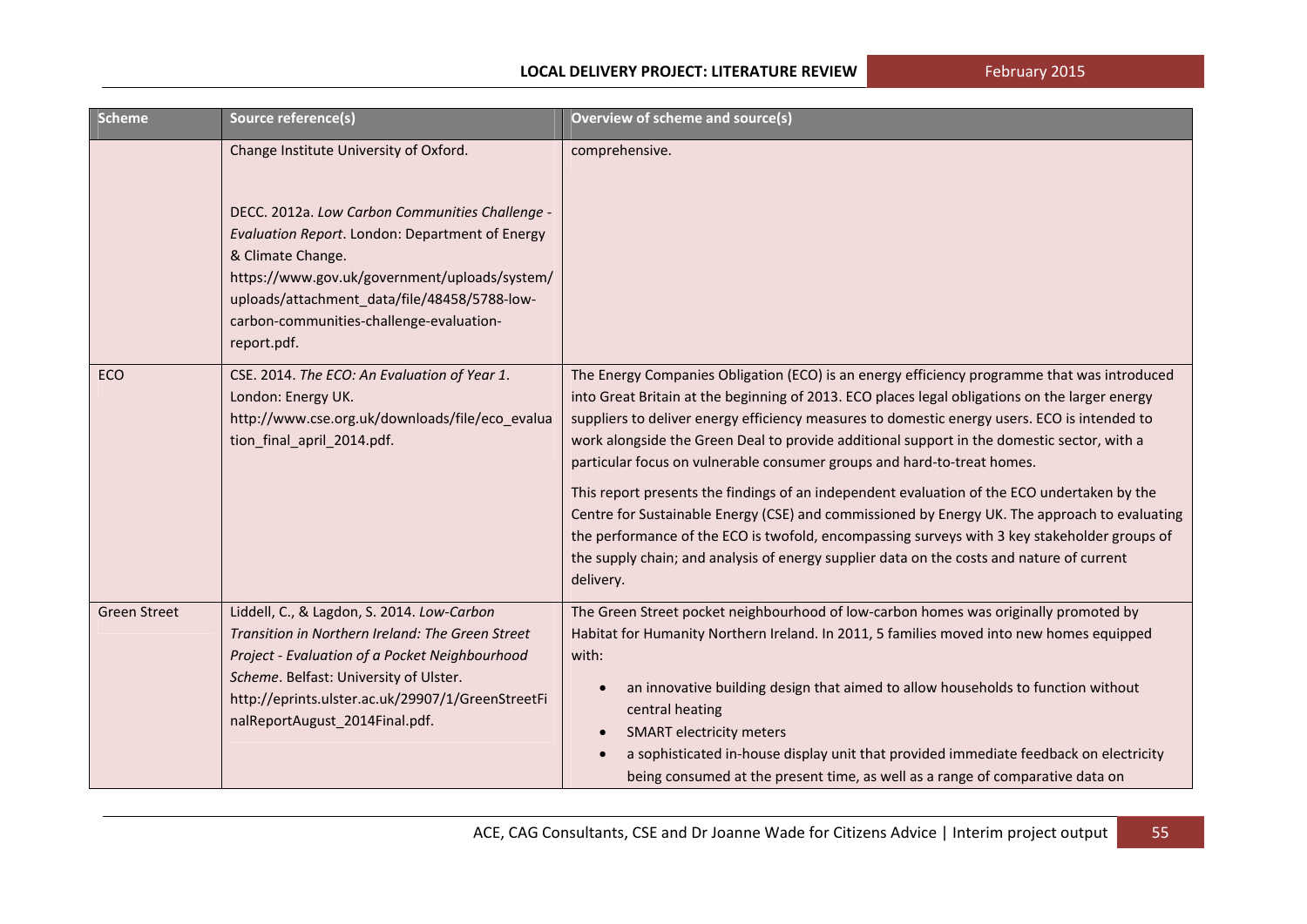February 2015

#### **LOCAL DELIVERY PROJECT: LITERATURE REVIEW**

| Scheme              | Source reference(s)                                                                                                                                                                                                                                                                                                                                                                                                     | Overview of scheme and source(s)                                                                                                                                                                                                                                                                                                                                                                                                                                                                                                                                                                                                                                                                                                                                                                                                                                  |
|---------------------|-------------------------------------------------------------------------------------------------------------------------------------------------------------------------------------------------------------------------------------------------------------------------------------------------------------------------------------------------------------------------------------------------------------------------|-------------------------------------------------------------------------------------------------------------------------------------------------------------------------------------------------------------------------------------------------------------------------------------------------------------------------------------------------------------------------------------------------------------------------------------------------------------------------------------------------------------------------------------------------------------------------------------------------------------------------------------------------------------------------------------------------------------------------------------------------------------------------------------------------------------------------------------------------------------------|
|                     |                                                                                                                                                                                                                                                                                                                                                                                                                         | consumption the previous day, week, month etc.<br>Researchers from the University of Ulster's School of Psychology were appointed by the<br>company building the homes (Tyrone Timberframes Limited) to carry out the evaluation, which<br>aimed to monitor the families before they moved in and for at least a year afterwards. Their<br>experiences in managing the energy system, as well as objective evidence on their energy<br>consumption, form the basis of the evaluation.                                                                                                                                                                                                                                                                                                                                                                             |
| Low-Carbon<br>Zones | Haringey Council. 2011. Muswell Hill Low-Carbon<br>Zone Mid-Project Evaluation - May 2011. London:<br>Haringey Council.<br>http://www.haringey.gov.uk/lcz_mid_project_rep<br>ort.pdf.<br>London Borough of Richmond upon Thames. 2014.<br>Ham and Petersham Low-Carbon Zone. London:<br>London Borough of Richmond upon Thames.<br>http://www.richmond.gov.uk/ham___petersham_<br>evaluation_report_final_oct_2013.pdf. | In 2009, 10 London boroughs won funding to develop 'low-carbon zones'. Each borough was<br>awarded at least £200,000 to pioneer energy efficiency and carbon reduction measures. The<br>low-carbon neighbourhoods cover 13,000 homes, around 1,000 shops and businesses, 20<br>schools, a hospital, places of worship and community centres, and each had a target to deliver<br>emissions savings of 20.12 per cent by 2012.<br>This review draws on 2 reports by Low-Carbon Zones: Muswell Hill; and Ham and Petersham.<br>These were produced by project officials themselves, and are not independent evaluations.                                                                                                                                                                                                                                            |
| <b>RE:NEW</b>       | GLA. 2012. RE:NEW Rollout Evaluation Report -<br>2011/12. London: Greater London Authority.<br>http://www.london.gov.uk/sites/default/files/REN<br>EW%20report%20full%20FINAL.pdf.                                                                                                                                                                                                                                      | RE:NEW is a collaborative programme of home energy retrofit for London's homes, delivered<br>through a partnership between the GLA, London boroughs, London councils and the Energy<br>Saving Trust (EST). RE:NEW brings together London's existing home energy retrofit programmes<br>into a cohesive model to upscale efforts on domestic CO2 and water reduction in a cost-effective<br>manner. It also provides a delivery framework for future carbon reduction activity to operate<br>through, in turn acting as a mechanism to attract further retrofit financing into London. RE:NEW<br>was launched in April 2009 with technical trials held in 3 boroughs.<br>This evaluation report covers the initial RE:NEW rollout, which was from July 2011 to April 2012.<br>This was the final stage of RE:NEW Phase I (which also included technical trials and |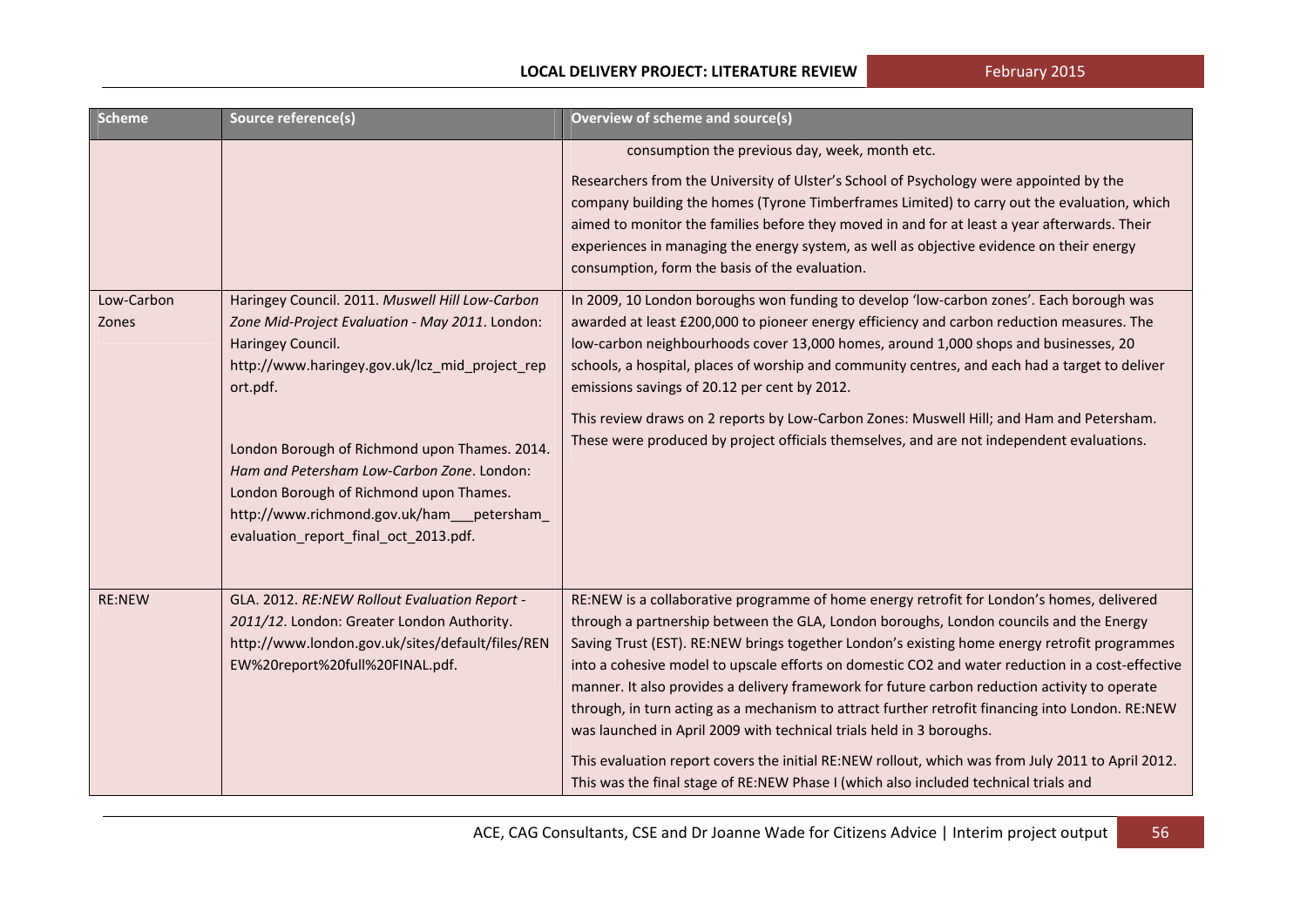February 2015

#### **LOCAL DELIVERY PROJECT: LITERATURE REVIEW**

| <b>Scheme</b>                                                           | Source reference(s)                                                                                                                                                                                                                                                                                                                         | Overview of scheme and source(s)                                                                                                                                                                                                                                                                                                                                                                                                                                                                                                                                                                                                                                                                                                                          |
|-------------------------------------------------------------------------|---------------------------------------------------------------------------------------------------------------------------------------------------------------------------------------------------------------------------------------------------------------------------------------------------------------------------------------------|-----------------------------------------------------------------------------------------------------------------------------------------------------------------------------------------------------------------------------------------------------------------------------------------------------------------------------------------------------------------------------------------------------------------------------------------------------------------------------------------------------------------------------------------------------------------------------------------------------------------------------------------------------------------------------------------------------------------------------------------------------------|
|                                                                         |                                                                                                                                                                                                                                                                                                                                             | demonstration projects). A second pan-London phase of RE:NEW (RE:NEW Phase II) is running<br>from September 2012 to March 2014.                                                                                                                                                                                                                                                                                                                                                                                                                                                                                                                                                                                                                           |
|                                                                         |                                                                                                                                                                                                                                                                                                                                             | The report draws on qualitative and quantitative evidence. Due to the commercial nature of the<br>relationship between the boroughs and delivery agents, and their continuation on the RE:NEW<br>framework, there is some bias in the qualitative evaluation that the delivery agents have<br>provided for this report. Also, while detailed guidance was provided to the delivery agents, the<br>quality, structure and detail of their reports has varied greatly.                                                                                                                                                                                                                                                                                      |
| University of<br>Southampton<br>Energy and<br>Communities<br>experiment | Bardsley, N., M. Büchs, P. A. James, A.<br>Papafragkou, T. Rushby, C. Saunders, G. Smith, R.<br>Wallbridge, and N. Woodman. 2013. Initial Effects<br>of a Community-Based Initiative for Energy Saving:<br>An Experimental Analysis. Reading: University of<br>Reading.<br>http://eprints.soton.ac.uk/358212/1/effect%20fin<br>al%20WP.pdf. | This academic research project is funded by 2 UK research councils. It involves an ongoing<br>matched case and control field experiment on energy saving. Household energy use in 175<br>households is measured using monitoring equipment, recording electrical power consumption<br>and temperature. Participants in treatment and control groups received improvements to the<br>thermal insulation of their homes. A behavioural intervention in the treatment group began with<br>a 2-hour workshop on energy saving led by a community-based environmental group.<br>This working paper reports on the impact of the community workshop, using actual energy<br>consumption data, which represents a rigorous method (despite a small sample size). |
| University of<br>Ulster area-based<br>approach                          | Walker, Ryan, Paul McKenzie, Christine Liddell,<br>and Chris Morris. 2012. 'Area-Based Targeting of<br>Fuel Poverty in Northern Ireland: An Evidenced-<br>Based Approach.' Applied Geography 34 (May):<br>639-49. doi:10.1016/j.apgeog.2012.04.002.                                                                                         | The Northern Ireland Government granted funding for a fuel poverty targeting pilot to be<br>launched by the University of Ulster in early 2012. In collaboration with 19 local councils, an<br>area-based approach to targeting was tested. This involved producing GIS mapped data from a<br>wide variety of sources through the application of a weighted multi-dimensional algorithm. The<br>algorithm calculated both fuel poverty risk in small areas of 125 households, as well as Warm<br>Homes eligibility in these small areas.                                                                                                                                                                                                                  |
|                                                                         | Liddell, Christine, and Susan Lagdon. 2013. Tackling<br>Fuel Poverty in Northern Ireland: An Area-Based<br>Approach to Finding Households Most in Need.<br>Belfast: Office of the First Minister and Deputy<br>First Minister.<br>http://www.ofmdfmni.gov.uk/tackling-fuel-                                                                 | The Liddell and Lagdon report comprises the final report on the project's progress by the<br>University of Ulster, and is based on extensive analysis of quantitative data, including a<br>household survey. The Walker et al. paper is a peer-reviewed academic article on the same<br>subject.                                                                                                                                                                                                                                                                                                                                                                                                                                                          |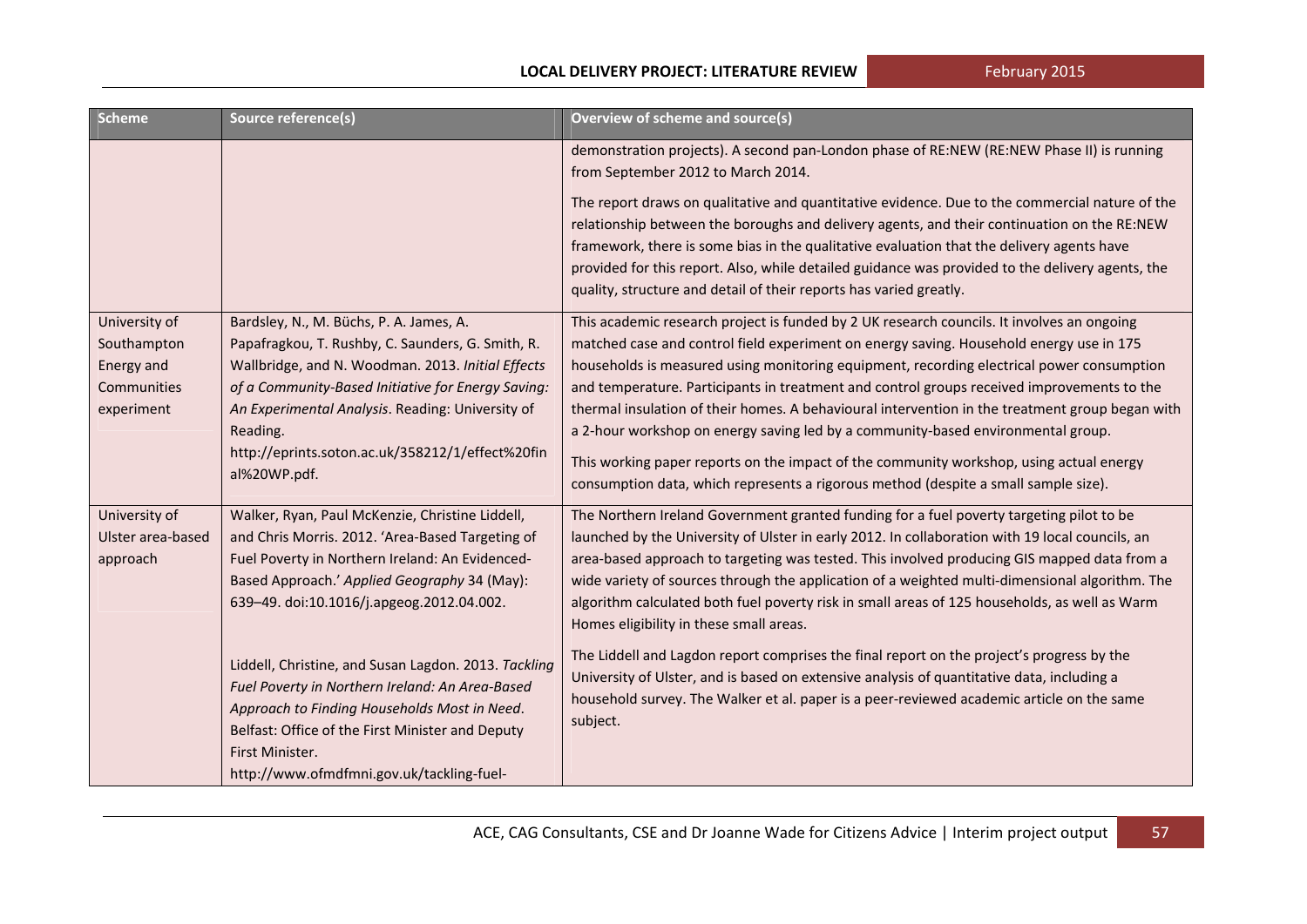February 2015

| <b>Scheme</b>     | Source reference(s)                                                                                                                                                                                                                                                                                                                                                                                                                                    | Overview of scheme and source(s)                                                                                                                                                                                                                                                                                                                                                                                                                                                                                                                                                                                                                                                                                                                                                                                                                                                                                                                                                                                                                                                                                                                                                                                                                                                     |
|-------------------|--------------------------------------------------------------------------------------------------------------------------------------------------------------------------------------------------------------------------------------------------------------------------------------------------------------------------------------------------------------------------------------------------------------------------------------------------------|--------------------------------------------------------------------------------------------------------------------------------------------------------------------------------------------------------------------------------------------------------------------------------------------------------------------------------------------------------------------------------------------------------------------------------------------------------------------------------------------------------------------------------------------------------------------------------------------------------------------------------------------------------------------------------------------------------------------------------------------------------------------------------------------------------------------------------------------------------------------------------------------------------------------------------------------------------------------------------------------------------------------------------------------------------------------------------------------------------------------------------------------------------------------------------------------------------------------------------------------------------------------------------------|
|                   | poverty-in-ni-liddell-lagdon.pdf.                                                                                                                                                                                                                                                                                                                                                                                                                      |                                                                                                                                                                                                                                                                                                                                                                                                                                                                                                                                                                                                                                                                                                                                                                                                                                                                                                                                                                                                                                                                                                                                                                                                                                                                                      |
| <b>Warm Zones</b> | EST, CSE, and NEA. 2005. Warm Zones External<br>Evaluation. London: Defra and DTI.<br>http://www.cse.org.uk/downloads/file/warm_zon<br>es_evaluation_full_final.pdf.<br>Keirstead, James, and Carlos Calderon. 2012.<br>'Capturing Spatial Effects, Technology Interactions,<br>and Uncertainty in Urban Energy and Carbon<br>Models: Retrofitting Newcastle as a Case-Study.'<br>Energy Policy 46 (July): 253-67.<br>doi:10.1016/j.enpol.2012.03.058. | Warm Zones is a scheme that started in 2001 and aimed to reduce fuel poverty by working at a<br>local level and on an area basis. It began with a pilot study in 5 places - Stockton, Newham,<br>Sandwell, Northumberland and Hull - lasting for 3 years. It aimed to implement practical<br>measures to reduce fuel poverty and set targets of reducing fuel poverty by 50 per cent and<br>severe fuel poverty by 50 per cent. This was done through hard (energy efficiency<br>improvements) and soft (benefits advice etc.) measures.<br>The Keirstead and Calderon paper is a peer-reviewed academic article that draws on research by<br>the authors in Newcastle.<br>The Department for Environment Food and Rural Affairs (Defra) and the Department of Trade<br>and Industry (DTI) commissioned an independent external evaluation of the Warm Zone pilots.<br>The evaluation was conducted by CSE and National Energy Action (NEA), under the management<br>of the EST. This is the third and final report of the evaluation. The report assesses the<br>effectiveness of the Warm Zones over the full 3-year pilot period. It also comments on Zone<br>activities following the end of the pilot period in December 2004 and assesses the prospects for<br>Zone expansion. |
| Various, UK       | Donaldson, R. 2012. What's in It for Me? Using the<br>Benefits of Energy Efficiency to Overcome the<br>Barriers. London: Consumer Focus.<br>http://www.consumerfocus.org.uk/files/2012/06/                                                                                                                                                                                                                                                             | This report for Consumer Focus draws on a large number of detailed case studies to explore<br>ways of promoting take-up of energy efficiency measures. These include the following area-<br>based schemes: Cosy Devon, Sheffield City Council Free Insulation Scheme, Kirklees Warm Zone,<br>Warmer Worcestershire, Newark and Sherwood Warmstreets and Gloucestershire Warm and                                                                                                                                                                                                                                                                                                                                                                                                                                                                                                                                                                                                                                                                                                                                                                                                                                                                                                     |

ACE, CAG Consultants, CSE and Dr Joanne Wade for Citizens Advice | Interim project output | 58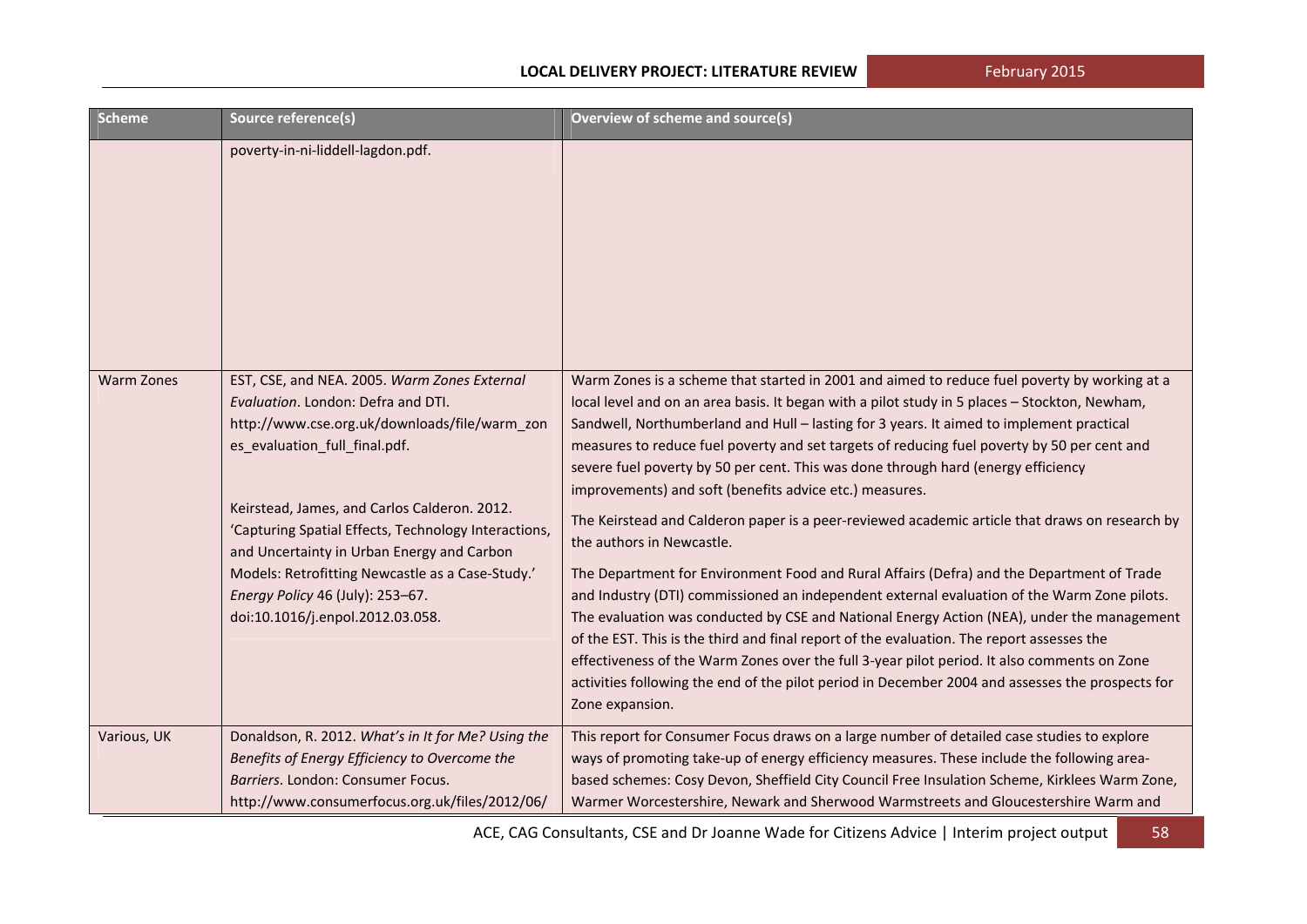| <b>Scheme</b>                    | Source reference(s)                                                                                                                                                                                                                                                             | <b>Overview of scheme and source(s)</b>                                                                                                                                                                                                                                                                                                                                                                                                                                                                                                                                                                                                                                                                               |
|----------------------------------|---------------------------------------------------------------------------------------------------------------------------------------------------------------------------------------------------------------------------------------------------------------------------------|-----------------------------------------------------------------------------------------------------------------------------------------------------------------------------------------------------------------------------------------------------------------------------------------------------------------------------------------------------------------------------------------------------------------------------------------------------------------------------------------------------------------------------------------------------------------------------------------------------------------------------------------------------------------------------------------------------------------------|
|                                  | Whats-in-it-for-me-IA.pdf.                                                                                                                                                                                                                                                      | Well. Information is largely provided by scheme managers.                                                                                                                                                                                                                                                                                                                                                                                                                                                                                                                                                                                                                                                             |
| Various, Scotland                | CAG Consultants. 2010a. Energising Communities:<br>Learning from Area-Based Energy Efficiency<br>Projects in Scotland. Glasgow: Consumer Focus<br>Scotland.<br>http://www.consumerfocus.org.uk/scotland/files/<br>2010/10/Area-Based-Energy-Report.pdf.                         | Consumer Focus Scotland noted that there were a number of area-based projects running in<br>Scotland. However, many of these projects were in the early stages of delivery, and no overview<br>of their work was available. Consumer Focus Scotland therefore carried out this research in 2010<br>to ensure that, as area-based projects are further developed in Scotland, their design reflects<br>experience, learning and good practice from existing work, and that existing challenges are<br>addressed.                                                                                                                                                                                                       |
|                                  |                                                                                                                                                                                                                                                                                 | The report draws on a wide range of area-based energy efficiency schemes in Scotland. Face-to-<br>face interviews were conducted with those involved in delivery of 9 projects, and telephone<br>interviews with a further 7 projects. Interviews were conducted in January and February 2010.<br>Consumer Focus Scotland organised an invited stakeholder seminar in March 2010 where<br>participants discussed different aspects of the case study findings and helped to inform the final<br>report.                                                                                                                                                                                                               |
| Wider literature: energy focused |                                                                                                                                                                                                                                                                                 |                                                                                                                                                                                                                                                                                                                                                                                                                                                                                                                                                                                                                                                                                                                       |
|                                  | SDC. 2002. Low-Carbon Spaces: Area-Based Carbon<br>Emission Reduction - a Scoping Study. London:<br>Sustainable Development Commission.<br>http://www.sd-<br>commission.org.uk/data/files/publications/020601<br>-Low%20carbon%20spaces-area-<br>based%20carbon%20emission.pdf. | The Sustainable Development Commission wished to examine the prospects for an area-based<br>approach to reducing carbon emissions. The Commission appointed a team led by the Tyndall<br>Centre for Climate Change Research in January 2002 to review existing experiences on carbon<br>reduction at regional and local scale and to draw out lessons and recommendations for a<br>workshop and subsequent project(s). A large number of relevant individuals and organisations<br>were informed of the project(s) via email lists. Information was collected by submissions of<br>project pro-formas (accessible via the web) and other data. Approximately 70 telephone<br>interviews were conducted across the UK. |
|                                  | ACE and CSE. 2008. Review of the Market for CESP<br>Community Partnerships. London: Energy Efficiency<br>Partnership for Homes. http://www.ukace.org/wp-<br>content/uploads/2012/11/ACE-Research-2008-12-<br>Review-of-the-market-for-CESP-community-<br>partnerships.pdf.      | In order to support the development of the CESP, the Energy Efficiency Partnership for Homes<br>commissioned CSE and the Association for the Conservation of Energy (ACE) to review the<br>market for CESP community partnerships in Great Britain. This report - intended to inform<br>DECC's development of and consultation on CESP - presents the consultants' findings.<br>The review examines existing programmes and policies relevant to CESP and community energy                                                                                                                                                                                                                                            |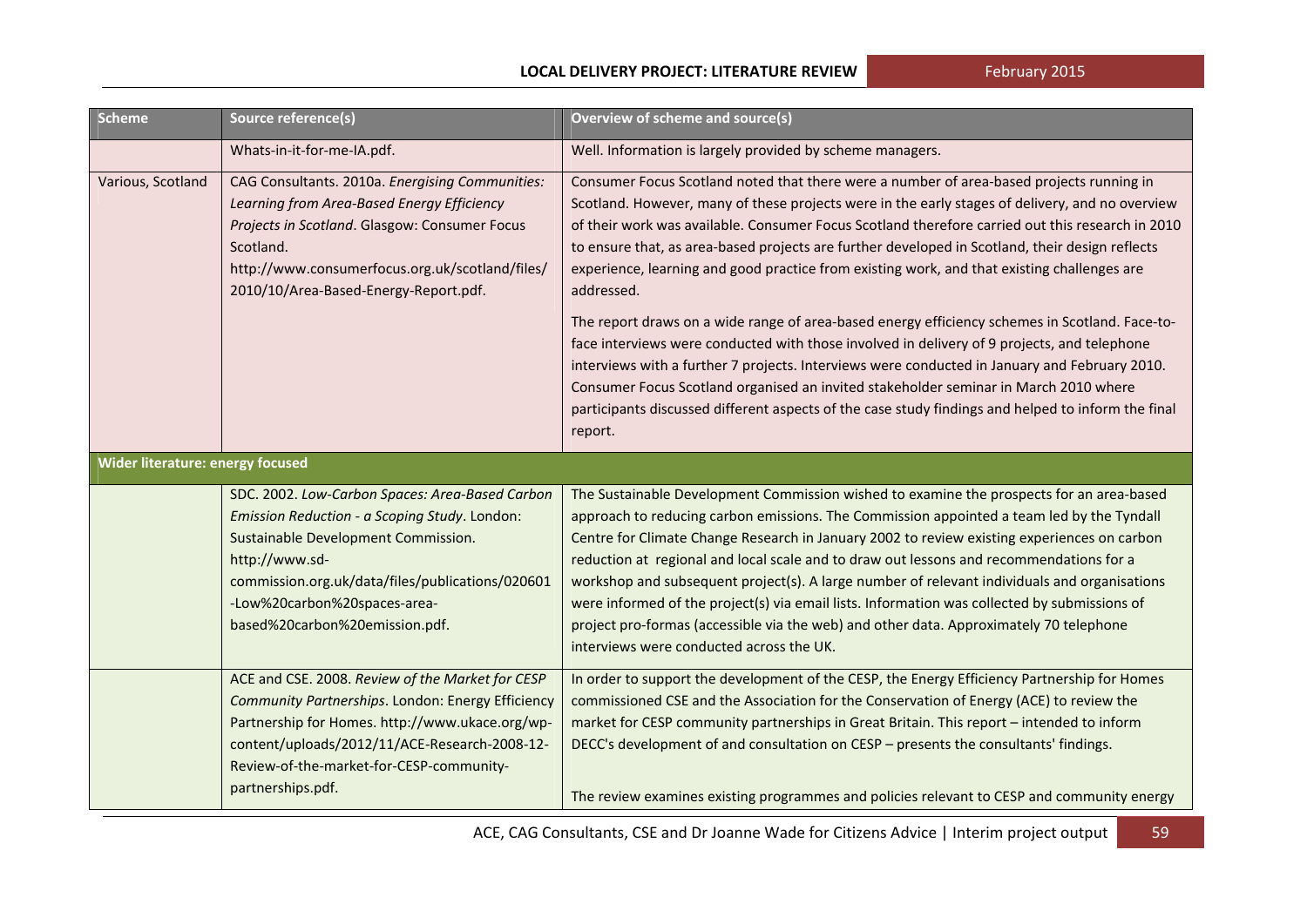| <b>Scheme</b> | Source reference(s)                                                                                                                                                                                                                                                                                                 | Overview of scheme and source(s)                                                                                                                                                                                                                                                                                                                                                                                                                                                                                                                                                                                                                                                                                                                                                                                                                                                               |
|---------------|---------------------------------------------------------------------------------------------------------------------------------------------------------------------------------------------------------------------------------------------------------------------------------------------------------------------|------------------------------------------------------------------------------------------------------------------------------------------------------------------------------------------------------------------------------------------------------------------------------------------------------------------------------------------------------------------------------------------------------------------------------------------------------------------------------------------------------------------------------------------------------------------------------------------------------------------------------------------------------------------------------------------------------------------------------------------------------------------------------------------------------------------------------------------------------------------------------------------------|
|               |                                                                                                                                                                                                                                                                                                                     | schemes/community engagement in general. The schemes were mapped against income<br>deprivation maps in recognition of the fact that CESP schemes are to be set up in the most<br>deprived areas. Schemes were then categorised according to the nature of suppliers' and<br>communities' participation or leadership, and for each main category, 2 to 3 schemes were<br>examined in greater depth in order to identify lessons learnt.                                                                                                                                                                                                                                                                                                                                                                                                                                                        |
|               | EST. 2011. Area Based Approach - Best Practice<br>Guide. London: Energy Saving Trust. Retrieved<br>from<br>http://www.energysavingtrust.org.uk/content/do<br>wnload/2775/64282/version/1/file/ABA+Best+Prac<br>tice+Guide.pdf                                                                                       | Not yet reviewed                                                                                                                                                                                                                                                                                                                                                                                                                                                                                                                                                                                                                                                                                                                                                                                                                                                                               |
|               | Owen, Gill. 2011. It's Not Just about the Money:<br>Taking the Hassle out of Energy Saving. London:<br>Sustainability First.<br>http://www.sustainabilityfirst.co.uk/docs/2011/tak<br>ing%20the%20hassle%20out%20of%20energy%20s<br>aving%20March%202011.pdf.                                                       | This is a review piece produced by the think-tank Sustainability First, drawing on existing<br>literature.                                                                                                                                                                                                                                                                                                                                                                                                                                                                                                                                                                                                                                                                                                                                                                                     |
|               | DECC. 2012b. Improving Energy Efficiency in<br><b>Buildings: Resources Guide for Local Authorities.</b><br>London: Department of Energy & Climate Change.<br>https://www.gov.uk/government/uploads/system/<br>uploads/attachment_data/file/65578/6746-<br>improving-energy-efficiency-in-buildings-<br>resource.pdf | 'Improving Energy Efficiency in Buildings: Resources for Local Authorities' was developed by<br>DECC and the Department for Communities and Local Government (DCLG). It is intended to act<br>as a resource for local authority personnel who are involved in climate change mitigation in the<br>built environment to support the planning and delivery of projects.<br>This document draws on existing resources and is not intended to replicate good practice<br>information that is already in existence. Official documents and procedures are referenced to<br>support engagement of local authorities in development and delivery of policies through<br>industry and supply chain arrangements. It is designed to bring together and categorise tools,<br>models, knowledge, case studies and datasets that can be used and adapted at local levels to<br>meet local authority needs. |
|               | Wade, J, E Jones, and J Robinson. 2012. Going                                                                                                                                                                                                                                                                       | Consumer Focus wanted to get a better understanding of local authority fuel poverty activity                                                                                                                                                                                                                                                                                                                                                                                                                                                                                                                                                                                                                                                                                                                                                                                                   |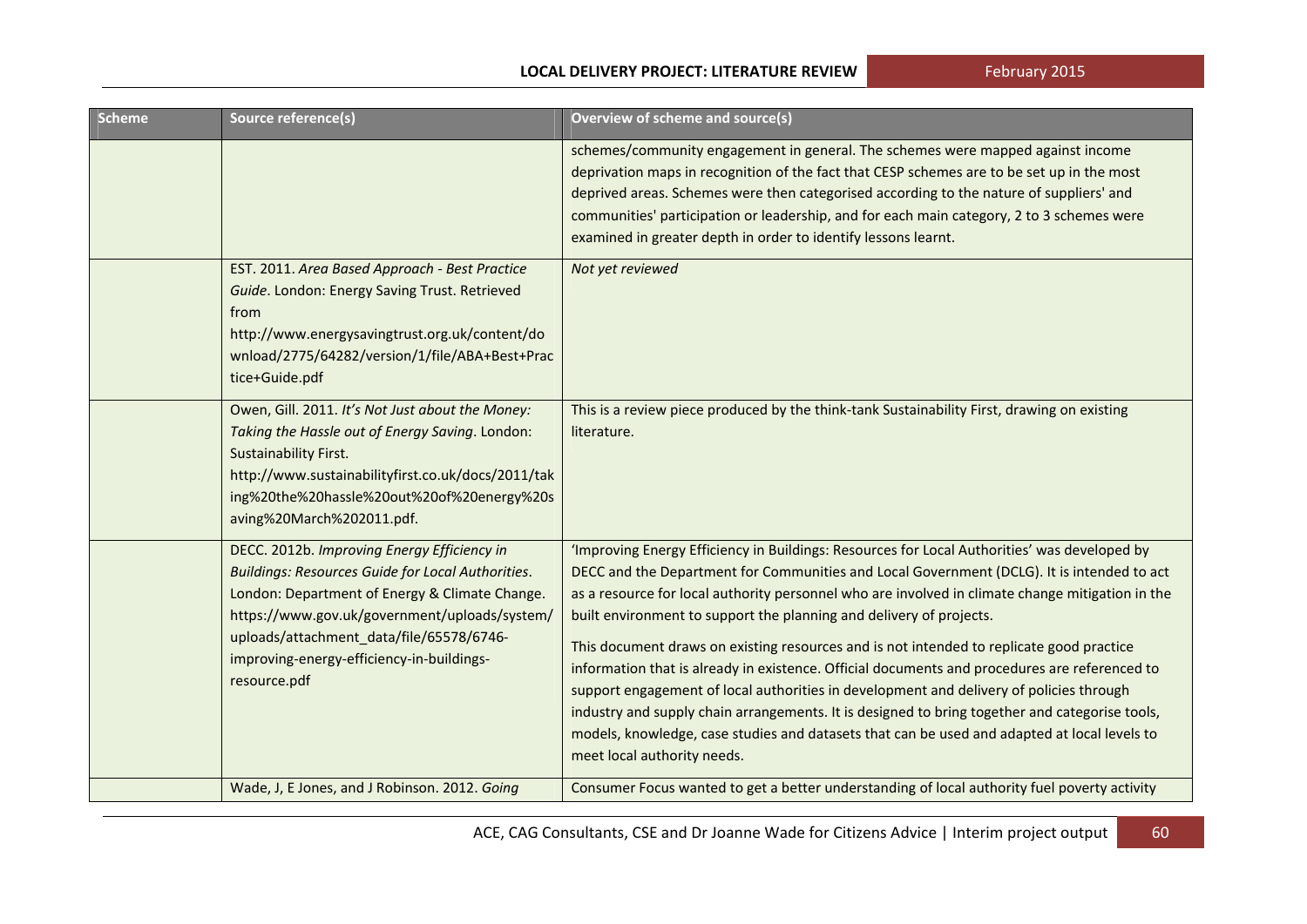| <b>Scheme</b> | Source reference(s)                                                                                                                                                                                                                                                                                  | <b>Overview of scheme and source(s)</b>                                                                                                                                                                                                                                                                                                                                                                                                                                                                                                                                                                                                                           |
|---------------|------------------------------------------------------------------------------------------------------------------------------------------------------------------------------------------------------------------------------------------------------------------------------------------------------|-------------------------------------------------------------------------------------------------------------------------------------------------------------------------------------------------------------------------------------------------------------------------------------------------------------------------------------------------------------------------------------------------------------------------------------------------------------------------------------------------------------------------------------------------------------------------------------------------------------------------------------------------------------------|
|               | Local: A Report for Consumer Focus on Local<br>Authorities' Work to Tackle Fuel Poverty. Consumer<br>Focus.                                                                                                                                                                                          | with a view to identifying good practice and suggesting improvements. They commissioned<br>Joanne Wade and Impetus Consulting to carry out a survey of local authority fuel poverty work,<br>highlight exemplars of good practice, and identify the scope for greater local action and the<br>barriers that prevent this. The report is based on opinions of, and data supplied by, local<br>authority officers involved in or interested in fuel poverty alleviation.                                                                                                                                                                                            |
|               | Platt, Reg, Jan Rosenow, and Brooke Flanagan.<br>2012. Energy Efficiency: Who Pays and Who<br>Benefits? London: Institute for Public Policy<br>Research.<br>http://www.ippr.org/assets/media/images/media/<br>files/publication/2012/12/energy-efficiency-<br>whopays-whobenefits_Dec2012_10051.pdf. | This paper seeks to establish whether ECO will achieve its desired outcomes and result in a fair<br>distribution of costs and benefits. It offers an examination of the potential cost of the policy and<br>the effectiveness of its targeting. It also puts forward a number of policy recommendations. The<br>findings in this report are based on analysis of policy literature, policy impact assessments<br>produced by government, responses to government consultations from a range of stakeholders<br>and statements by energy suppliers. This was supplemented by interviews with 17 expert<br>stakeholders representing a range of views on the issue. |
|               | Government website: Community Energy.<br>https://www.gov.uk/community-energy Accessed<br>13 <sup>th</sup> November 2014.                                                                                                                                                                             | This online guide is aimed at communities who may be interested in energy activities or projects,<br>and includes details of support available, relevant events and schemes, and guidance on a range<br>of issues community energy projects may encounter.                                                                                                                                                                                                                                                                                                                                                                                                        |
|               | Hobson, Kersty, Jo Hamilton, and Ruth Mayne.<br>2014. 'Monitoring and Evaluation for Sustainable<br>Communities'. Research project. Monitoring and<br>Evaluation for Sustainable Communities.<br>http://www.geog.ox.ac.uk/research/technologies/<br>projects/monitoringandevaluation/                | The project, 'Monitoring and Evaluation for Sustainable Communities', was funded by Oxford<br>University. The project was initiated collaboratively by researchers and practitioners through the<br>Transition Research Network and Low-Carbon Communities Network. The project ran from 1<br>January to 31 October 2013. This is a working paper called 'Project Summary Report', written by<br>the academic project team.                                                                                                                                                                                                                                       |
|               | CSE, & CDX. 2007. Mobilising individual<br>behavioural change through community initiatives:<br>Lessons for Climate Change. London: Department<br>for Environment, Food and Rural Affairs.<br>http://www.cse.org.uk/pdf/pub1073.pdf                                                                  | This report was prepared by CSE and the Community Development Exchange (CDX). It is the final<br>report of a project entitled 'Individual Mobilisation through Community', which has been<br>undertaken on behalf of Defra, DCLG, HM Treasury, DTI and the Department for Transport (DfT).<br>In the Energy Review, the UK Government committed itself to carrying out a 'study looking at the<br>role of 'community level' approaches to mobilising individuals and the role of local authorities in<br>particular in making them work effectively'. This project contributes to meeting that<br>commitment.                                                     |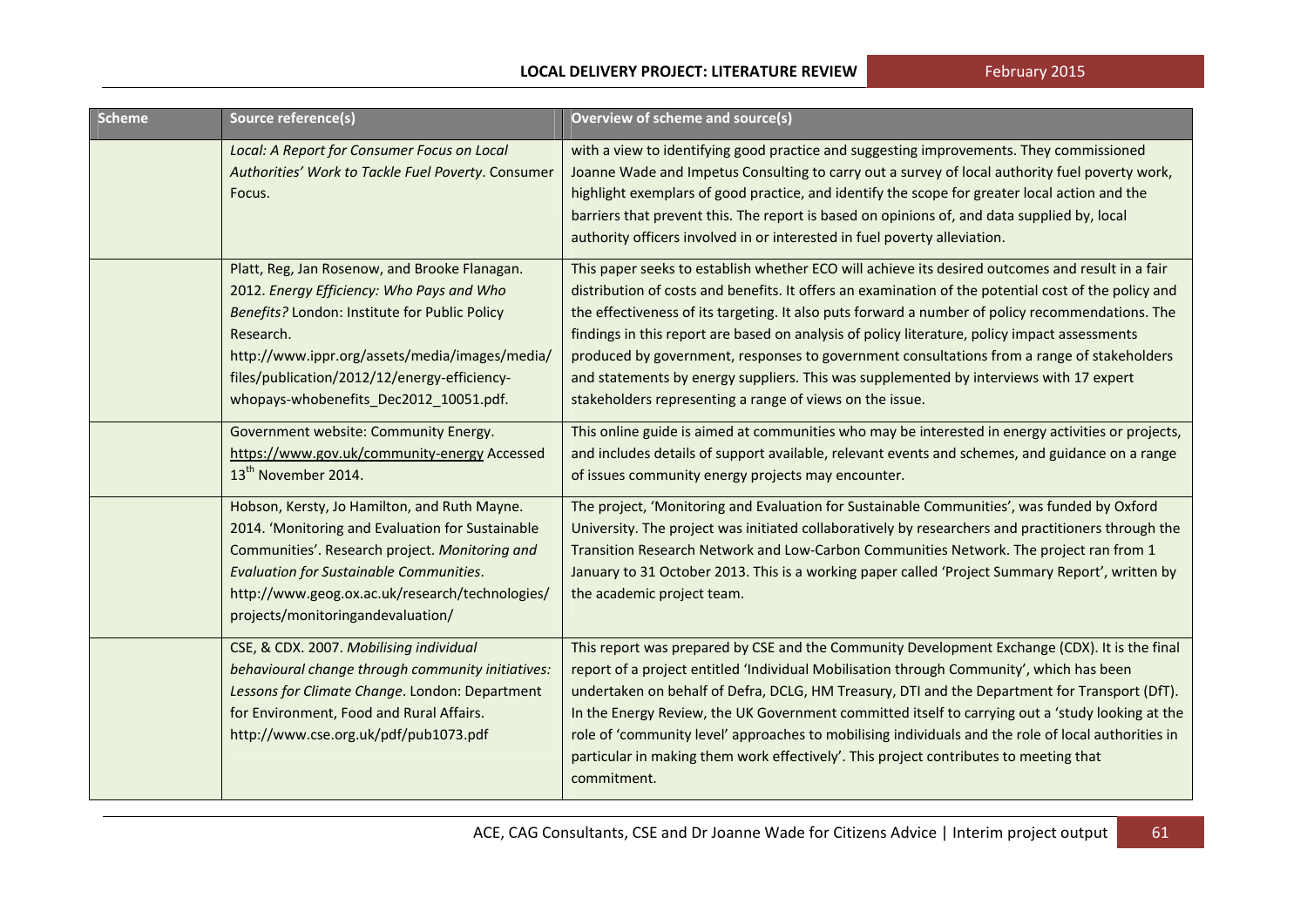| <b>Scheme</b> | Source reference(s)                                                                                                                                                             | Overview of scheme and source(s)                                                                                                                                                                                                                                                                                                                                                                                                                                                                                                                                                                                                                                                                              |
|---------------|---------------------------------------------------------------------------------------------------------------------------------------------------------------------------------|---------------------------------------------------------------------------------------------------------------------------------------------------------------------------------------------------------------------------------------------------------------------------------------------------------------------------------------------------------------------------------------------------------------------------------------------------------------------------------------------------------------------------------------------------------------------------------------------------------------------------------------------------------------------------------------------------------------|
|               |                                                                                                                                                                                 | This brief study, completed between December 2006 and mid February 2007, investigated what<br>kinds of local and community initiatives are most effective at influencing changes in behaviour<br>and at what levels, and whether any lessons learned from these are transferable to the issue of<br>climate change. It also looked for evidence to support or contradict the hypothesis that<br>communities are well placed to mobilise individuals to change their behaviour. The study<br>involved a brief literature review, interviews with 21 community-based initiatives, and a<br>workshop of 23 expert stakeholders from both sustainable energy and community development<br>sectors.                |
|               | Government website: Local authorities and the<br>Green Deal - Detailed guidance.<br>https://www.gov.uk/local-authorities-and-the-<br>green-deal<br>Accessed 13th November 2014. | The Green Deal is a financing mechanism that lets people pay for energy efficiency<br>improvements through savings on their energy bills. The Green Deal launched in January 2013<br>and applies to both the domestic and non-domestic sectors.<br>This webpage provides guidance for local authorities in delivering the Green Deal and the ECO in<br>their communities.                                                                                                                                                                                                                                                                                                                                     |
|               | Website: Local Energy Scotland.<br>http://www.localenergyscotland.org/<br>Accessed 13 <sup>th</sup> November 2014.                                                              | Local Energy Scotland is a consortium made up of the EST, Changeworks, The Energy<br>Agency, SCARF and The Wise Group. Local Energy Scotland administers and manages the<br>Community and Renewable Energy Scheme (CARES) with support for delivery from Ricardo-AEA.<br>Local Energy Scotland helps communities and rural businesses via a wide range of support,<br>including:<br>free advice and support to help communities and rural businesses develop renewable<br>$\bullet$<br>energy schemes<br>advice on funding streams<br>support to access CARES (development and pre-planning loans)<br>$\bullet$<br>support to access the Renewable Energy Investment Fund (post-planning loans).<br>$\bullet$ |
|               | Website: PlanLoCal. www.planlocal.org.uk. (CSE)<br>Accessed 13 <sup>th</sup> November 2014.                                                                                     | The CSE PlanLoCal is a tool and resource bank for community activists, individuals and<br>development workers who want to develop low-carbon living. By providing strategic tools, the<br>aim is to empower people and groups to create successful projects in renewable energy, energy<br>efficiency and neighbourhood planning that benefit their local area. The suite of resources<br>covers a wide range of topics including planning, legislation, financial considerations, technical                                                                                                                                                                                                                  |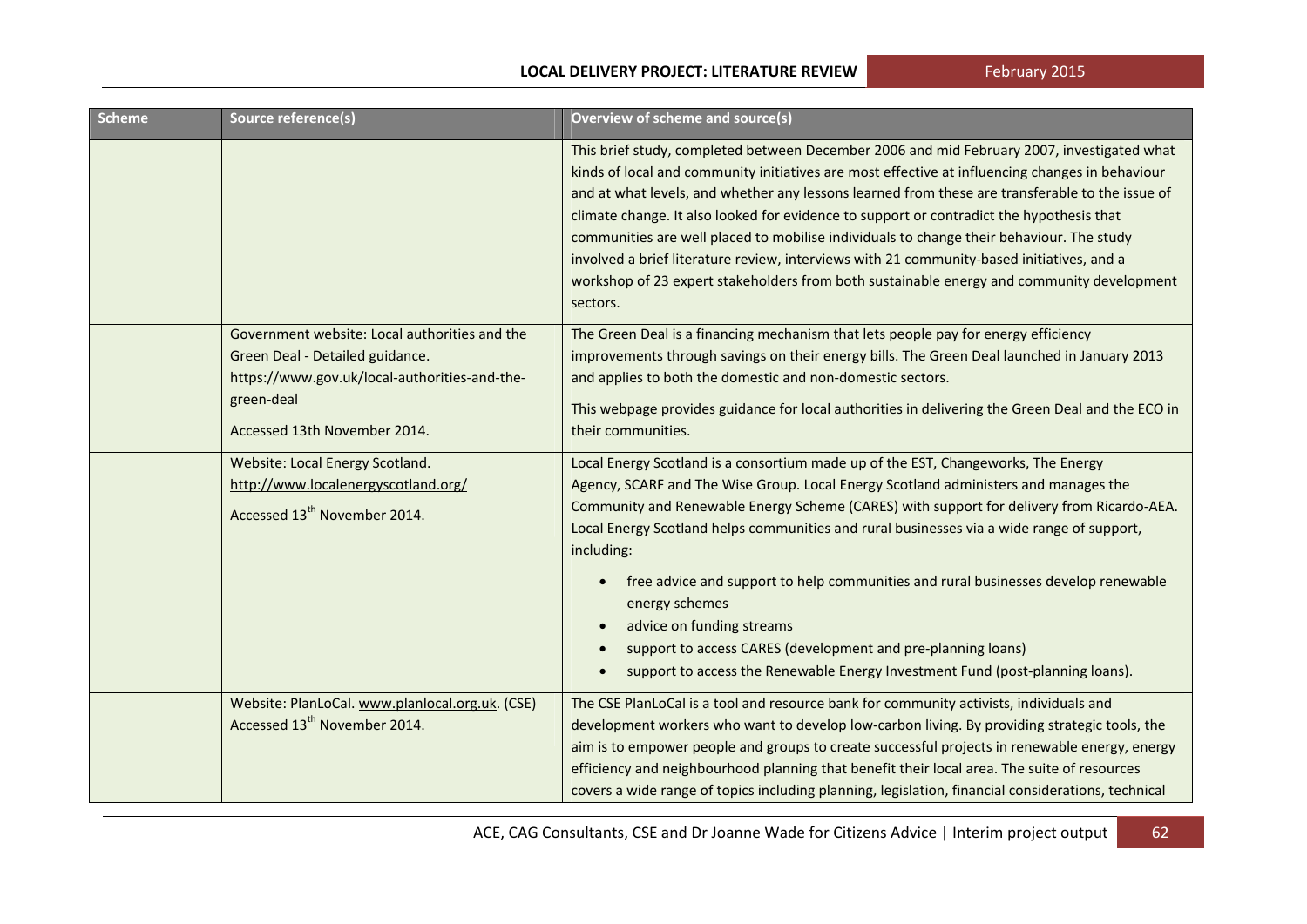| <b>Scheme</b>                          | Source reference(s)                                                                                                                                      | Overview of scheme and source(s)                                                                                                                                                                                                                                                                                                                                                                                                                                                                                                                                                                                                                                                                                            |  |
|----------------------------------------|----------------------------------------------------------------------------------------------------------------------------------------------------------|-----------------------------------------------------------------------------------------------------------------------------------------------------------------------------------------------------------------------------------------------------------------------------------------------------------------------------------------------------------------------------------------------------------------------------------------------------------------------------------------------------------------------------------------------------------------------------------------------------------------------------------------------------------------------------------------------------------------------------|--|
|                                        |                                                                                                                                                          | detail and case studies. The PlanLoCal resource is currently being evaluated to ascertain the<br>extent to which community groups and individuals have found it useful in achieving their aims.                                                                                                                                                                                                                                                                                                                                                                                                                                                                                                                             |  |
| Scheme reviews: analogous policy areas |                                                                                                                                                          |                                                                                                                                                                                                                                                                                                                                                                                                                                                                                                                                                                                                                                                                                                                             |  |
| <b>ALISS</b>                           | Website: http://www.aliss.org. CSE. Accessed 13 <sup>th</sup><br>November 2014.                                                                          | This programme - A Local Information System for Scotland (ALISS) – is funded by the Scottish<br>Government and delivered by the Health and Social Care ALLIANCE Scotland. The programme<br>works closely with existing ALLIANCE programmes, membership and networks as well as public<br>services and communities in Scotland to make information about local sources of support easier<br>to find.                                                                                                                                                                                                                                                                                                                         |  |
| Health and<br><b>Wellbeing Boards</b>  | Humphries, Richard, Amy Galea, Lara Sonola, and<br>Claire Mundle. 2012. Health and Wellbeing Boards.<br>System Leaders or Talking Shops? The Kings Fund. | The UK Government demonstrated its intention to strengthen the role of local government in<br>local health services in the White Paper, 'Equity and Excellence: Liberating the NHS'. As part of<br>this, health and wellbeing boards were established in 2012. These are intended to provide<br>forums for discussion and to allow key leaders from the health and care system to improve the<br>health and wellbeing of their local population.<br>This report is by the Kings Fund, an English health charity helping to shape health and social care<br>policy and practice. It discusses the findings from telephone interviews with 50 local authority<br>areas about the implementation of the boards in their areas. |  |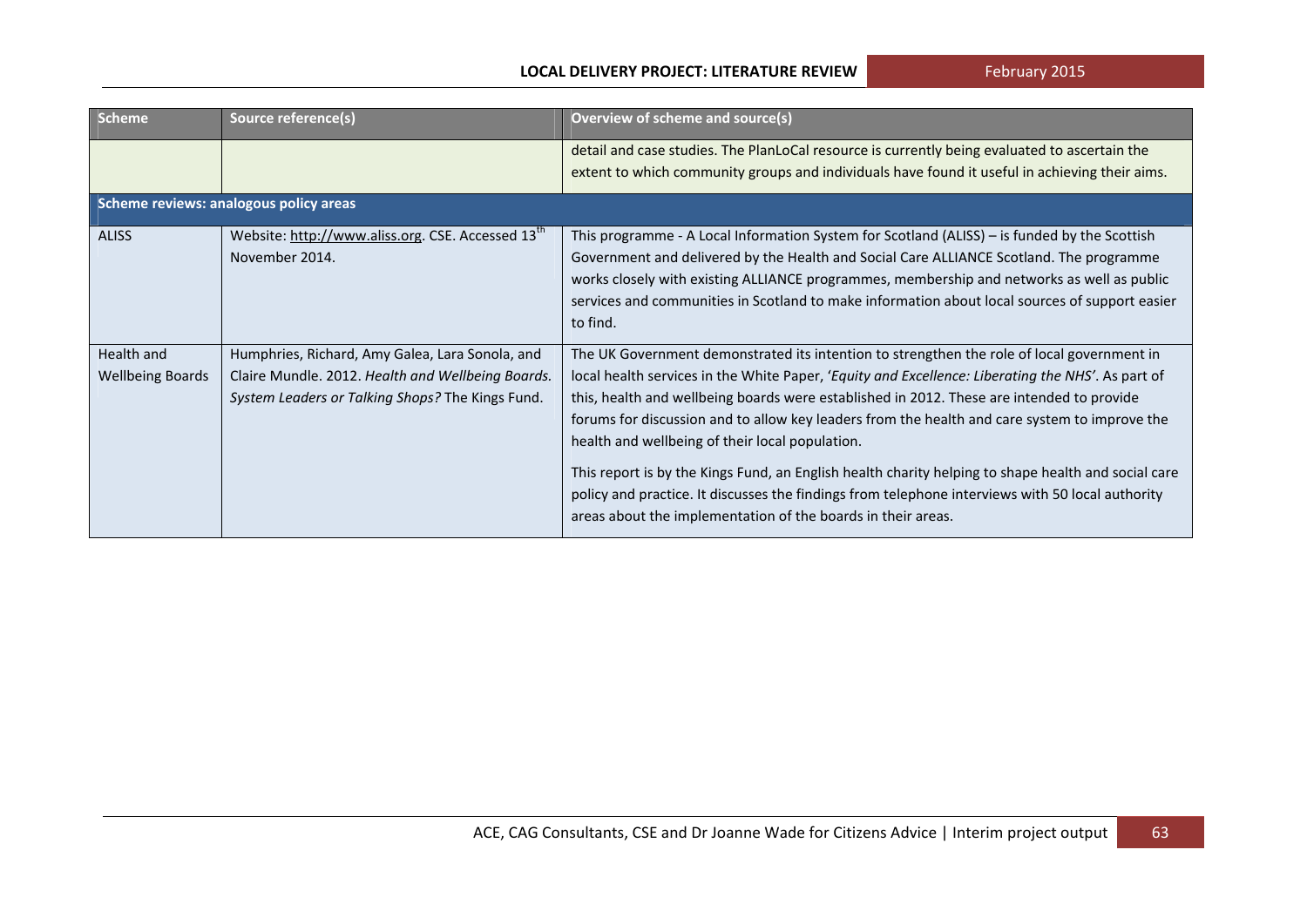| <b>Scheme</b>                       | Source reference(s)                                                                                                                                                                                                                                                                                                                                                                                                                                                                                                                                                                                                                                                          | Overview of scheme and source(s)                                                                                                                                                                                                                                                                                                                                                                                                                                                                                                                                                                                                                                                                                                                                                                                                                                                                                                                                                                                                                                                                                                                                                                          |
|-------------------------------------|------------------------------------------------------------------------------------------------------------------------------------------------------------------------------------------------------------------------------------------------------------------------------------------------------------------------------------------------------------------------------------------------------------------------------------------------------------------------------------------------------------------------------------------------------------------------------------------------------------------------------------------------------------------------------|-----------------------------------------------------------------------------------------------------------------------------------------------------------------------------------------------------------------------------------------------------------------------------------------------------------------------------------------------------------------------------------------------------------------------------------------------------------------------------------------------------------------------------------------------------------------------------------------------------------------------------------------------------------------------------------------------------------------------------------------------------------------------------------------------------------------------------------------------------------------------------------------------------------------------------------------------------------------------------------------------------------------------------------------------------------------------------------------------------------------------------------------------------------------------------------------------------------|
| Communities that<br>Care            | Crow, Iain, Alan France, Sue Hacking, & Mary Hart.<br>2004. Does Communities that Care work? An<br>evaluation of a community-based risk prevention<br>programme in three neighbourhoods. Joseph<br>Rowntree Foundation.<br>France, Alan, and Iain Crow. 2001. CTC - the Story<br>so Far. An Interim Evaluation of Communities That<br>Care. Joseph Rowntree Foundation.<br>http://www.jrf.org.uk/sites/files/jrf/1859352901.p<br>df.<br>Bannister, Jon, and Jennifer Dillane. 2005.<br>Communities That Care: An Evaluation of the<br>Scottish Pilot Programme. 79. Scottish Executive<br>Social Research.<br>http://www.scotland.gov.uk/Resource/Doc/54357<br>/0012332.pdf. | Communities that Care is an early intervention programme originally developed in the USA for<br>children living in families and communities deemed to be at risk for social problems. It was<br>funded by the Joseph Rowntree Foundation (JRF) in the mid-1990s and was based on a 'social<br>development model' that suggests the development of children is heavily influenced by the<br>interactions they have with adults around them. The scheme targets particular geographic areas<br>and makes uses of local community members and professionals to try and eliminate 'risk factors'<br>in that region that may be likely to lead to social problems in young people. Guided by a co-<br>ordinator and various training exercises, the programmes are led by the community, and local<br>residents and representatives are at the heart of the decision making process.<br>The France and Crow report is an evaluation, after 5 years, of 3 demonstration projects that<br>were run in the UK: Southside, Westside and Eastside.<br>The Bannister and Dillane report draws on a pilot programme in Scotland at three sites, with<br>research carried out between February 2000 and December 2003. |
| Clinical<br>Commissioning<br>Groups | Naylor, Chris, Natasha Curry, Holly Holder, Shilpa<br>Ross, Louise Marshall, & Ellie Tait. 2013. Clinical<br>commissioning groups Supporting improvement in<br>general practice?. The Kings Fund.<br>http://www.kingsfund.org.uk/sites/files/kf/field/fi<br>eld_publication_file/clinical-commissioning-<br>groups-report-ings-fund-nuffield-jul13.pdf                                                                                                                                                                                                                                                                                                                       | Clinical Commissioning Groups (CCGs) were established in 2013 and broadly replace the function<br>of Primary Care Trusts. CCGs have two important, but distinct, roles: they are responsible for<br>commissioning secondary and community care services for their local populations; and they have<br>a legal duty to support quality improvement in general practice.<br>The aim of this Kings Fund report is to investigate the relationships being built inside CCGs,<br>particularly looking at GP involvement, and also CCG's role in improving general practice and the<br>structures and processes through which these relationships occur.                                                                                                                                                                                                                                                                                                                                                                                                                                                                                                                                                        |
| Various,<br>regeneration            | Adamson, Dave. 2010. The Impact of Devolution:<br>Area-Based Regeneration Policies in the UK. York:                                                                                                                                                                                                                                                                                                                                                                                                                                                                                                                                                                          | This study for JRF examines how area-based regeneration policies have developed in the four<br>devolved nations of the UK. This report considers the 'lived experience of poverty', which it                                                                                                                                                                                                                                                                                                                                                                                                                                                                                                                                                                                                                                                                                                                                                                                                                                                                                                                                                                                                              |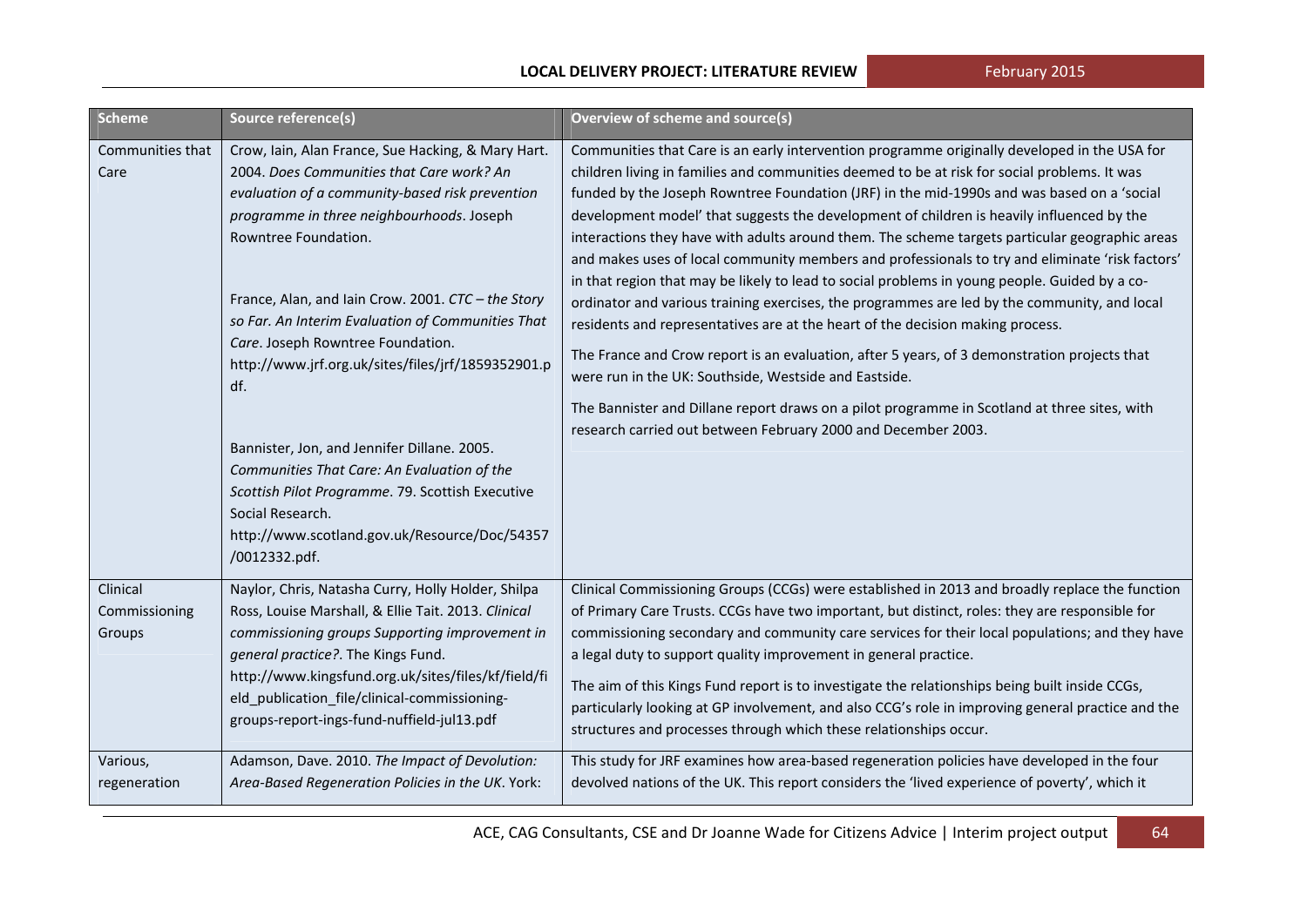| <b>Scheme</b>               | Source reference(s)                                                                                                                                                                                                                                                                                                                                             | <b>Overview of scheme and source(s)</b>                                                                                                                                                                                                                                                                                                                                                                                                                                                                                                                                                                                                                                                                                                                                                                             |
|-----------------------------|-----------------------------------------------------------------------------------------------------------------------------------------------------------------------------------------------------------------------------------------------------------------------------------------------------------------------------------------------------------------|---------------------------------------------------------------------------------------------------------------------------------------------------------------------------------------------------------------------------------------------------------------------------------------------------------------------------------------------------------------------------------------------------------------------------------------------------------------------------------------------------------------------------------------------------------------------------------------------------------------------------------------------------------------------------------------------------------------------------------------------------------------------------------------------------------------------|
|                             | Joseph Rowntree Foundation.<br>http://www.jrf.org.uk/sites/files/jrf/impact-of-<br>devolution-area-regeneration.pdf.                                                                                                                                                                                                                                            | defines as the 'total effects derived from living as a poor person in a poor neighbourhood', and<br>looks at how area-based schemes make changes in the social experience of living in a<br>neighbourhood. It concludes that local schemes are very important, but can only really be<br>successful alongside national schemes.                                                                                                                                                                                                                                                                                                                                                                                                                                                                                     |
| New Deal for<br>Communities | Batty, Elaine, Christina Beatty, Mike Foden, Paul<br>Lawless, Sarah Pearson, and Ian Wilson. 2010. The<br>New Deal for Communities Experience: A Final<br>Assessment. Final report - volume 7. London:<br>Department for Communities and Local<br>Government.<br>Lawless, Paul. 2007. The New Deal for Communities<br>Programme in England: Is Area Based Urban | The New Deal Communities (NDC) scheme began due to the recognition that 39 neighbourhoods<br>within England were heavily deprived and that action was required to bring them up to the<br>national standard. Beginning in 1998, the scheme ran for 10 years, with each area including<br>around 9,900 people and an average £50m spend. Improvement was based on 3 place-related<br>outcomes (including the physical environment) and 3 people-related outcomes (including<br>health), with a broad aim of putting community at the heart of the initiative.<br>The scheme is notably hard to assess as the 39 schemes are designed to achieve different<br>outcomes and are operating in contrasting contexts.<br>The Batty et al report to DCLG is a synthesis of evidence presented in a series of final reports |
|                             | Regeneration Possible? Sheffield: Centre for<br>Regional Economic and Social Research, Sheffield<br>Hallam University.<br>http://www.gla.ac.uk/media/media_45376_en.pdf                                                                                                                                                                                         | from the national evaluation of the NDC programme, carried out between 2001-2010 by a<br>consortium led by the Centre for Regional Economic and Social Research (CRESR) at Sheffield<br>Hallam University.<br>The Lawless paper is a personal working paper, written by the director of the 2006-09 Phase 2<br>NDC national evaluation, who is also one of the authors of the Batty et al report.<br>NB The Lawless paper requires permission to quote.                                                                                                                                                                                                                                                                                                                                                             |
| <b>Communities First</b>    | AMION Consulting Limited and Old Bell 3 Limited.<br>2011. The Evaluation of Communities First.<br>Merthyr Tydfil: Welsh Government Social<br>Research.<br>http://wales.gov.uk/docs/caecd/research/110913-<br>evaluation-communities-first-en.pdf.<br>Adamson, Dave, and Richard Bromiley. 2008.<br>Community Empowerment in Practice Lessons from               | Communities First is a Welsh scheme, introduced in 2001, to target poverty through a<br>community-based programme. This programme provided funding to small areas, known as<br>Community First Clusters. The scheme's overarching aim is to narrow the gaps in wealth, health,<br>education and skills between the most affluent and most deprived areas. The concept is based<br>on the idea of small groups of communities working together and sharing resources to tackle<br>local issues. The scheme was set up in response to a perceived failure of grant-aided<br>regeneration projects in securing sustainable improvements in deprived areas.<br>The programme had an early focus on simply building community capacity and developing an                                                                 |